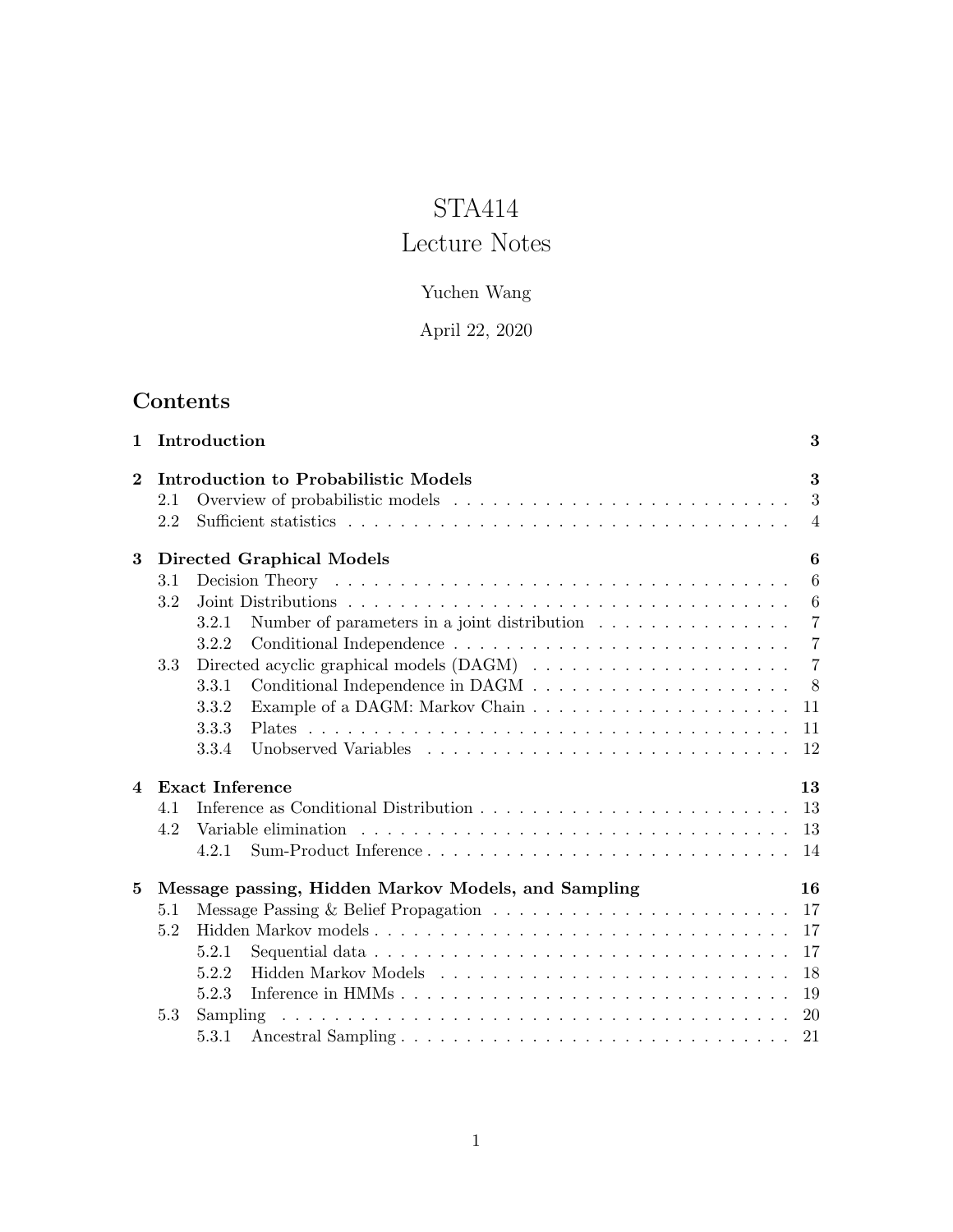| 6              |     | <b>Stochastic Variational Inference</b>                                                                 | 21 |
|----------------|-----|---------------------------------------------------------------------------------------------------------|----|
|                | 6.1 | Motivation                                                                                              |    |
|                | 6.2 | the TrueSkill latent variable model $\ldots \ldots \ldots \ldots \ldots \ldots \ldots \ldots \ldots 21$ |    |
|                | 6.3 |                                                                                                         |    |
|                |     | Approximating the Posterior Inference with Variational Methods 22<br>6.3.1                              |    |
|                |     | 6.3.2                                                                                                   | 23 |
|                | 6.4 |                                                                                                         |    |
|                | 6.5 |                                                                                                         | 26 |
| $\overline{7}$ |     | <b>Sampling and Monte Carlo Methods</b>                                                                 | 26 |
|                | 7.1 |                                                                                                         | 26 |
|                | 7.2 |                                                                                                         | 27 |
|                | 7.3 |                                                                                                         | 29 |
|                | 7.4 |                                                                                                         | 30 |
|                |     | 7.4.1                                                                                                   | 30 |
| 8              |     | Amortized Inference and Variational Auto-Encoders                                                       | 31 |
|                | 8.1 |                                                                                                         |    |
|                | 8.2 |                                                                                                         |    |
|                | 8.3 |                                                                                                         |    |
| 9              |     | <b>Normalizing Flows</b>                                                                                | 34 |
|                | 9.1 |                                                                                                         | 35 |
|                |     | 9.1.1                                                                                                   | 36 |
|                | 9.2 |                                                                                                         | 36 |
|                |     | Density estimation and sampling $\ldots \ldots \ldots \ldots \ldots \ldots \ldots$<br>9.2.1             | 36 |
|                | 9.3 |                                                                                                         | 36 |
|                |     | 9.3.1                                                                                                   | 37 |
|                |     | 9.3.2                                                                                                   | 37 |
|                |     |                                                                                                         |    |
|                |     | 9.3.3<br>Planar and Radial Flows                                                                        | 38 |
|                |     | 9.3.4                                                                                                   | 39 |
|                |     | 9.3.5                                                                                                   | 40 |
|                |     | 9.3.6                                                                                                   | 41 |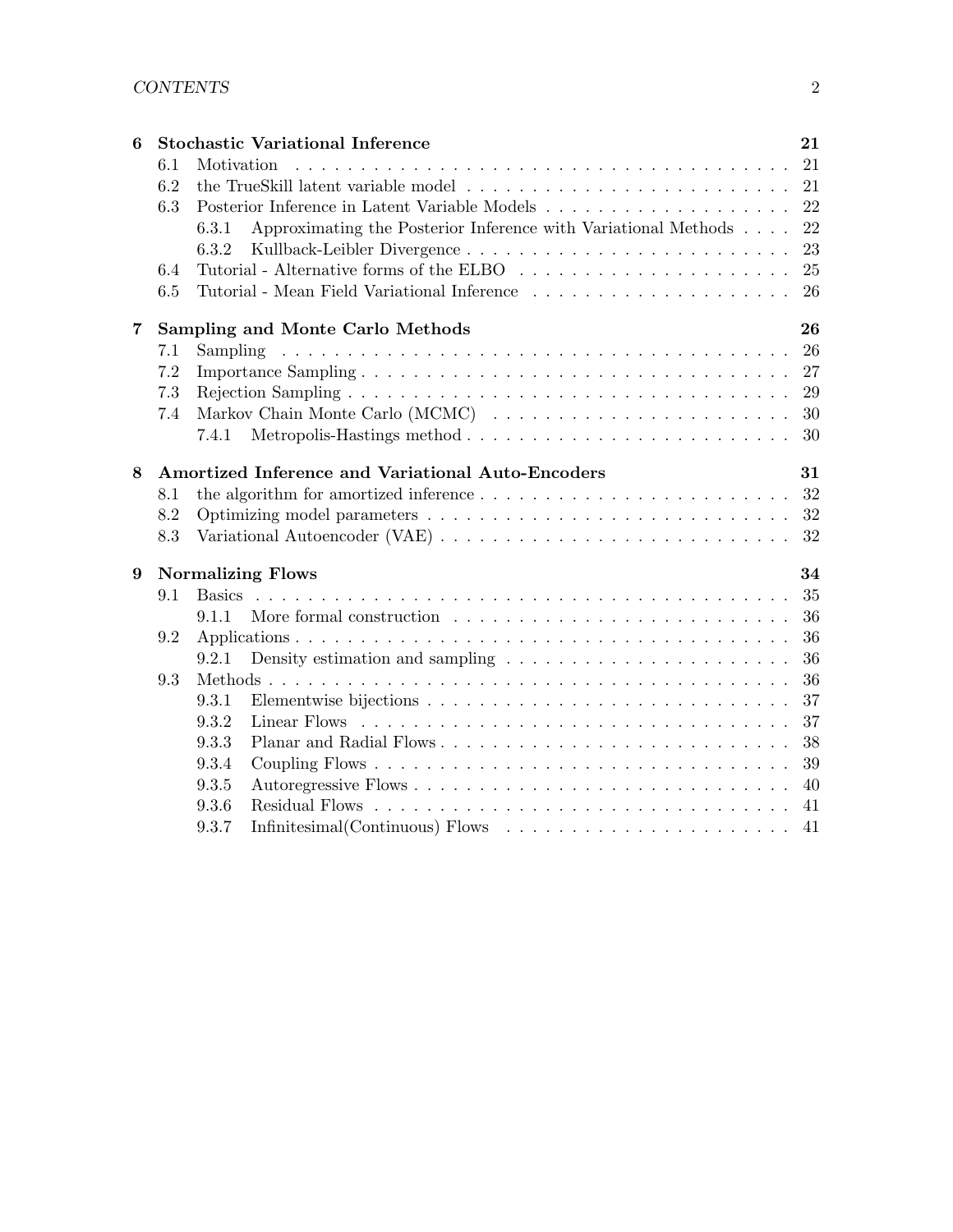### 1 INTRODUCTION 3

# <span id="page-2-0"></span>1 Introduction

# <span id="page-2-1"></span>2 Introduction to Probabilistic Models

# <span id="page-2-2"></span>2.1 Overview of probabilistic models

In general, we have random variables  $X = (X_1, \ldots, X_N)$  that are either *observed* or unobserved. Need a model that captures the relationship between these variables. The approach of probabilistic generative models is to relate all variables by a learned joint probability distribution  $p_{\theta}(X_1, \ldots, X_N)$ . We assume there is a true joint  $p_*,$  which we are trying to learn with a model  $p_{\theta}$ .

Assume we have the joint probability  $p(X, C, Y)$ 

# Regression

$$
p(Y|X) = \frac{p(X,Y)}{p(X)} = \frac{p(X,Y)}{\int p(X,Y) \, dY}
$$

### Classification / Clustering

$$
p(C|X) = \frac{p(X, C)}{\sum_{C} p(X, C)}
$$

Now that we have a distribution over class labels, we have a choice for how to assign the class label:

- 1.  $c^* = \arg \max_c p(C = c|X)$
- 2. Sample the class assignment from our distribution,  $c^* \sim p(C|X)$
- 3. Output the class assignment (however we chose it) along with its density under our distribution  $(c^*, p(C = c^*|X))$ . Can inform us of the model's uncertainty or confidence of the prediction.

Latent/hidden Variables Variables which are never observed in the dataset.

### Operations on Probabilistic Models

- Generate Data For this we will need to know how to sample from the model
- Estimate Likelihood When all variables are either observed or marginalized, the result is a single real number which is the probability of all variables taking on whose specific values.
- Inference: Compute expected value of some variables given others which are either observed or marginalized.
- Learning: Set the parameters of the joint distribution given some observed data to maximize the probability of the observed data.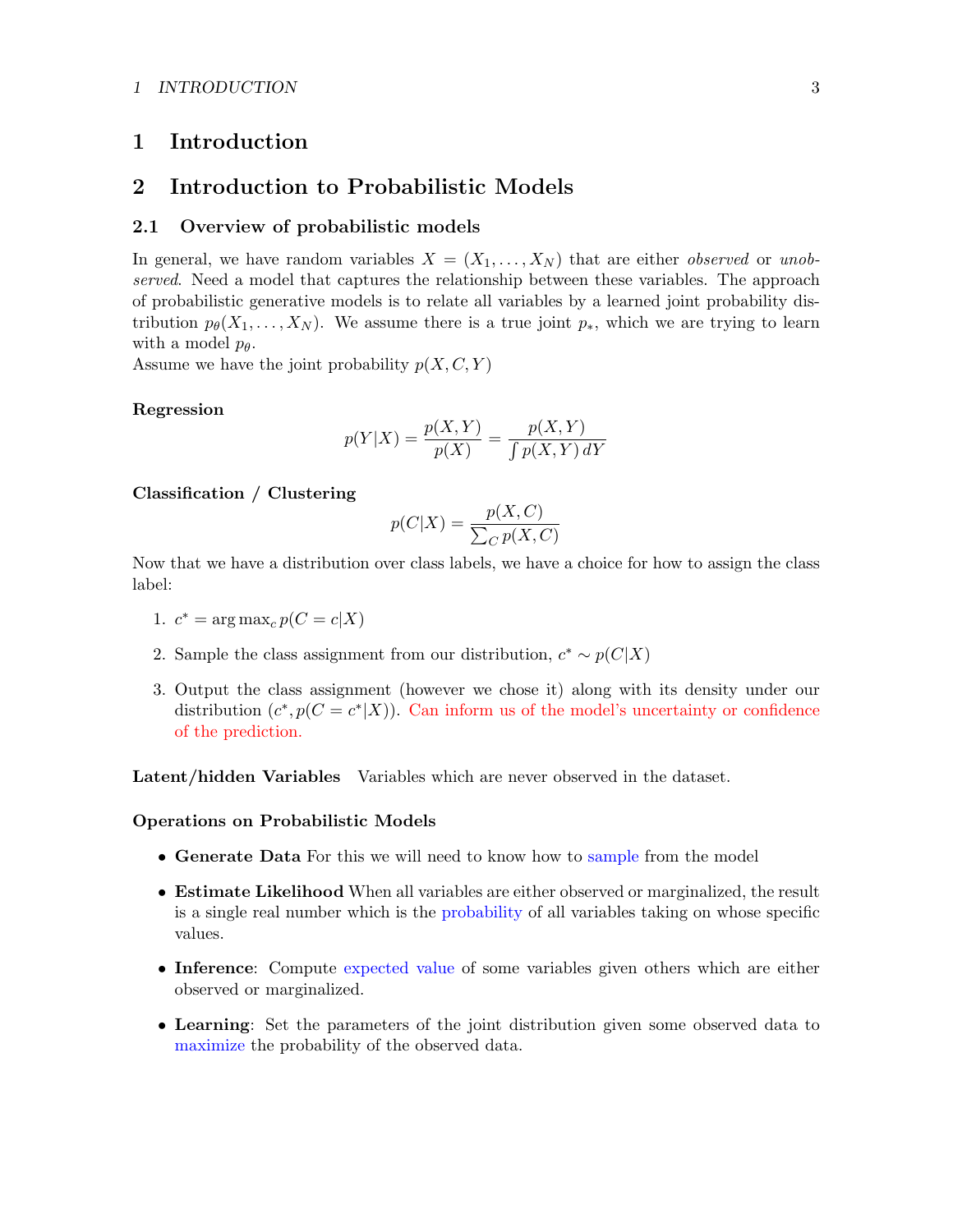#### Goals of joint distributions

- 1. Facilitate efficient computation of marginal and conditional distributions
- 2. Have compact representation so the size of the parameterization scales well for joint distributions over many variables.

**Joint Dimensionality** Suppose n is the number of variables and  $k$  is the number of states of each variable. Then dimensionality of our parameters is  $k<sup>n</sup>$ .

# <span id="page-3-0"></span>2.2 Sufficient statistics

**Theorem 2.1** (Fisher-Neyman factorization theorem). If  $f_{\theta}(x)$  is a pdf, then T is sufficient for  $\theta$  if and only if nonnegative functions q and h can be found such that

$$
f_{\theta}(x) = h(x)g_{\theta}(T(x))
$$

i.e. the density f can be factored into a product such that one factor h does not depend on θ and the other factor, which does depend on θ, depends on x only through  $T(x)$ .

Definition 2.1 (Statistic and Sufficient statistic). A statistic is a (possibly vector valued) deterministic function of a (set of) random variable(s). A sufficient statistic is a statistic that conveys exactly the same information about the data generating process that created the data as the entire data itself. Formally, we say that  $T(X)$  is a sufficient statistic for X if

$$
T(x^{(1)}) = T(x^{(2)}) \implies L(\theta; x^{(1)}) = L(\theta; x^{(2)}) \quad \forall \theta
$$

where L is the likelihood function. Alternatively,

$$
P(\theta|T(X))=P(\theta|X)
$$

Equivalently (by the Neyman factorization theorem) we can write

 $P(\theta|T(X)) = h(x,T(x))g(T(x),\theta)$ 

**Example 2.1** (Bernoulli Trials). We observe  $N$  iid coin flips. Model:  $p(H) = \theta$ ,  $P(T) = 1 - \theta$ Likelihood:  $l(\theta; D) = \log \theta \sum_{n} x^{(n)} + \log(1 - \theta) \sum_{n} (1 - x^{(n)})$ 

$$
l(\theta; D) = \log \theta \sum_{n} x^{(n)} + \log(1 - \theta) \sum_{n} (1 - x^{(n)})
$$

$$
= \log \theta N_H + \log(1 - \theta) N_T
$$

Notice that our likelihood depends on  $N_H = \sum_n x^{(n)}$  (and  $N_T$ ).  $\implies$  If we know this summary statistic  $T(x) = \sum_n x^{(n)}$ , then we know everything that is useful from our sample to do inference.

$$
l(\theta; D) = T(X) \log \theta + (N - T(X)) \log(1 - \theta)
$$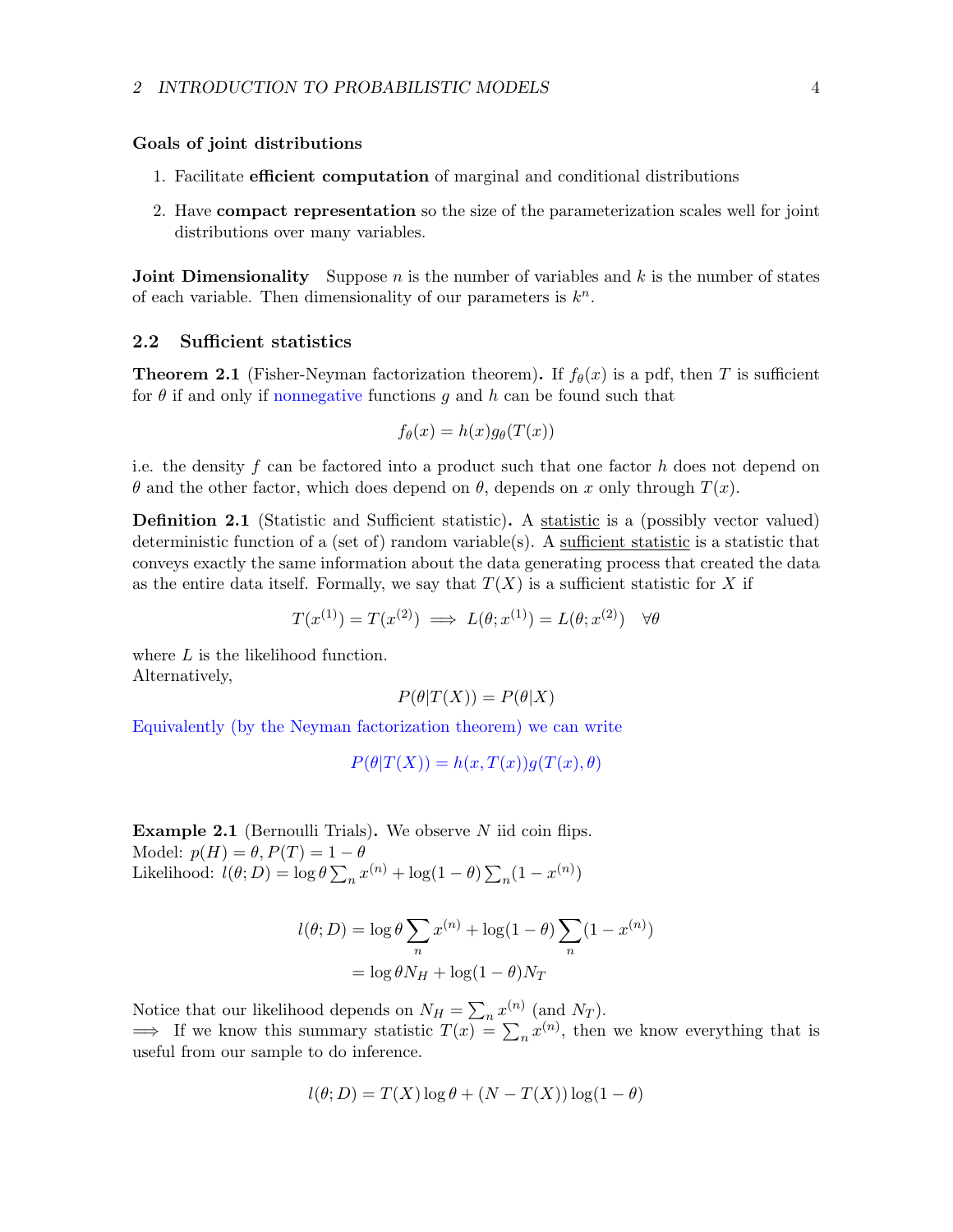Then we take the derivative and set it to 0 to find the maximum

$$
\Rightarrow \frac{\partial \ell}{\partial \theta} = \frac{T(X)}{\theta} - \frac{N - T(X)}{1 - \theta}
$$

$$
\Rightarrow \hat{\theta} = \frac{T(X)}{N}
$$

This is our maximum likelihood estimation of the parameters  $\theta, \theta_{MLE}^{\star}$ . sufficient statistics: counts

**Example 2.2** (Multinomial). We observe  $M$  iid die rolls  $(K\text{-sided})$ . Model:  $p(k) = \theta_k$ ,  $\sum_k \theta_k = 1$ Likelihood:  $l(\theta; D) = \sum_{k} N_k \log \theta_k$ Take derivatives and set to zero (enforcing  $\sum \theta_k = 1$ ):

$$
\frac{\partial \ell}{\partial \theta_k} = \frac{N_k}{\theta_k} - M
$$

$$
\Rightarrow \theta_k^* = \frac{N_k}{M}
$$

### sufficient statistics: counts

Example 2.3 (exponential family of distributions). The result of the previous example distributions show that the MLE are just normalized counts. However, the simplicity of the sufficient statistics and MLE are due to those being members of the exponential family. In general, exponential family members have simple sufficient statistics and MLE for the natural statistics  $\eta$ 

$$
p(x|\eta) = h(x) \exp \{ \eta^T T(x) - A(\eta) \}
$$

where:

- $\eta$  are the parameters
- $T(x)$  are the sufficient statistics
- $h(x)$  is the base measure
- $A(\eta)$  is the normalizing constant

with log-likelihood

$$
l(\eta; D) = \log p(D; \eta)
$$
  
= 
$$
(\sum_{n} \log h(x_n)) - NA(\eta) + (\eta^T \sum_{n} T(x_n))
$$

Finding the derivative and setting to zero, we get

$$
\eta_{MLE} = \frac{1}{N} \sum_{n} T(x_n)
$$

which is the normalized counts of the data.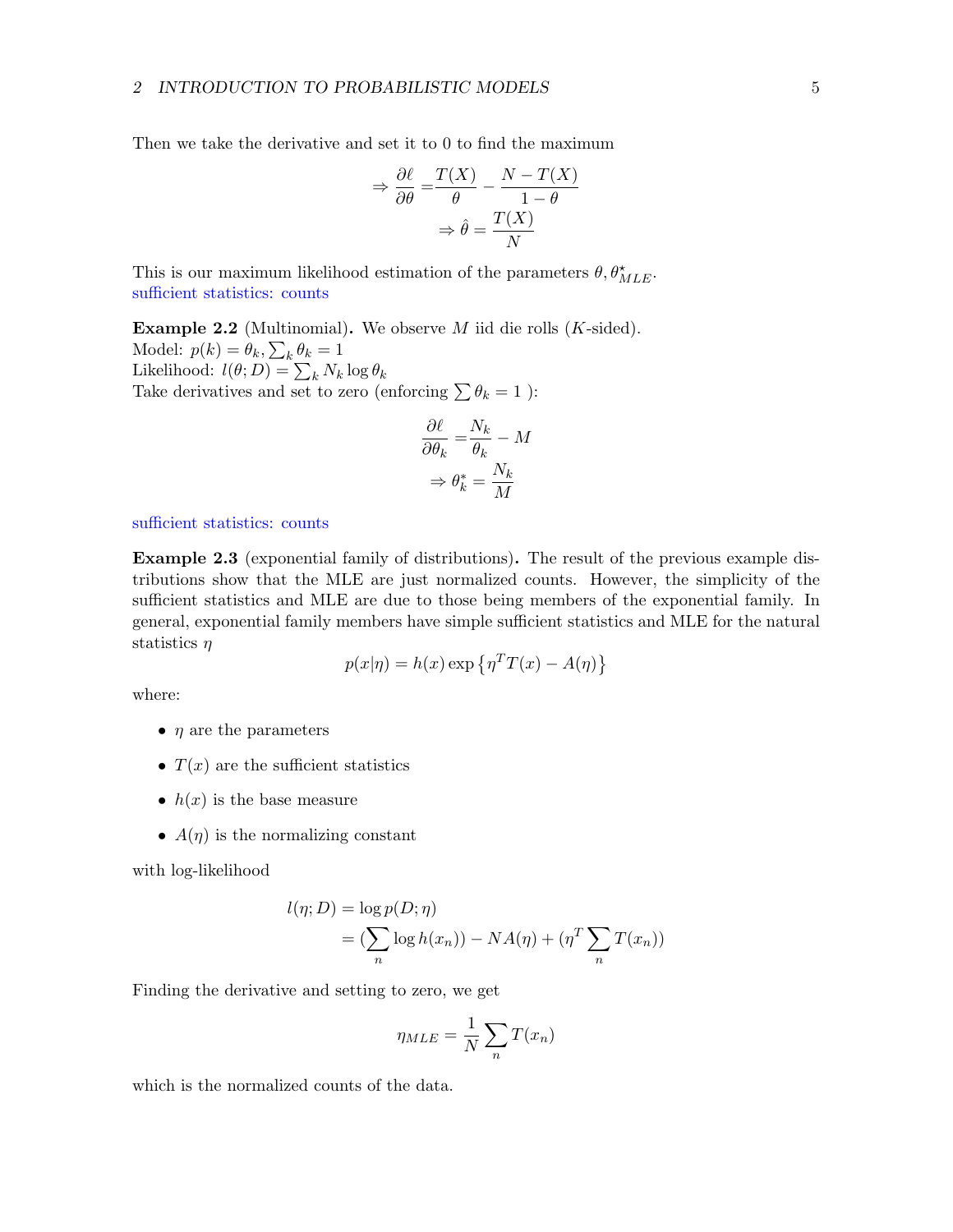### 3 DIRECTED GRAPHICAL MODELS 6

**Example 2.4.** univariate normal We have N i.i.d. samples  $\{x_i\}_1^N$ Model:  $p(x|\theta) = \frac{1}{\sqrt{2}}$  $\frac{1}{2\pi\sigma}$  exp  $-\frac{1}{2\sigma^2}(x-\mu)^2$ 

Gaussian distribution is a member of the exponential family, so we can put it into a natural form

$$
p(x|\theta) = \frac{1}{\sqrt{2\pi\sigma}} \exp\left\{-\frac{1}{2\sigma^2}\mu^2\right\} \exp\left\{\left[\frac{\mu}{\sigma^2} - \frac{-1}{2\sigma^2}\right] \begin{bmatrix} x \\ x^2 \end{bmatrix}\right\}
$$

From here, it is clear that the natural parameters and the sufficient statistics are

• 
$$
\eta = \begin{bmatrix} \frac{\mu}{\sigma^2} \\ \frac{-1}{2\sigma^2} \end{bmatrix}
$$
  
\n•  $T(x) = \begin{bmatrix} x \\ x^2 \end{bmatrix}$ 

re-writing in terms of  $\eta$ 

$$
p(x|\eta) = (\sqrt{2\pi})^{-\frac{1}{2}} \cdot (-2\eta_2)^{\frac{1}{2}} \cdot \exp\left\{\frac{\eta_1^2}{4\eta_2}\right\} \cdot \exp\left\{\eta^T T(x)\right\}
$$

noting that

•  $h(x) = (\sqrt{2\pi})^{-\frac{1}{2}}$ 

• 
$$
A(\eta) = (-2\eta_2)^{\frac{1}{2}} \cdot \exp\left\{\frac{\eta_1^2}{\eta_2}\right\}
$$

# <span id="page-5-0"></span>3 Directed Graphical Models

## <span id="page-5-1"></span>3.1 Decision Theory

We care about probabilities because they help us make decisions. Denote action by a, state by s, value function by  $V(s)$ , utility function by  $u(a)$ , then

$$
a^* = \underset{a}{\operatorname{argmax}} \underbrace{E_{p(s|a,knowledge)}[V(s)]}_{u(a)}
$$

### <span id="page-5-2"></span>3.2 Joint Distributions

**Theorem 3.1** (chain rule of probability). The joint distribution of  $N$  random variables can be computed by the chain rule

$$
p(x_{1,...,N}) = p(x_1) p(x_2|x_1) p(x_3|x_2,x_1)...p(x_n|x_{n-1:1})
$$

This is true for any joint distribution over any random variables (assuming full dependence between variables). More formally, in probability the chain rule for two random variables is

$$
p(x, y) = p(x|y)p(y)
$$

and for N random variables

$$
p(x_1, x_2, \dots, x_N) = \prod_{j=1}^N p(x_j | x_1, x_2, \dots, x_{j-1})
$$

for any ordering of the variables.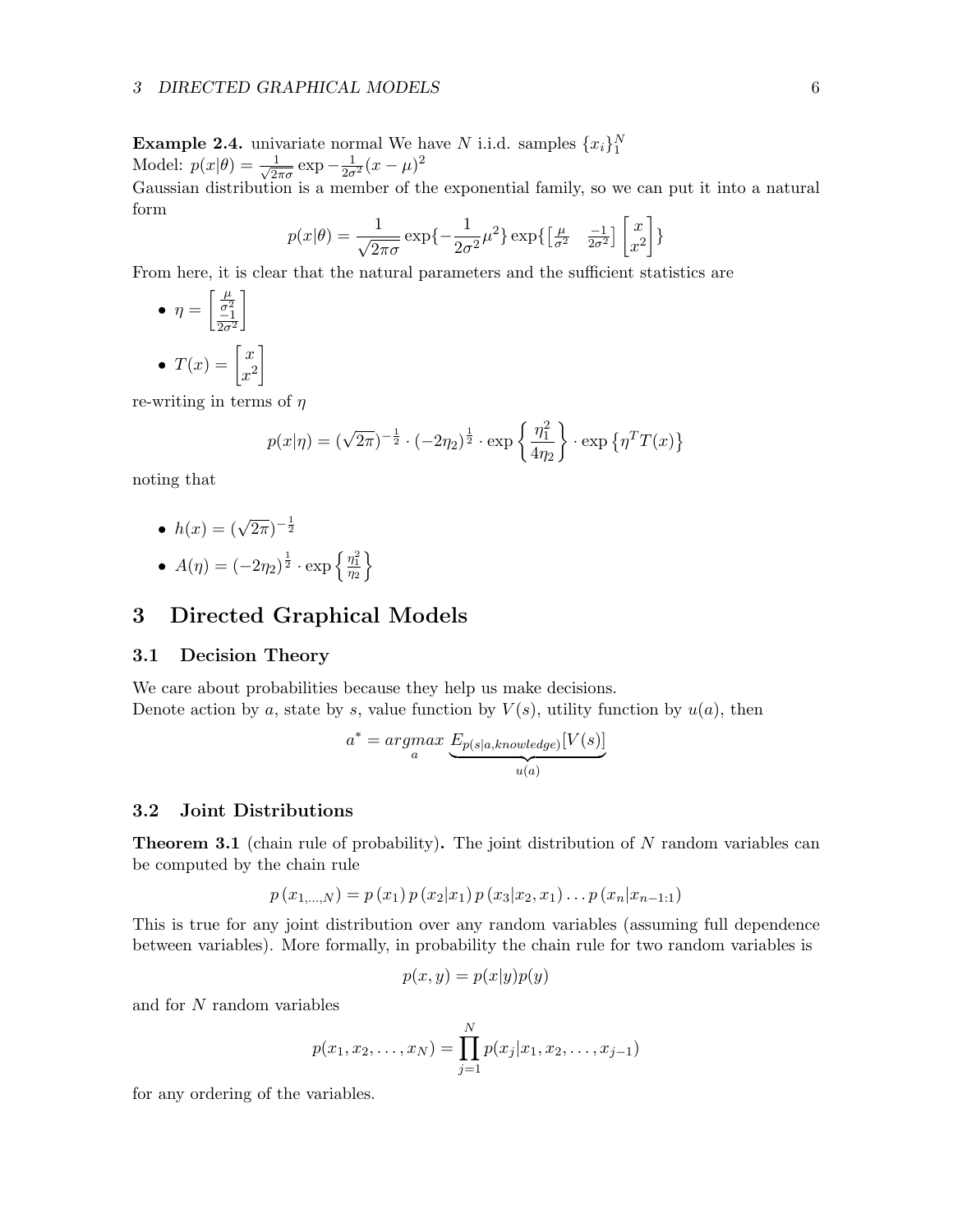### <span id="page-6-0"></span>3.2.1 Number of parameters in a joint distribution

$$
p(x_1,\ldots,x_A|y_1,\ldots,y_B)
$$

# parameters = { $(\#$  possible states of  $x_{1:A}$ ) - 1}  $\times$  (# possible states of  $y_{1:B}$ ) binary:  $(2^A - 1) \times 2^B$ .

### <span id="page-6-1"></span>3.2.2 Conditional Independence

**Definition 3.1** (conditionally independence). Two random variables  $A, B$  are conditionally independent given a third variable C, denoted

$$
X_A \perp X_B | X_C
$$

if

$$
\iff p(X_A, X_B | X_C) = p(X_A | X_C) p(X_B | X_C)
$$
  
\n
$$
\iff p(X_A | X_B, X_C) = p(X_A | X_C)
$$
  
\n
$$
\iff p(X_B | X_A, X_C) = p(X_B | X_C)
$$

for all  $X_C$ .

## <span id="page-6-2"></span>3.3 Directed acyclic graphical models (DAGM)

Graphical models Probabilistic graphical models are a concise way to specify and reason about conditional independencies, without worrying about the detailed form of the distribution. There are three flavours:

- Undirected
- Factor graphs
- Directed

Definition 3.2 (directed acyclic graphical model). A directed acyclic graphical model implies a restricted factorization of the joint distribution. In a DAG, variables are represented by nodes, and dependence are represented by edges.

Recall that for N random variables,

$$
p(x_1, x_2, \dots, x_N) = \prod_{j=1}^N p(x_j | x_1, x_2, \dots, x_{j-1})
$$

for any ordering of the variables. In the context of DAG, we can write

$$
p(x_1, x_2, \dots, x_N) = \prod_{i=1}^{N} p(x_i | parents(x_i))
$$

where  $parents(x_i)$  is the set of nodes with edges pointing to  $x_i$ .

In other words, the joint distribution of a DAGM factors into a product of local conditional distributions, where each node (a random variable) is conditionally dependent on its parent nodes(s), which could be empty.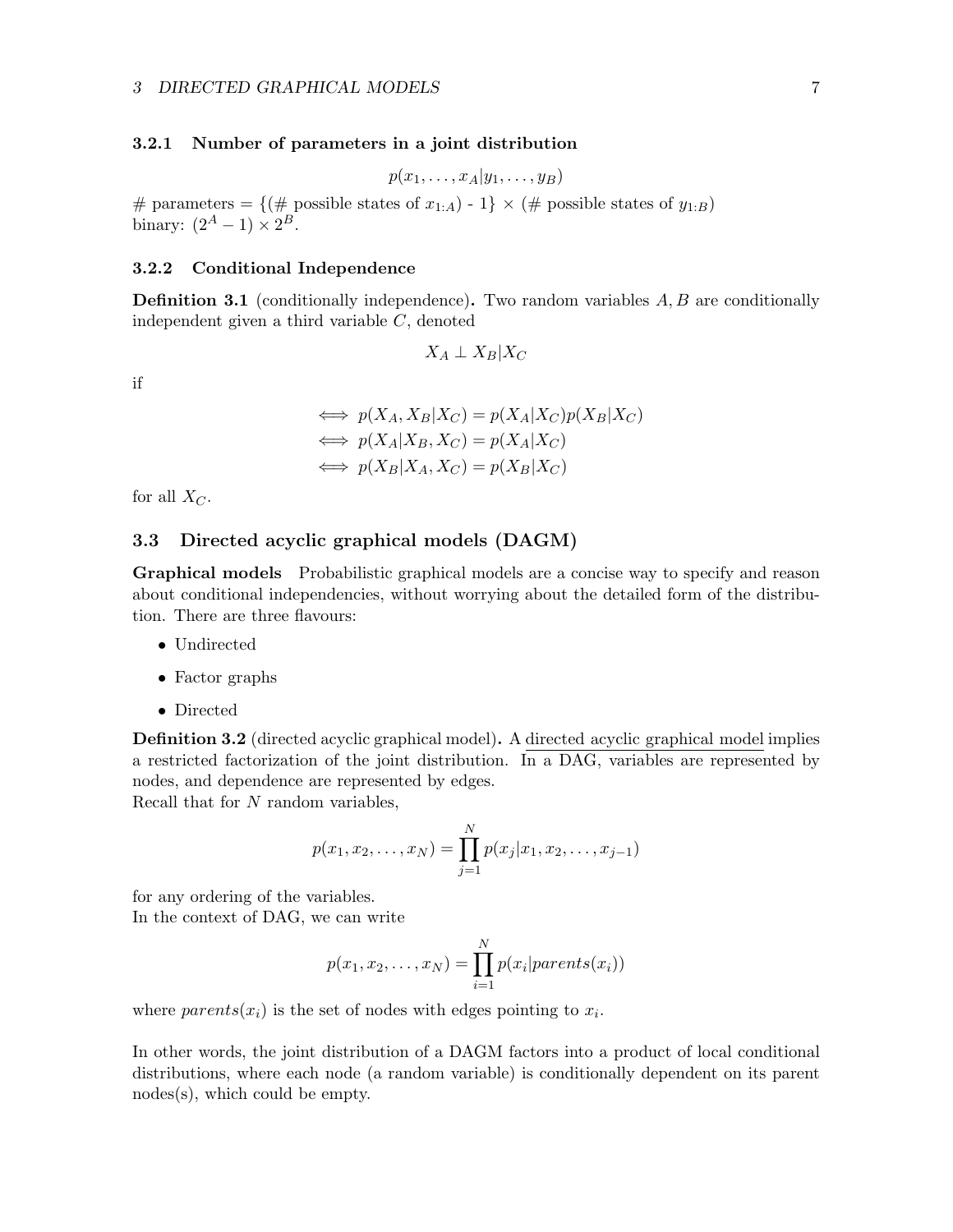Remark 3.1. We are conditioning on parent nodes as opposed to every node. Therefore, the model that represents this distribution is exponential in the fan-in of each node (the number of nodes in the parent set), instead of in N.

Grouping variables We can always group variables together into one bigger variable:

$$
p(x_i, x_{\pi_i}) = p(x_{\pi_i})p(x_i|x_{\pi_i})
$$

### <span id="page-7-0"></span>3.3.1 Conditional Independence in DAGM

The simplest conditional independence relationship encoded in a Bayesian network can be stated as follows: a node is independent of its ancestors given its parents:

$$
x_i \perp x_{\tilde{\pi_i}} | x_{\pi_i}
$$

In general, missing edges imply conditional independence.

Definition 3.3 (D-Separation). D-separation, or directed-separation is a notion of connectedness in DAGMs in which two (sets of) variables may or may not be connected conditioned on a third (set of) variable(s).

D-connection implies conditional dependence and d-separation implies conditional independence.

In particular, we say that

$$
x_A \perp x_B | x_C
$$

if every variable in  $A$  is d-separated from every variable in  $B$  conditioned on all the variables in  $C$ .

To check if an independence is true, we can cycle through each node in A, do a depth-first search to read every node in  $B$ , and examine the path between them. If all of the paths are d-separated(i.e. conditionally independent), then

$$
x_A \perp x_B | x_C
$$

Example 3.1. Chain



Question: When we condition on  $y$ , are  $x$  and  $z$  independent? Answer:

From the graph, we get

$$
P(x, y, z) = P(x)P(y|x)P(z|y)
$$

Then

$$
P(z|x, y) = \frac{P(x, y, z)}{P(x, y)}
$$
  
= 
$$
\frac{P(x)P(y|x)P(z|y)}{P(x)P(y|x)}
$$
  
= 
$$
P(z|y)
$$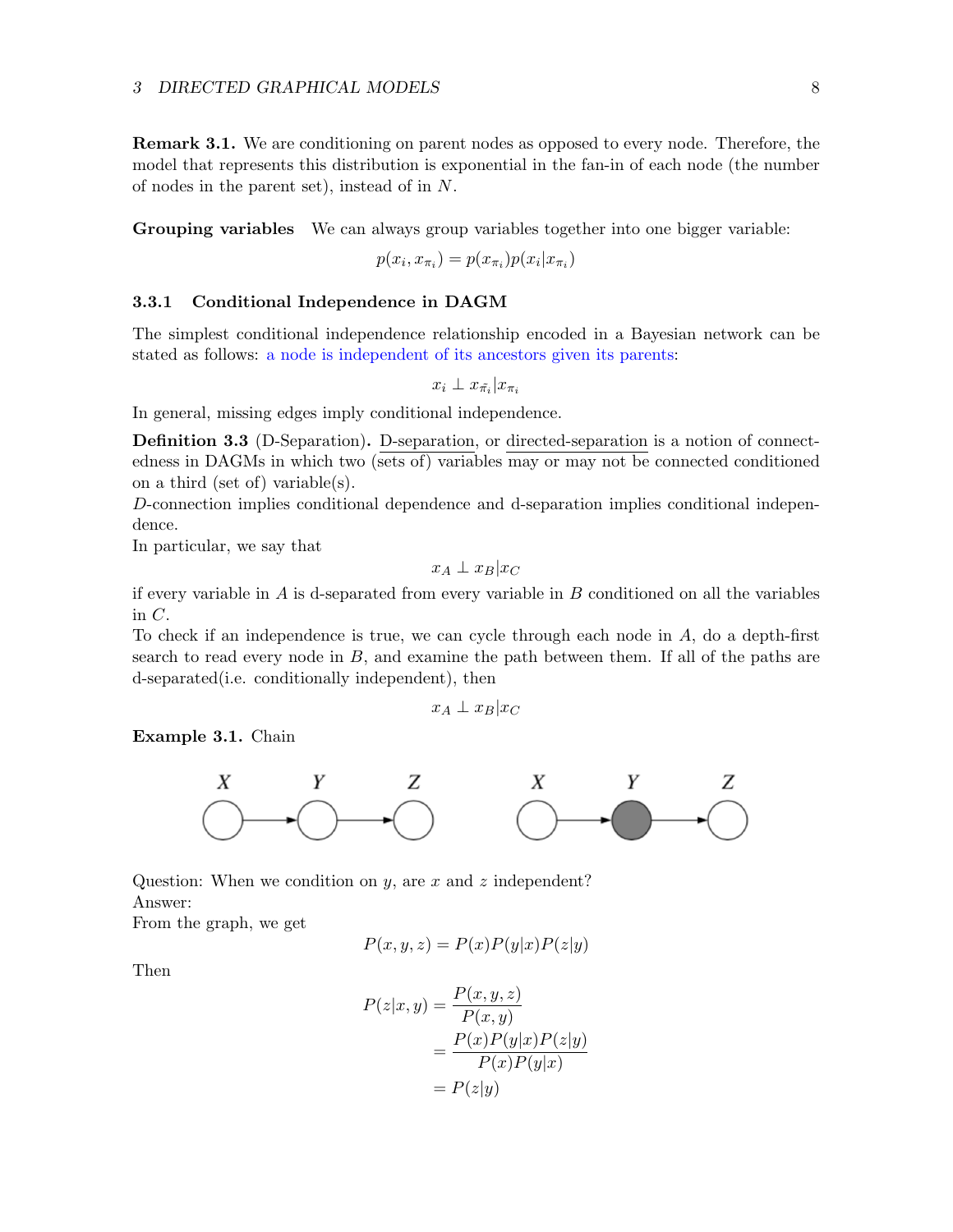which implies  $x \perp z|y$ .

# Example 3.2. Common Cause



Where we think of  $y$  as the "common cause" of the two independent effects  $x$  and  $z$ . Question: When we condition on  $y$ , are  $x$  and  $z$  independent? Answer: From the graph, we get

$$
P(x, y, z) = P(y)P(x|y)P(z|y)
$$

which implies

$$
P(x, z|y) = \frac{P(x, y, z)}{P(y)}
$$
  
= 
$$
\frac{P(y)P(x|y)P(z|y)}{P(y)}
$$
  
= 
$$
P(x|y)P(z|y)
$$

which implies  $x \perp z|y$ .

Example 3.3. Explaining Away



Question:  $x \perp z$ ? Answer: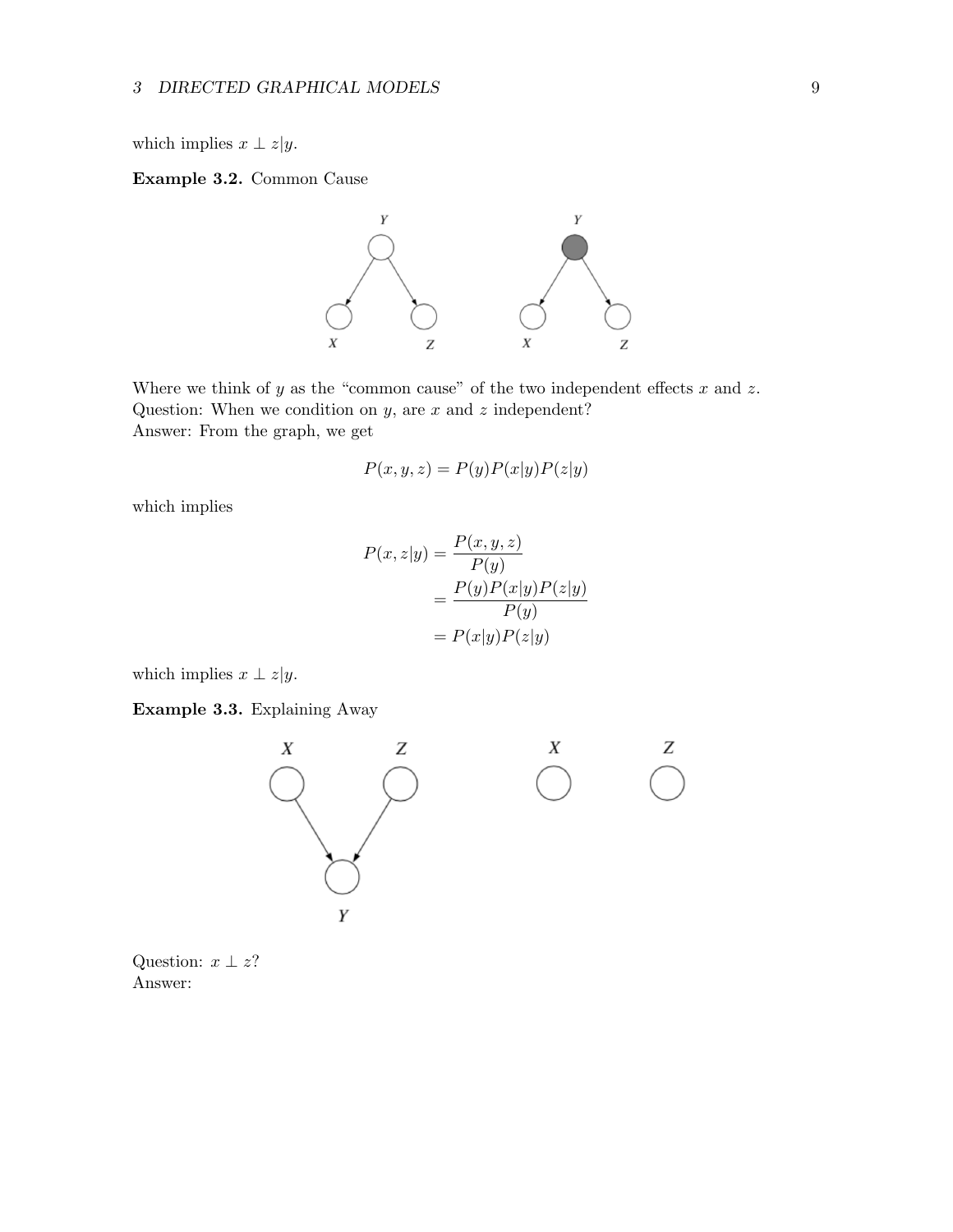$$
P(x, z) = \sum_{y} P(x, y, z)
$$
  
= 
$$
\sum_{y} P(x)P(z)P(y|x, z)
$$
  
= 
$$
P(x)P(z) \sum_{y} P(y|x, z)
$$
  
= 
$$
P(x)P(z)
$$

which implies that  $x \perp z$ . Question:  $x \perp z|y$ ? Answer:

$$
p(z|x, y) = \frac{p(x)p(z)p(y|x, z)}{p(x)p(y|x)}
$$

$$
= \frac{p(z)p(y|x, z)}{p(y|x)}
$$

$$
= p(z|y)
$$

which implies  $x \not\perp y$ .

In fact,  $x$  and  $z$  are marginally independent, but given  $y$  they are conditionally dependent. This important effect is called explaining away.

Theorem 3.2 (Bayes-Balls Algorithm). In general, the algorithm works as follows:

- 1. Shades all nodes  $x_C$
- 2. Place "balls" at each node in  $x_A$  (or  $x_B$ )
- 3. Let the "balls" "bounce" around according to some rules
- 4. If any of the balls reach any of the nodes in  $x_B$  from  $x_A$  (or  $x_A$  from  $x_B$ ), then  $x_A \not\perp$  $x_B|x_C$ ; otherwise  $x_A \perp x_B|x_C$ .

The rules are as follows: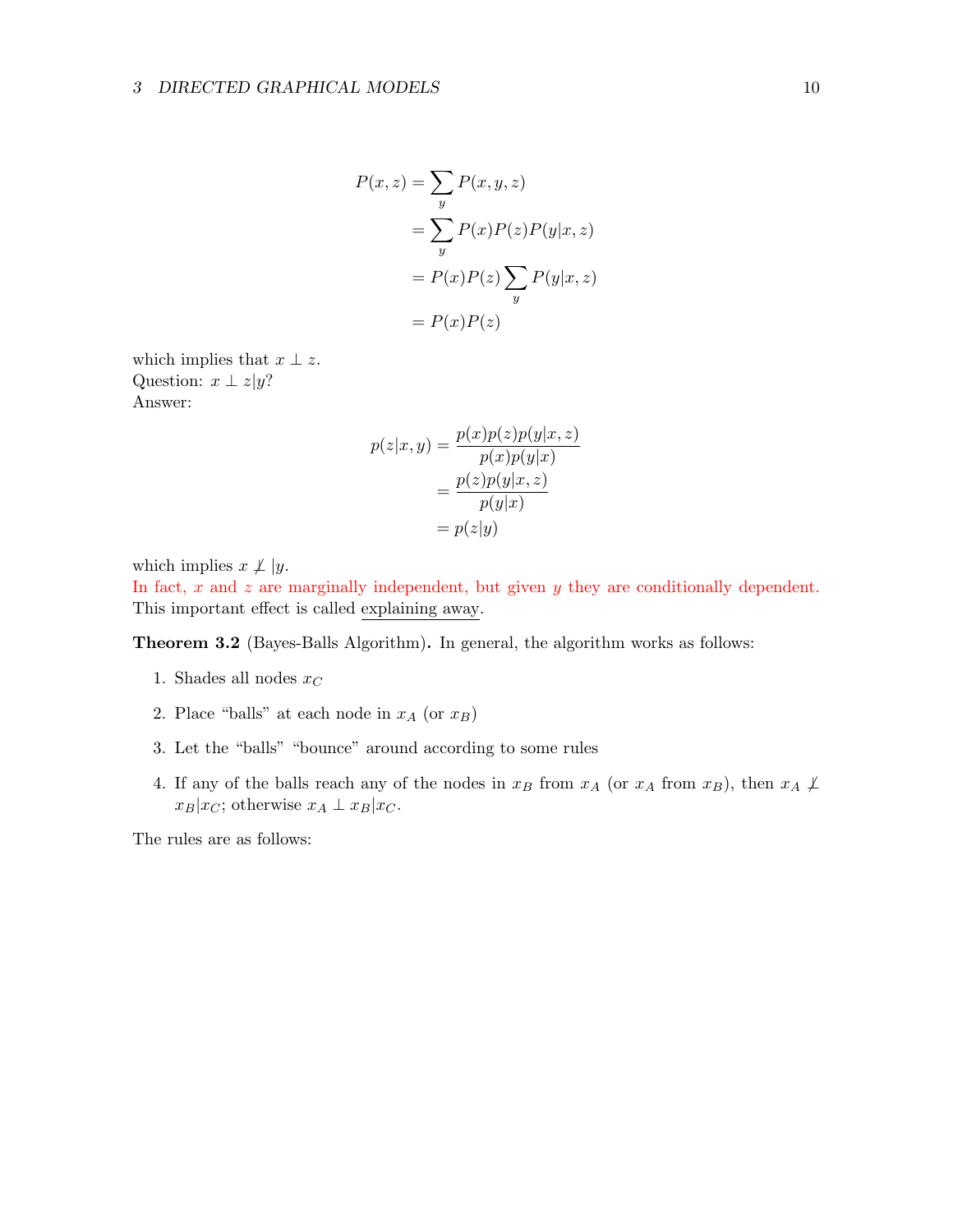![](_page_10_Figure_1.jpeg)

where arrows indicate paths the balls can travel, and arrows with bars indicate paths the balls cannot travel.

# <span id="page-10-0"></span>3.3.2 Example of a DAGM: Markov Chain

Markov chains are a stochastic model describing a sequence of possible events in which the probability of each event depends only on the state attained in the previous event. i.e. Conditional on the present state of the system, its future and past states are independent.

# <span id="page-10-1"></span>3.3.3 Plates

Because Bayesian methods treat parameters as random variables, we would like to include them in the graphical model. One way to do this is to repeat all the iid observations explicitly and show the parameter only once. A better way is to use plates, in which repeated quantities that are iid are put in a box.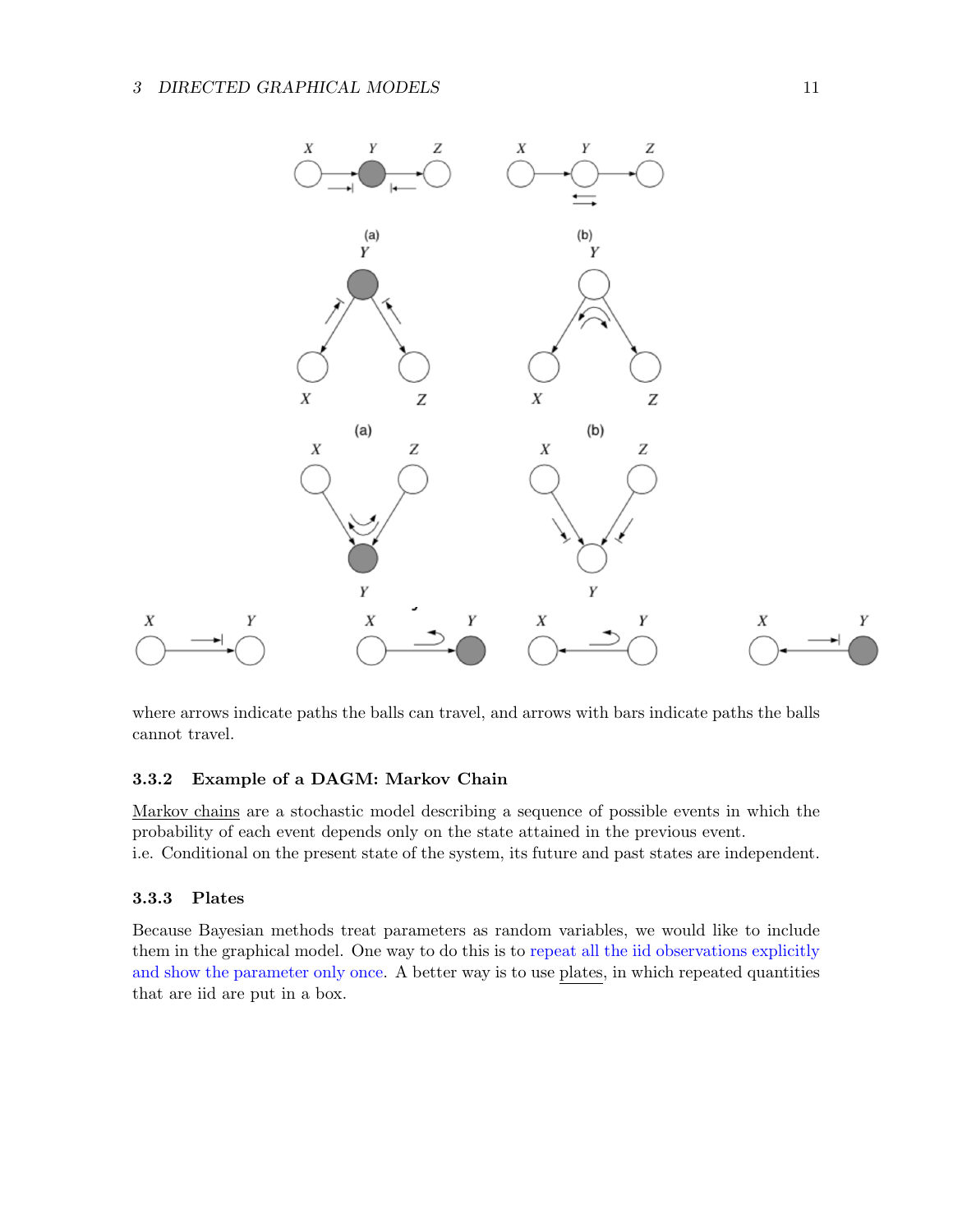![](_page_11_Figure_1.jpeg)

The rules of plates:

- 1. Repeat every structure in a box a number of times given by the integer in the corner of the box, updating the plate index variable as you go. Duplicate every arrow going into the plate and every arrow leaving the plate by connecting the arrows to each copy of the structure.
- 2. Plates can be nested, in which case their arrows get duplicated also.
- 3. Plates can also intersect, in which case the nodes at the intersection have multiple indices and get duplicated a number of times equal to the product of the duplication numbers on all the plates containing them.

### <span id="page-11-0"></span>3.3.4 Unobserved Variables

Certain variables in our models may be unobserved, either some of the time or always, at training time or at test time.

Partially unobserved variables If variables are occasionally unobserved then they are missing data, e.g. undefined inputs, missing class labels, erroneous target values. In this case, we can still model the joint distribution, but we marginalize the missing values:  $l(\theta; D) = \sum_{complete} \log p(x^c, y^c | \theta) + \sum_{missing} \log p(x^m | \theta)$ 

$$
l(\theta; D) = \sum_{complete} \log p(x^c, y^c | \theta) + \sum_{missing} \log p(x^m | \theta)
$$

$$
= \sum_{complete} \log p(x^c, y^c | \theta) + \sum_{missing} \log \sum_{y} p(x^m, y | \theta)
$$

**Latent variables** What to do when a variable  $z$  is always unobserved? Depends on where it appears in our model. If we never condition on it when computing the probability of the variables we do observe, then we can just forget about it and integrate it out.

Mixture models What if the class is unobserved? Then we sum it out

$$
p(x; \theta) = \sum_{k=1}^{K} p(z = k; \theta_z) p(x | z = k; \theta_k)
$$

We can use the Bayes' rule to compute the posterior probability of the mixture component given some data: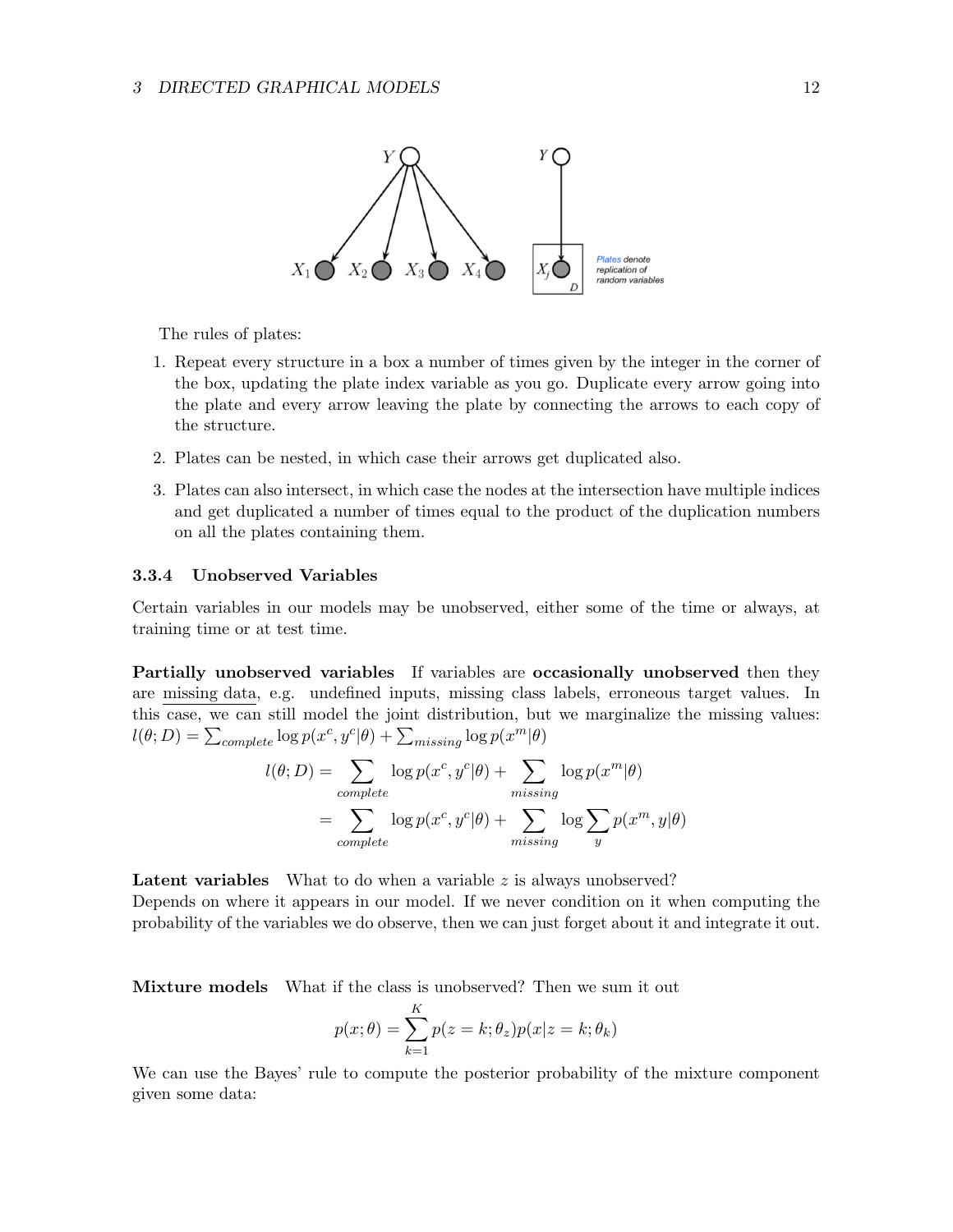### 4 EXACT INFERENCE 13

Hidden Markov Models (HMMs) Hidden Markov Model (HMM) is a statistical Markov model in which the system being modelled is assumed to be a Markov process with unobserved (i.e. hidden) states. It is a very popular type of latent variable model.

![](_page_12_Figure_2.jpeg)

where

- $Z_t$  are hidden states taking on one of K discrete values
- $X_t$  are observed variables taking on values in any space

The joint probability represented by the graph factorizes according to

$$
p(X_{1:T}, Z_{1:T}) = p(Z_{1:T})p(X_{1:T} | Z_{1:T}) = p(Z_1) \prod_{t=2}^{T} p(Z_t | Z_{t-1}) \prod_{t=1}^{T} p(X_T | Z_t)
$$

# <span id="page-12-0"></span>4 Exact Inference

# <span id="page-12-1"></span>4.1 Inference as Conditional Distribution

Notation 4.1.

 $X_E =$  the observed evidence

 $X_F =$  the unobserved variable we want to infer

 $X_R = X - \{X_F, X_E\}$  = Remaining variables, extraneous to query

where  $X_R$  is the set of random variables in our model that are neither part of the query nor the evidence.

**Definition 4.1** (exact inference). The <u>exact inference</u> task is defined as: Given a fully parameterized DAG model over variables  $\chi$ ,  $X_F \subseteq \chi$ ,  $X_E \subseteq \chi$  s.t.  $X_E \cap X_F = \emptyset$  and  $\mathbf{e} \in val(X_E)$ :

compute 
$$
P(X_F|X_E = \mathbf{e})
$$

 $X_E$  can be empty in which case we're after  $P(X_F)$ .

### <span id="page-12-2"></span>4.2 Variable elimination

Variable elimination is a simple and general exact inference algorithm in any probabilistic graphical model.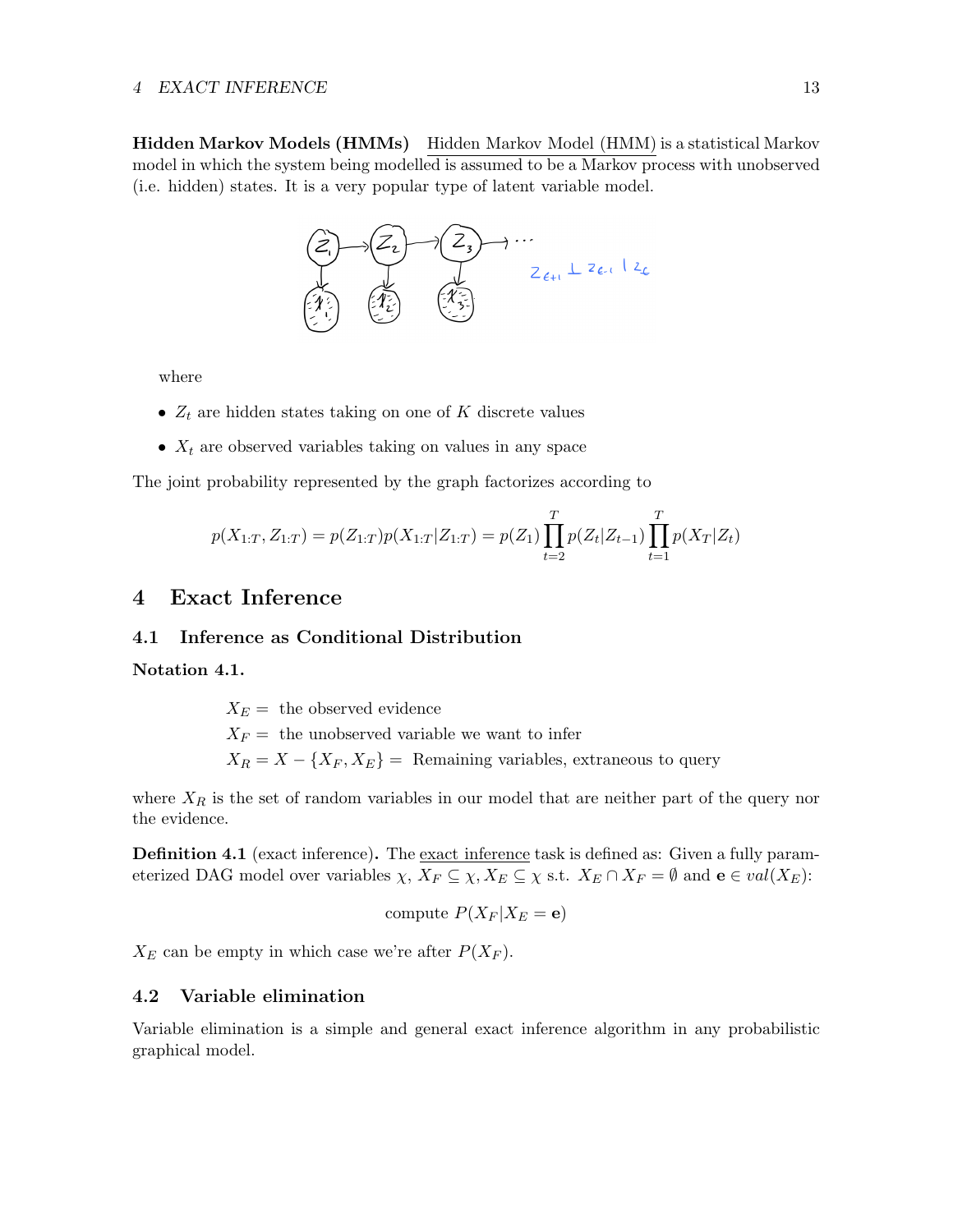# 4 EXACT INFERENCE 14

### Simple Example: Chain

$$
A \to B \to C \to D
$$

where we want to compute  $P(D)$ , with no observations for other variables. We have

$$
X_F = \{D\}, X_E = \{\}, X_R = \{A, B, C\}
$$

This graphical model describes the factorization of the joint distribution as:

 $P(A, B, C, D) = p(A)p(B|A)p(C|B)p(D|C)$ 

If the goal is to compute the marginal distribution  $p(D)$  with no observed variables, then we marginalize over all variables but D:

$$
p(D) = \sum_{A,B,C} p(A,B,C,D)
$$

Sum naively:  $\mathcal{O}(k^n)$ 

$$
p(D) = \sum_{A,B,C} p(A,B,C,D)
$$
  
= 
$$
\sum_{C} \sum_{B} \sum_{A} p(A)p(B|A)p(C|B)p(D|C)
$$

Elimination ordering:  $\mathcal{O}(nk^2)$ 

$$
p(D) = \sum_{A,B,C} p(A,B,C,D)
$$
  
= 
$$
\sum_{C} p(D|C) \sum_{B} p(C|B) \sum_{A} p(A)p(B|A)
$$
  
= 
$$
\sum_{C} p(D|C) \sum_{B} p(C|B)P(B)
$$
  
= 
$$
\sum_{C} p(D|C)p(C)
$$

Remark 4.1. Computing the joint is NP-hard. We can catch up computations that are otherwise computed exponentially many times, but this depends on having a good variable elimination ordering.

### <span id="page-13-0"></span>4.2.1 Sum-Product Inference

Sum-product inference algorithm can be used to compute  $P(Y)$  for directed and undirected models:  $\forall Y,$ 

$$
\tau(Y) = \sum_{z} \prod_{\phi \in \Phi} \phi(scope[\phi] \cap Z, scope[\phi] \cap Y)
$$

where  $\Phi$  is a set of potentials or factors.

![](_page_13_Picture_18.jpeg)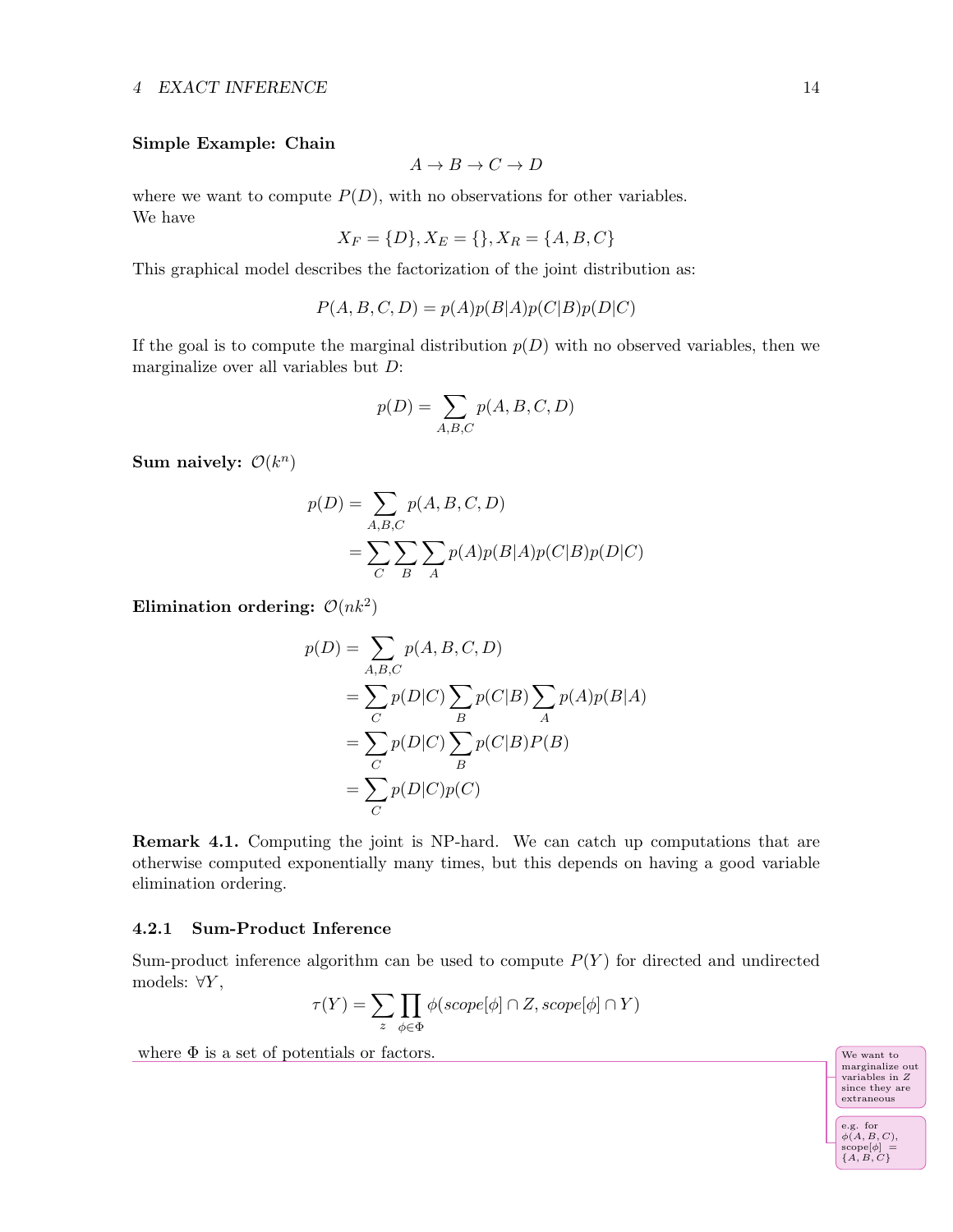Directed models  $\Phi$  is given by the conditional probability distributions for all variables

$$
\Phi = \{\phi_{x_i}\}_{i=1}^N = \{p(x_i | parents(x_i))\}_{i=1}^N
$$

where the sum is over the set  $Z = X - X_F$ . The resulting term  $\tau(Y)$  will automatically be  $\Box$  For DAG, we normalized.

Undirected models  $\Phi$  is given by the set of unormalized potentials. Therefore, we must normalize the resulting  $\tau(Y)$  by  $\sum_{Y} \tau(y)$ .

![](_page_14_Figure_5.jpeg)

Example 4.1 (Directed Graph).

 $p(C, D, I, G, S, L, H, J) = p(C)p(D|C)p(I)p(G|D, I)p(L|G)p(S|I)p(J|S, L)p(H|J, G)$ 

We can write the conditional distributions as factors

 $\Phi = {\phi(C), \phi(C, D), \phi(I), \phi(G, D, I), \phi(L, G), \phi(S, I), \phi(J, S, L), \phi(H, J, G)}$ 

If we are interested in inferring the probability of getting a job,  $p(J)$ , we can perform exact inference on the joint distribution by marginalizing according to a specific variable elimination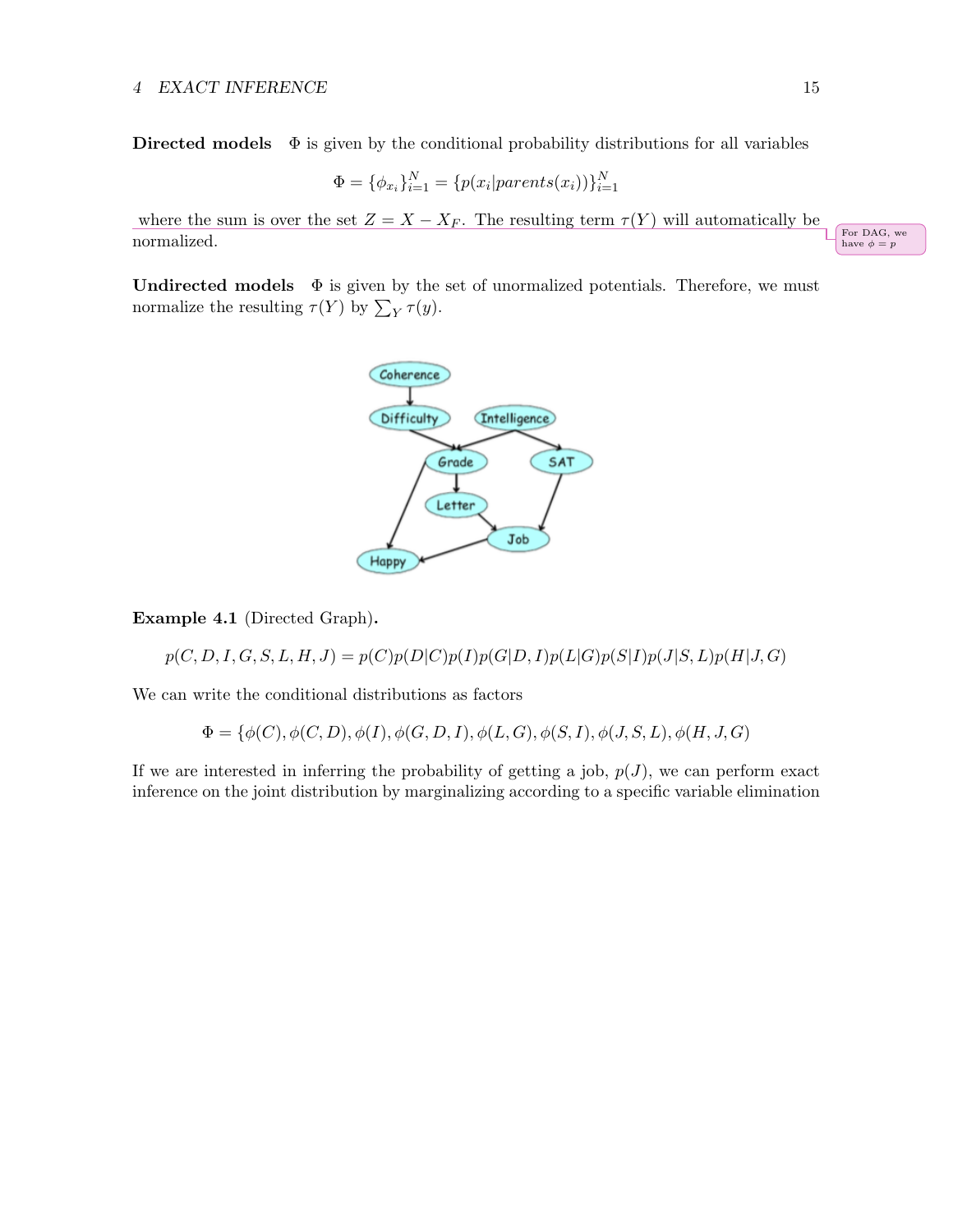ordering: 
$$
\prec \{C, D, I, H, G, S, L\}
$$
  
\n
$$
p(J) = \sum_{L} \sum_{S} \phi(J, L, S) \sum_{G} \phi(L, G) \sum_{H} \phi(H, G, J) \sum_{I} \phi(S, I) \phi(I) \sum_{D} \phi(G, D, I) \underbrace{\sum_{C} \phi(C) \phi(C, D)}_{\tau(D)}
$$
\n
$$
= \sum_{L} \sum_{S} \phi(J, L, S) \sum_{G} \phi(L, G) \sum_{H} \phi(H, G, J) \sum_{I} \phi(S, I) \phi(I) \underbrace{\sum_{D} \phi(G, D, I) \tau(D)}_{\tau(D)}
$$
\n
$$
= \sum_{L} \sum_{S} \phi(J, L, S) \sum_{G} \phi(L, G) \sum_{H} \phi(H, G, J) \sum_{I} \underbrace{\phi(S, I) \phi(I) \tau(G, I)}_{\tau(S, G)}
$$
\n
$$
= \sum_{L} \sum_{S} \phi(J, L, S) \sum_{G} \phi(L, G) \tau(S, G) \underbrace{\sum_{H} \phi(H, G, J)}_{\tau(G, J)}
$$
\n
$$
= \sum_{L} \sum_{S} \phi(J, L, S) \underbrace{\sum_{G} \phi(L, G) \tau(S, G) \tau(G, J)}_{\tau(J, L, S)}
$$
\n
$$
= \sum_{L} \sum_{S} \phi(J, L, S) \tau(J, L, S)
$$
\n
$$
= \sum_{T} \tau(J, L)
$$
\n
$$
= \tau(J)
$$

Fact 4.1 (Complexity of variable elimination ordering). The complexity of the VE algorithm is

 $\mathcal{O}(mk^{N_{max}})$ 

- *m* is the number of initial factors =  $|\Phi|$
- $k$  is the number of states each random variable takes (assumed to be equal here)
- $N_i$  is the number of random variables inside each sum  $\sum_i$
- $N_{max} = argmax_i N_i$  is the number of random variables inside the largest sum.

# <span id="page-15-0"></span>5 Message passing, Hidden Markov Models, and Sampling

Inference in Trees Tree is a general family of graphs for which the optimal elimination ordering is trivial to find, and which has linear cost in the number of nodes.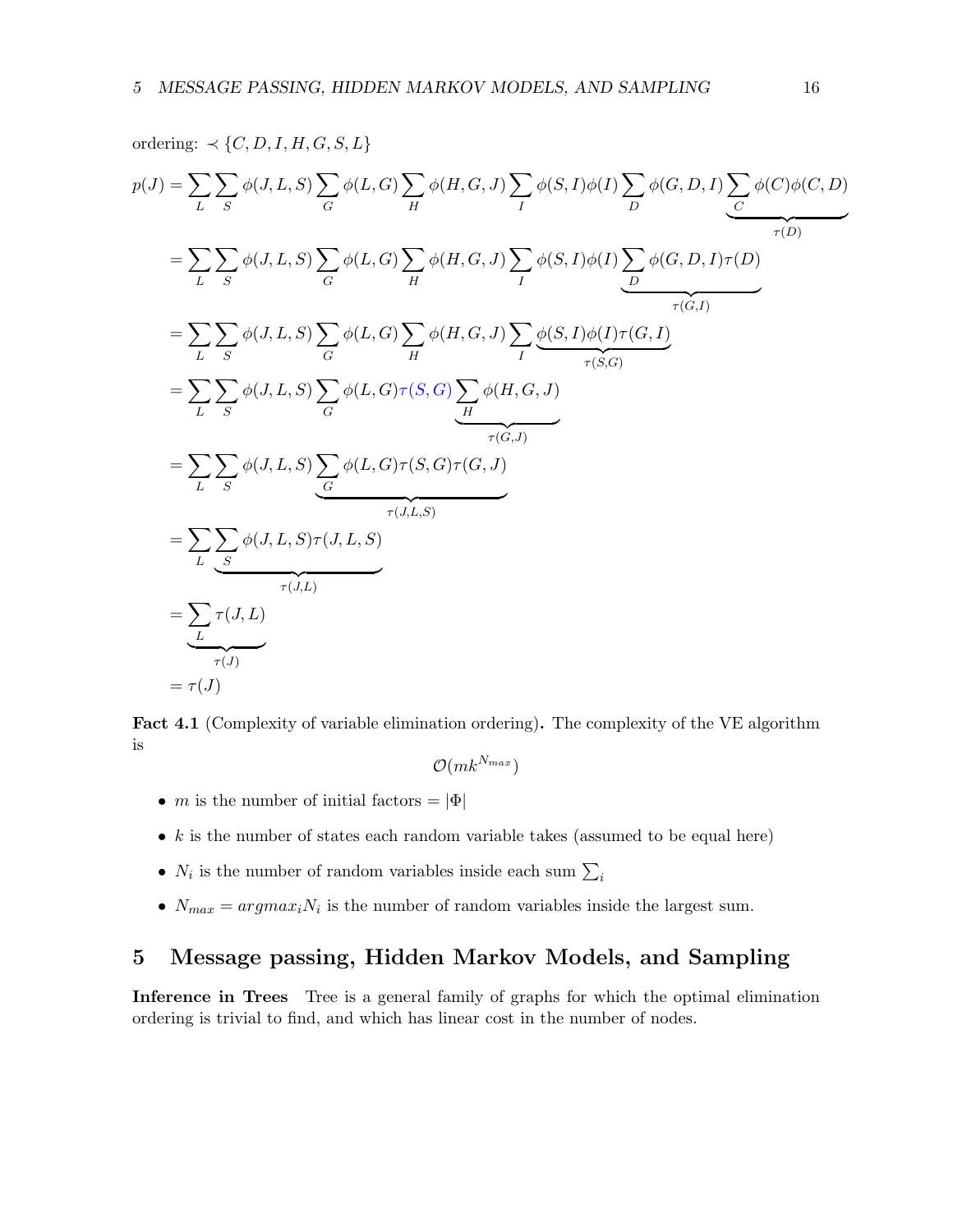### <span id="page-16-0"></span>5.1 Message Passing & Belief Propagation

What if we want to compute the marginal of every variable in a graph:  $p(x_i) \forall x_i \in X$ ? Run variable elimination separately for each variable  $x_i$  is computationally expensive.

**Joint distribution for undirected graph models** For an undirected graph  $G = (V, E)$ ,

$$
P(X_{1:n}) = \frac{1}{Z} \prod_{i} \phi(x_i) \prod_{(j,k) \in E} \phi_{j,k}(x_j, x_k)
$$

Message-passing Belief propagation is based on message-passing of "message" between neighboring vertices of the graph. The message sent from variable j to  $i \in N(j)$  is

$$
m_{j \to i}(x_i) = \sum_{x_j} \phi_j(x_j) \phi_{ij}(x_i, x_j) \prod_{k \in N(j) \neq i} m_{k \to j}(x_j)
$$

Theorem 5.1 (Belief propagation algorithm). As follows:

- 1. Choose root  $r$  arbitrarily
- 2. Pass messages from leaves to r
- 3. Pass messages from r to leaves
- 4. Compute  $p(x_i) \propto \phi_i(x_i) \prod_{j \in N(i)} m_{j \to i}(x_i)$ ,  $\forall i$

# <span id="page-16-1"></span>5.2 Hidden Markov models

### <span id="page-16-2"></span>5.2.1 Sequential data

$$
x_{1:T} = \{x_1, \ldots, x_T\}
$$

Recall the general joint factorization via the chain rule

$$
p(x_{1:T}) = \prod_{t=1}^{T} p(x_t | x_{t-1}, \dots, x_1)
$$

### First order Markov chain

$$
p(x_t|x_{1:t-1}) = p(x_t|x_{t-1})
$$

This assumption greatly simplifies the factors in the joint distribution

$$
p(x_{1:T}) = \prod_{t=1}^{T} p(x_t | x_{t-1})
$$

Definition 5.1 (stationary/time-homogenous Markov chain). As follows

• Stationary Markov chain: the distribution generating the data does not change through time:

$$
p(x_t|x_{t-1}) = p(x_{t+k}|x_{t-1+k}) \quad \forall t, k
$$

• Non-stationary Markov chain: the distribution generating the data is a function of time.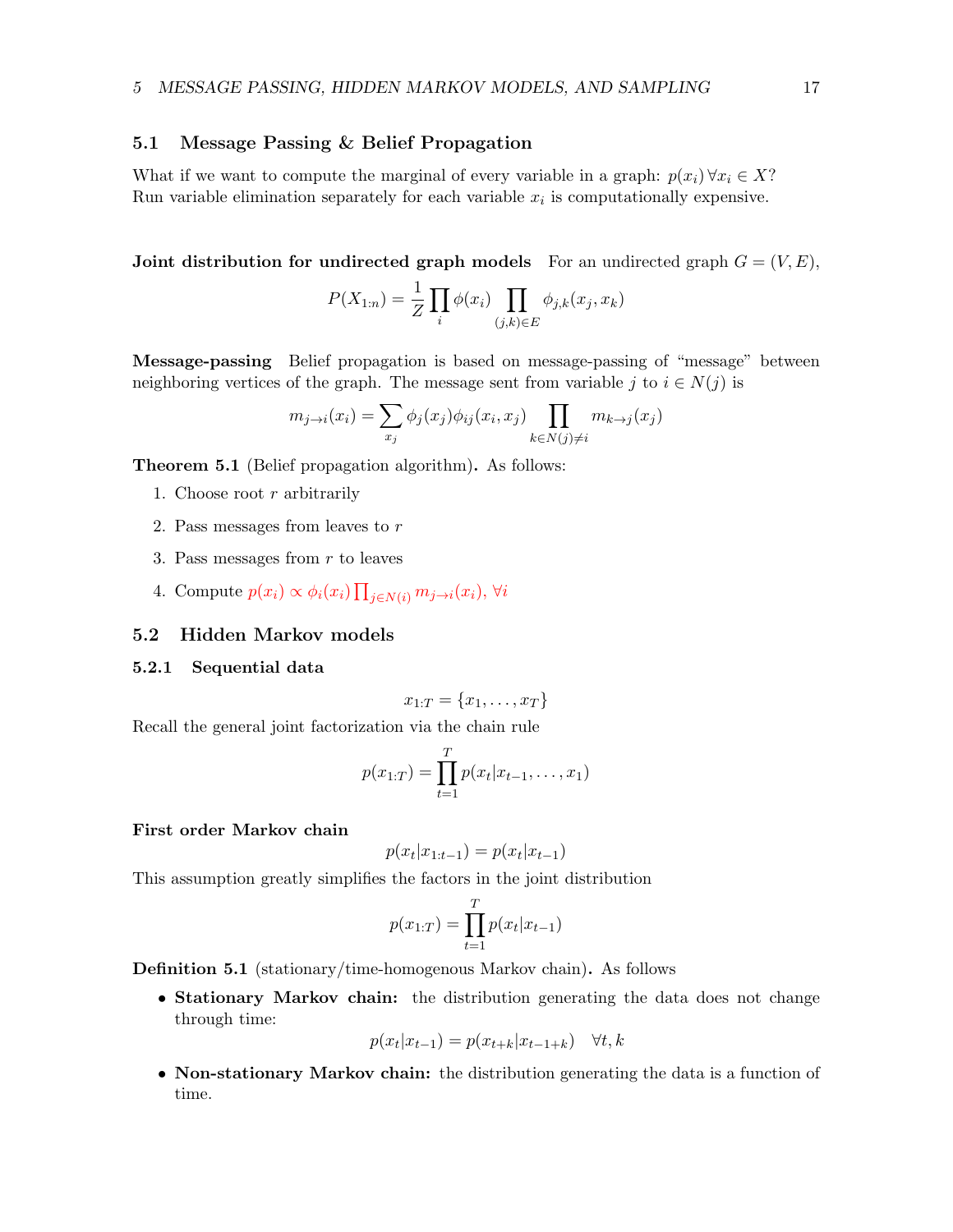Higher-order Markov chains second order:

$$
p(x_t|x_{1:t-1}) = p(x_t|x_{t-1}, x_{t-2})
$$

m-order:

$$
p(x_t|x_{1:t-1}) = p(x_t|x_{t-m:t-1})
$$

Parameterization How does the order of temporal dependence affect the number of parameters in our model?

Assume x is a discrete random variable with  $k$  states.

- 1.  $x_t : k 1$ , as the last state is implicit.
- 2. first-order chain:  $k(k-1)$ , as we need k numbers of parameters for each parameter of  $x_t$
- 3. *m*-order chain:  $k^m(k-1)$ , as we need  $k^m$  number of parameters for each parameter of  $x_t$

#### <span id="page-17-0"></span>5.2.2 Hidden Markov Models

Hidden Markov Model (HMM) hide the temporal dependence by keeping it in the unobserved state. For each observation  $x_t$ , we associate a corresponding unobserved hidden/latent variable  $z_t$ 

![](_page_17_Figure_12.jpeg)

The joint probability represented by the graph factorizes according to

$$
p(X_{1:T}, Z_{1:T}) = p(Z_{1:T})p(X_{1:T} | Z_{1:T}) = p(Z_1) \prod_{t=2}^{T} p(Z_t | Z_{t-1}) \prod_{t=1}^{T} p(X_T | Z_t)
$$

Unlike simple Markov chains, the observations are not limited by a Markov assumption of any order, i.e.  $x_t$  isn't necessarily independent of any other observation, no matter how many other observations we make.

Definition 5.2 (Parameterization of a hidden Markov model). Assuming we have a homogeneous model, we only have to learn three distributions

- 1. Initial distribution:  $\pi(i) = p(z_1 = i)$ . The probability of the first hidden variable being in state i (often denoted by  $\pi$ .)
- 2. Transition distribution:  $T(i, j) = p(z_{t+1} = j | z_t = i), i \in \{1, ..., k\}$ . The probability of moving from hidden state  $i$  to hidden state  $j$ .
- 3. **Emission probability:**  $\epsilon_i(x_t) = p(x_t | z_t = i)$ . The probability of an observed random variable  $x_t$  given the state of the hidden variable that "emitted" it.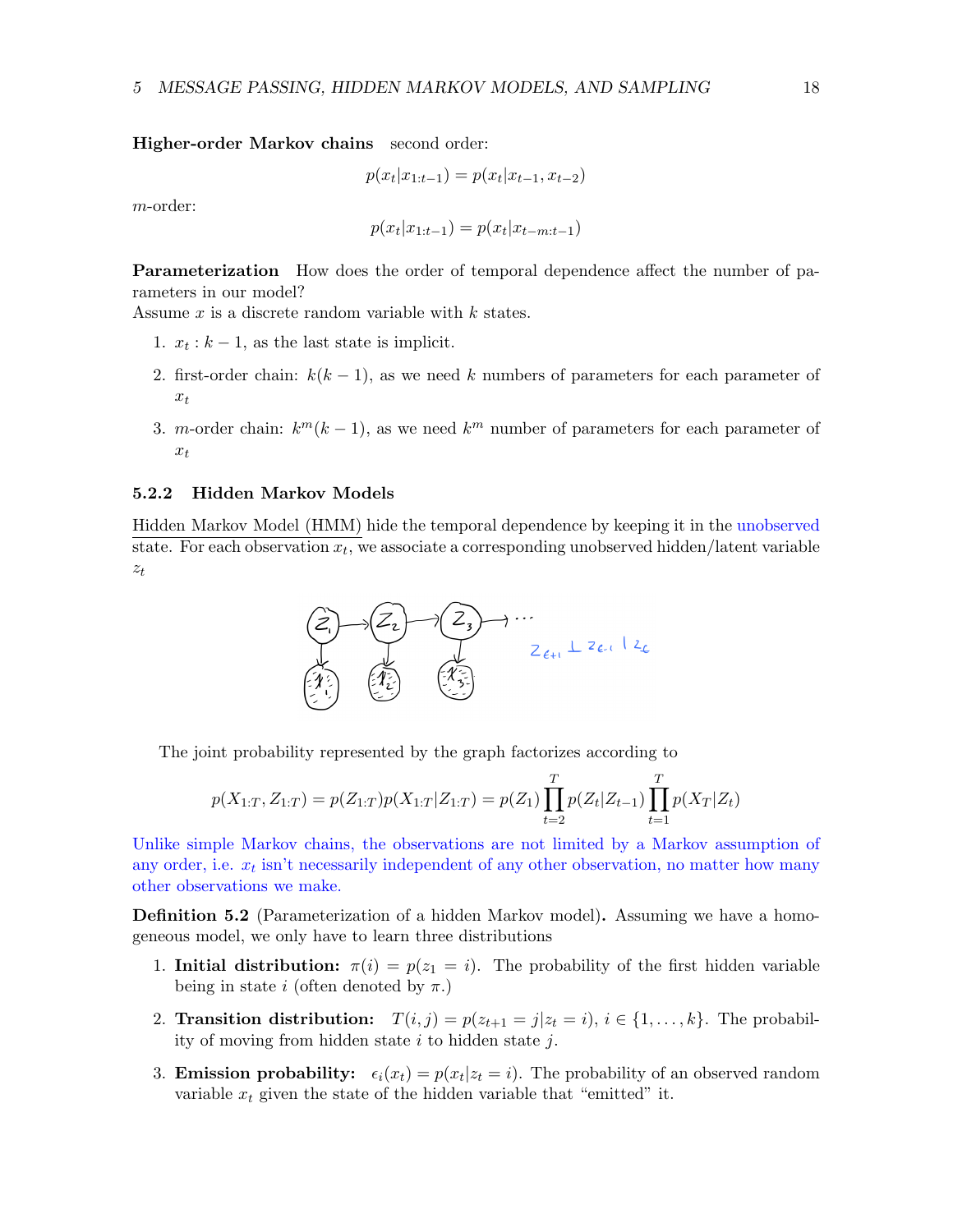### <span id="page-18-0"></span>5.2.3 Inference in HMMs

HMMs are just tree-structured DAGs, meaning that inference in them is linear in the number of time steps. We can do exact inference in them.

#### Main tasks we perform with HMMs

- 1. Compute the probability of a latent sequence given an observation sequence. (e.g. compute  $p(z_i|x_{1:t})\forall i$  with the Forward-Backward algorithm)
- 2. Compute the marginal likelihood  $p(x_1, x_2, \ldots, x_T)$  in order to fit parameters
- 3. Infer the most likely sequence of hidden states (i.e. compute  $Z^* = argmax p(z_{1:T} | x_{1:T})$  $z_{1:T}$ using the Viterbi algorithm)

Assuming that we know the initial  $p(z_1)$ , transition  $p(z_t|z_{t-1})$ , and emission  $p(x_t|z_t) \forall t \in [1, T]$ This task of hidden state inference breaks down into the following:

- Filtering: compute posterior over current hidden state,  $p(z_t|x_{1:t})$
- Prediction: compute posterior over future hidden state,  $p(z_{t+k}|x_{1:t})$
- Smoothing: compute posterior over past hidden state,  $p(z_n|x_{1:t})$   $1 < n < t$

**Prediction** Let's first take a look at the example where  $k = 2$ , then

$$
p(z_{t+2}|x_{1:t}) = \sum_{z_{t+1}} \sum_{z_t} p(z_t, z_{t+1}, z_{t+2}|x_{1:t})
$$
  
= 
$$
\sum_{z_{t+1}} \sum_{z_t} p(z_t|x_{1:t})p(z_{t+1}|z_t, x_{1:t})p(z_{t+2}|z_{t+1}, z_t, x_{1:t})
$$
  
= 
$$
\sum_{z_{t+1}} \sum_{z_t} p(z_t|x_{1:t})p(z_{t+1}|z_t)p(z_{t+2}|z_{t+1})
$$

Theorem 5.2 (Forward-backward algorithm). The Forward-backward algorithm is used to efficiently estimate the latent sequence given an observation sequence under a HMM. That is, we want to compute

$$
p(z_t|x_{1:T}) \quad \forall t \in [1,T]
$$

It is computed in two parts, and then multiplied together:

- Forward Filtering: computes  $p(z_t, x_{1:t})$
- Backward Filtering: computes  $p(x_{1+t:T}|z_t)$

Note that

$$
p(z_t|x_{1:T}) \propto p(z_t, x_{1:T})
$$
  
=  $p(z_t, x_{1:t})p(x_{t+1:T}|z_t, x_{1:t})$   
=  $p(z_t, x_{1:t})$   $p(x_{t+1:T}|z_t)$   
forward recursion backward recursion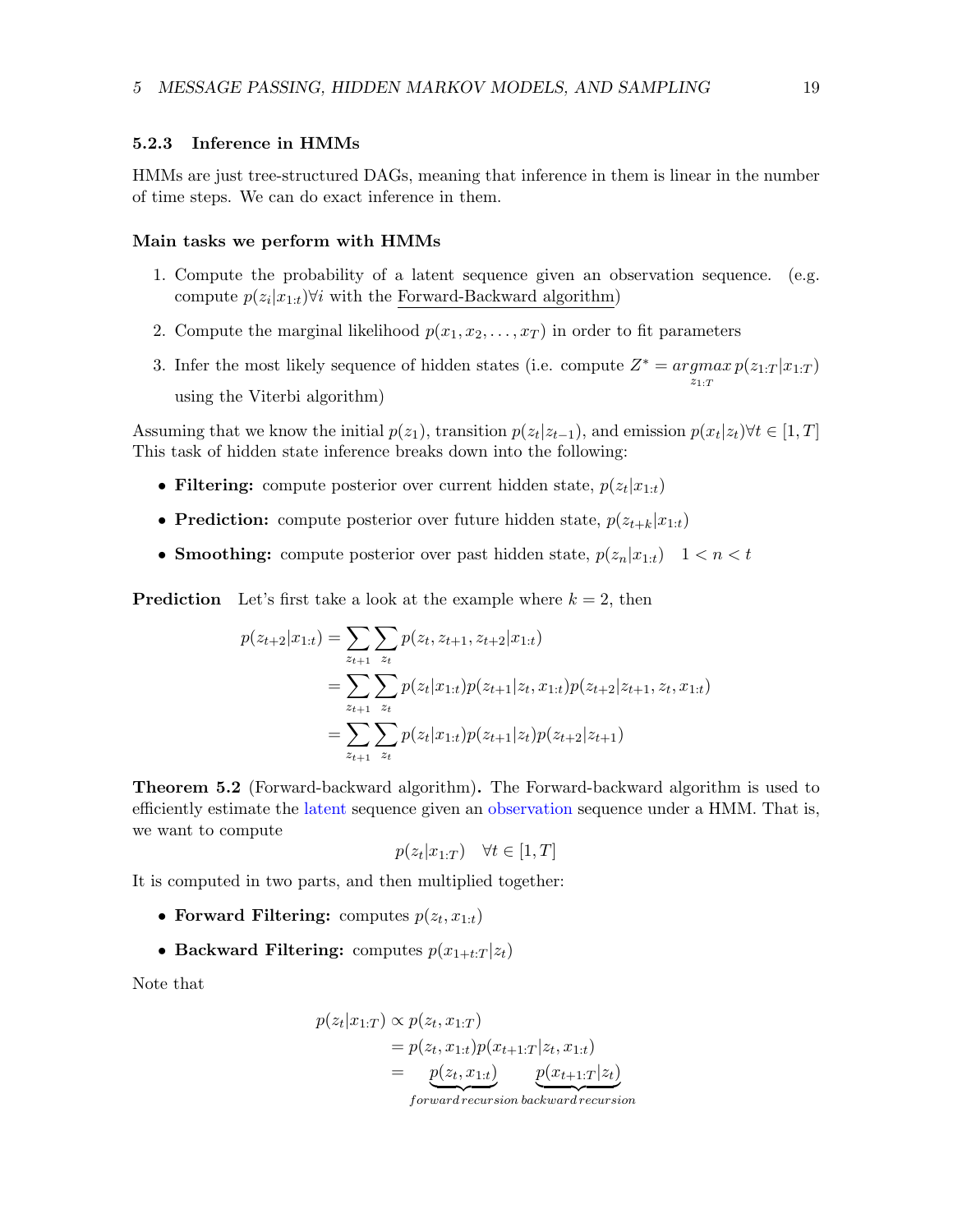### Forward Filtering

$$
p(z_t, x_{1:t}) = \sum_{z_{t-1}=1}^{k} p(z_{t-1}, z_t, x_{1:t})
$$
  
= 
$$
\sum_{z_{t-1}=1}^{k} p(x_t | z_{t-1}, z_t, x_{1:t-1}) p(z_t | z_{t-1}, x_{1:t-1}) p(z_{t-1}, x_{1:t-1})
$$

Define  $\alpha_t(z_t) := p(z_t, x_{1:t}),$  then

$$
\alpha_t(z_t) = p(x_t|z_t) \sum_{z_{t-1}=1}^k p(z_t|z_{t-1}) \alpha_{t-1}(z_{t-1})
$$

If we recurse all the way down to  $\alpha_1(z_1)$ , we get

$$
\alpha_1(z_1) = p(z_1, x_1) = p(z_1)p(x_1|z_1)
$$

### Backward Filtering

$$
p(x_{t+1:T}|z_t) = \sum_{z_{t+1}=1}^k p(z_{t+1}, x_{t+1:T}|z_t)
$$
  
= 
$$
\sum_{z_{t+1}=1}^k p(x_{t+2:T}|z_{t+1}, z_t, x_{t+1}) p(x_{t+1}|z_{t+1}, z_t) p(z_{t+1}|z_t)
$$
  
= 
$$
\sum_{z_{t+1}=1}^k p(x_{t+2:T}|z_{t+1}) p(x_{t+1}|z_{t+1}) p(z_{t+1}|z_t)
$$

Define  $\beta_t(z_t) := p(x_{1+t:T}|z_t)$ , then

$$
\beta_t(z_t) = \sum_{z_{t+1}}^k \beta_{t+1}(z_{t+1}) p(x_{t+1}|z_{t+1}) p(z_{t+1}|z_t)
$$

If we recurse all the way down to  $\beta_1(z_1)$ , we get

$$
\beta_1(z_1) = p(x_{3:T}|z_2)p(x_2|z_2)p(z_2|z_1)
$$

# <span id="page-19-0"></span>5.3 Sampling

A sample form a distribution  $p(x)$  is a single realization x whose probability distribution is  $p(x)$ . This contrasts with the alternative usage in statistics, where sample refers to a collection of realization x.

The problems to be solved The aims of Monte Carlo methods are to solve one or both of the following problems

- 1. To generate samples  $\{x^{(r)}\}_{r=1}^R$  from a given probability distribution  $p(x)$ .
- 2. To estimate expectations of functions,  $f(x)$ , under distribution  $p(x)$ :

$$
E = E_{x \sim p(x)}[f(x)] = \int f(x)p(x) dx
$$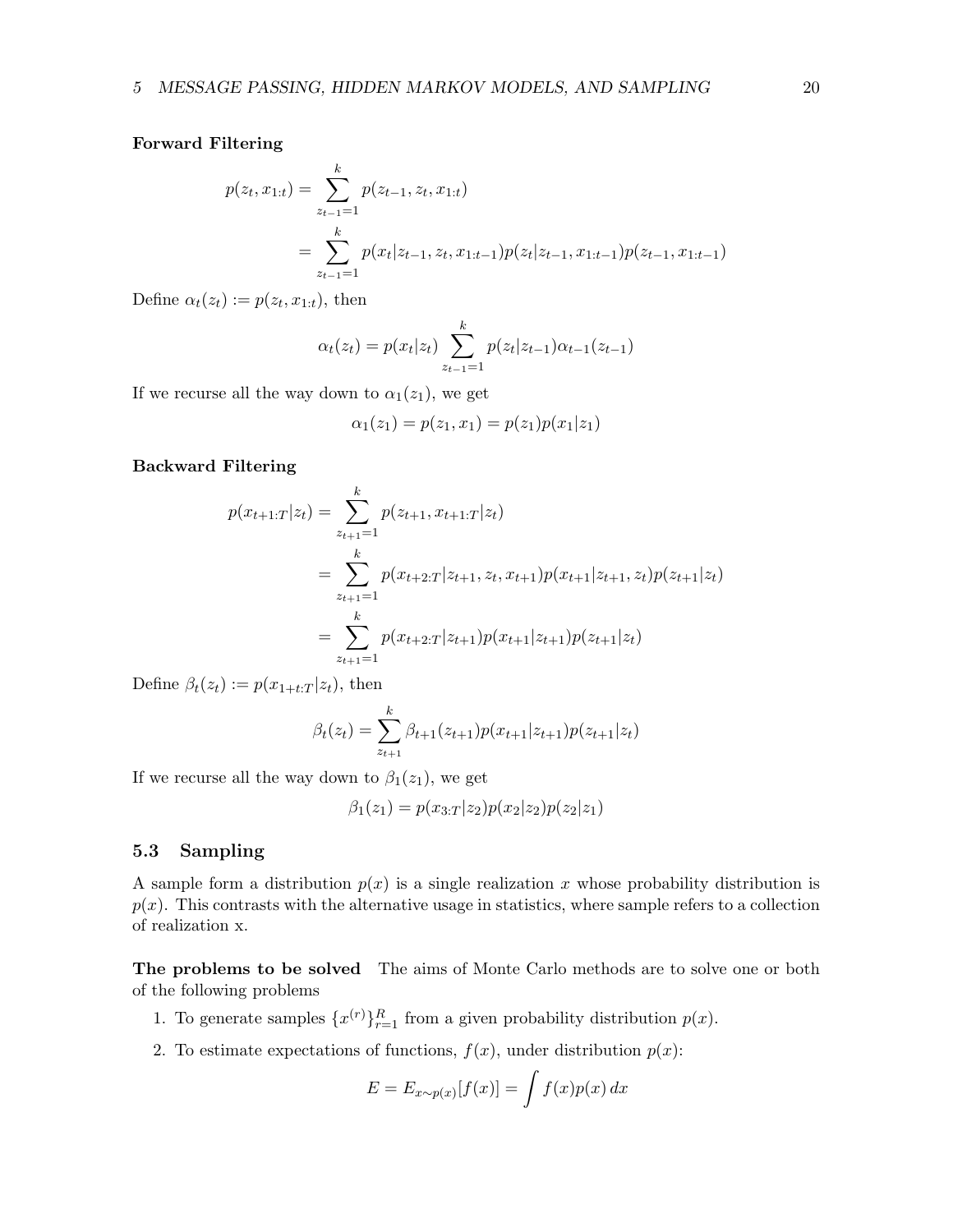# <span id="page-20-0"></span>5.3.1 Ancestral Sampling

#### "Sampling in a topological order"

i.e. at each step, sample from any conditional distribution that you haven't visited yet, whose parents have all been sampled. This procedure will always start with the nodes that have no parents.

**Example 5.1.** In a chain or HMM, you would always start with  $z_1$  and move to the right. In a tree, you would always start from the root.

Generating marginal samples If you are only interested in sampling a particular set of nodes, you can simply sample from all the nodes jointly, then ignore the nodes you don't need.

Generating conditional samples If you want to sample a variable conditional on a node with no parents, that is also easy - you can simple do ancestral sampling starting from the nodes you have.

However, to sample from a DAG conditional on leaf nodes is hard. Finding ways to do this approximately is what a lot of the rest of the course will be about.

# <span id="page-20-1"></span>6 Stochastic Variational Inference

## <span id="page-20-2"></span>6.1 Motivation

In modern machine learning is most often used to infer the conditional distribution over the latent variables given the observations (and parameters). (the posterior distribution) This can be written as

$$
p(z|x,\alpha) = \frac{p(z,x|\alpha)}{\int_z p(z,x|\alpha)}
$$

Since the integral cannot be easily computed analytically, we will use variational inference. The main idea behind this is to choose a family of distributions over the latent variables  $z_{1:m}$ with its own set of variational parameters v, i.e.,  $q(z_{1:m}|v)$ . Then, we find the setting of the parameters that makes our approximation closest to the posterior distribution (this is where optimization algorithms come in). Then we can use q with the fitted parameters in place of the posterior (e.g. to form predictions about future data, or to investigate the posterior distribution over the hidden variables, find modes, etc).

### <span id="page-20-3"></span>6.2 the TrueSkill latent variable model

A player ranking system for competitive games.

Inferring the skill of a set of players in a competitive game, based only on observing who beats who when they play against each other. We initially don't know anything about anyone's skill, for simplicity we start with an independent Gaussian prior.

**Remark 6.1.** We never get to observe the player's skill directly, which make this a *latent* variable model. Instead, we observe the outcome of a series of matches between different players.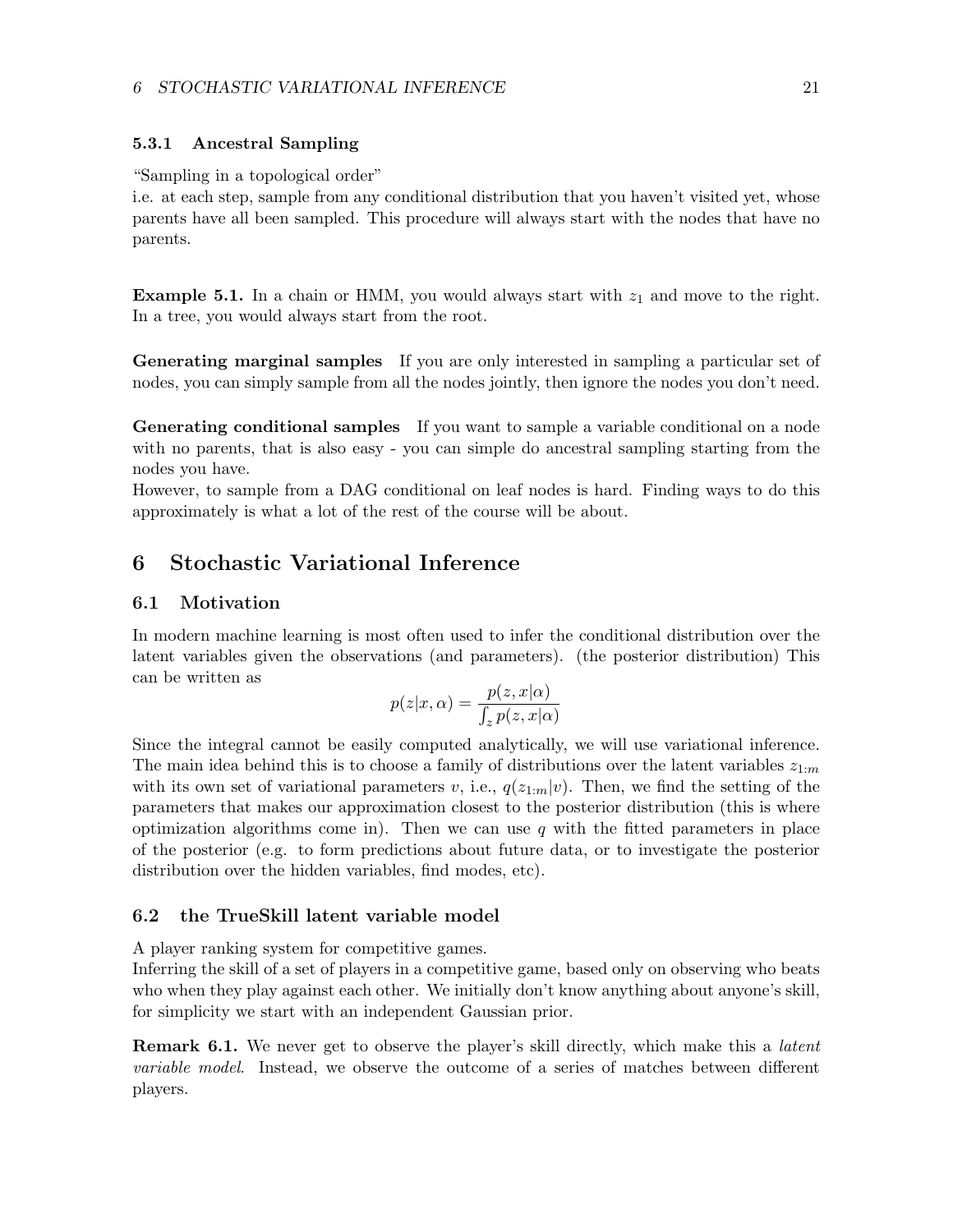the model Each player has a fixed level of skill, denoted  $z_i$ . For each game, the probability that player i beats player  $i$  is given by

$$
\sigma(z_i-z_j)
$$

where sigma is the logistic function  $\sigma(y) = \frac{1}{1 + \exp(-y)}$ . So we have

$$
p(i \text{ beats } j | z_i, z_j) = \frac{1}{1 + \exp(-(z_i - z_j))}
$$

Remark 6.2. The exact form of the prior and likelihood aren't particularly important, as long as the higher the skill level, the higher the chance of winning each game. We can write the entire joint likelihood of set of players and games as:

$$
p(z_1, z_2, \ldots, z_N, g_1, g_2, \ldots, g_T) = \left[ \prod_{i=1}^N p(z_i) \right] \left[ \prod_{player_i, player_j \in g_k} p(i \text{ beats } j | z_i, z_j) \right]
$$

Computing the posterior over two player's skills requires integrating over all the other players' skills

$$
p(z_1, z_2 | g_1, g_2, \dots, g_T) = p(z_1, z_2 | x) = \int \dots \int p(z_1, z_2, \dots, z_N | x) dz_3 \dots dz_N
$$

where x is a  $N \times 2$  matrix and stores  $(i, j)$  pairs that i beats j.

### <span id="page-21-0"></span>6.3 Posterior Inference in Latent Variable Models

Consider the probabilistic model  $p(x, z)$  where

- $x_{1:T}$  are the observations
- $z_{1:N}$  are the unobserved latent variables

The conditional distribution of the unobserved variables given the observed variables (the posterior inference) is

$$
p(z|x) = \frac{p(x|z)}{p(x)} = \frac{p(x|z)p(z)}{\int p(x, z) dz}
$$

which we will denote as  $p_{\theta}(x)$ .

Whenever the number of values that z can take is large, the computation  $\int p(x, z) dz$  is intractable, making the computation of the conditional distribution itself intractable. Thus we have to use approximate inference.

#### <span id="page-21-1"></span>6.3.1 Approximating the Posterior Inference with Variational Methods

Approximating the Posterior Inference with Variational Methods works as follows:

- 1. Introduce a variational family  $q_{\phi}(z)$  with parameters  $\phi$ .
- 2. Encode some notion of "distance" between  $p(z|x)$  and  $q_{\phi}(z)$ .
- 3. Minimize this distance.

Remark 6.3. This turns Bayesian Inference into an optimization problem. If enough parts parts of our model are differentiable and well-approximated by simple Monte Carlo, we can use stochastic gradient descent to solve this optimization problem scalably.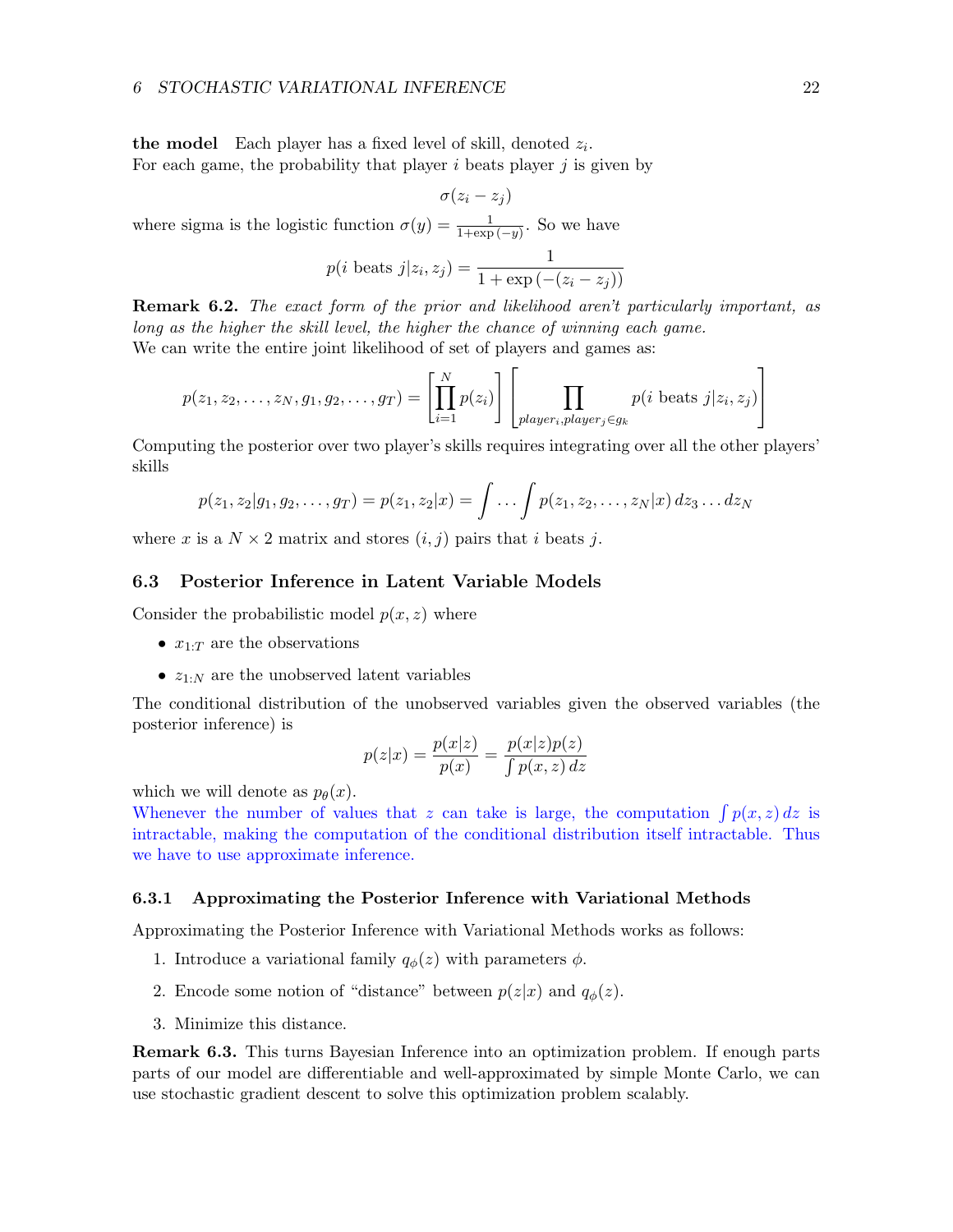### <span id="page-22-0"></span>6.3.2 Kullback-Leibler Divergence

We will measure the distance between  $q_{\phi}$  and p using Kullback-Leibler divergence:

$$
D_{KL}(q_{\phi}||p) = \int q_{\phi}(z) \log \frac{q_{\phi}(z)}{p(z|x)} dz
$$

$$
= \mathop{\mathbb{E}}_{z \sim q_{\phi}} \left[ \log \frac{q_{\phi}(z)}{p(z|x)} \right]
$$

Property 6.1. Properties of the KL Divergence:

- 1.  $D_{KL}(q_{\phi}||p) \geq 0$
- 2.  $D_{KL}(q_{\phi}||p) = 0 \iff q_{\phi} = p$
- 3.  $D_{KL}(q_{\phi}||p) \neq D_{KL}(p||q_{\phi})$

**Remark 6.4.** The significance of the last property is that  $D_{KL}$  is not a true distance measure.

**Variational Objective** We want to approximate p by finding a  $q_{\phi}$  s.t.

$$
q_{\phi} \approx p \implies D_{KL}(q_{\phi}||p) = 0
$$

In other words, we want to find  $\phi^*$  s.t.

$$
\phi^* = \arg\min_{\phi} D_{KL}[q_{\phi} || p]
$$

**Remark 6.5.** The computation of  $D_{KL}(q_{\phi}||p)$  is intractable, because it contains the term  $p(z|x).$ 

Evidence Lower Bound (ELBO) To do variational inference, we want to minimize the KL divergence between our approximation  $q$  and our posterior  $p$ . However, we cannot actually minimize this quantity directly, but a function that is equal to it up to a constant.

$$
D_{KL}(q_{\phi}(z|x)||p(z|x)) = \mathbb{E}_{z \sim q_{\phi}} \log \frac{q_{\phi}(z|x)}{p(z|x)}
$$
  
\n
$$
= \mathbb{E}_{z \sim q_{\phi}} \left[ \log \left( q_{\phi}(z|x) \cdot \frac{p(x)}{p(z,x)} \right) \right]
$$
  
\n
$$
= \mathbb{E}_{z \sim q_{\phi}} \left[ \log \left( \frac{q_{\phi}(z|x)}{p(z,x)} \cdot p(x) \right) \right]
$$
  
\n
$$
= \mathbb{E}_{z \sim q_{\phi}} \left[ \log \frac{q_{\phi}(z|x)}{p(z,x)} \right] + \mathbb{E}_{z \sim q_{\phi}} \left[ \log p(x) \right]
$$
  
\n
$$
= - \left( \mathbb{E}_{z \sim q_{\phi}} \left[ \log p(z,x) \right] - \mathbb{E}_{z \sim q_{\phi}} \left[ \log q_{\phi}(z|x) \right] \right) + \mathbb{E}_{z \sim q_{\phi}} \left[ \log p(x) \right]
$$
  
\n
$$
= - \underbrace{\mathcal{L}(\phi; x)}_{ELBO} + \log p(x)
$$

**Claim:** Maximizing the ELBO  $\implies$  minimizing  $D_{KL}(q_{\phi}||p)$ .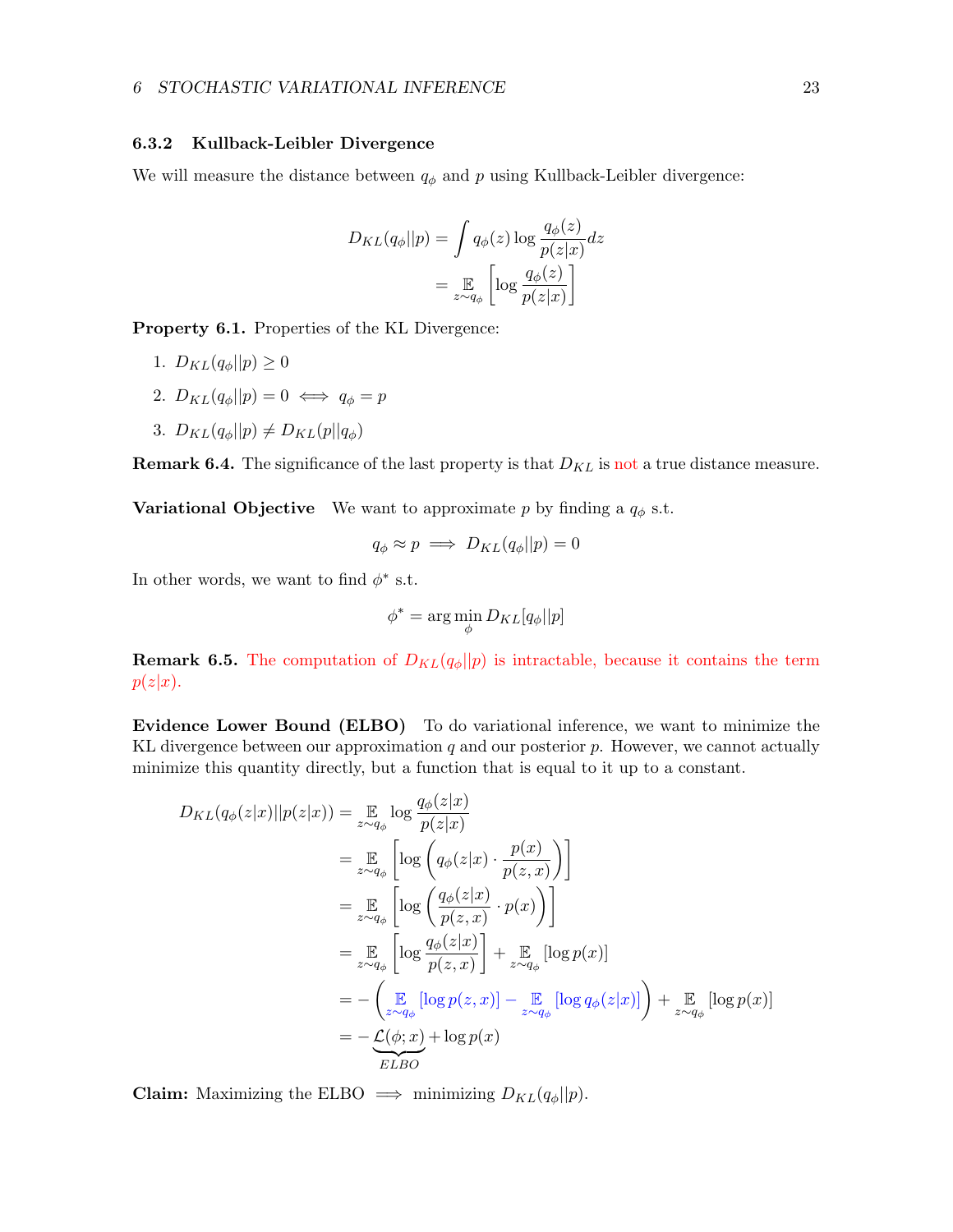Proof. Rearranging, we get

$$
D_{KL}(q_{\phi}(z|x)||p(z|x)) = -\mathcal{L}(\phi; x) + \log p(x)
$$
  
\n
$$
\implies \mathcal{L}(\phi; x) + D_{KL}(q_{\phi}(z|x)||p(z|x)) = \log p(x)
$$

Since  $D_{KL}(q_{\phi}(z|x)||p(z|x)) \geq 0$ , we have

$$
\mathcal{L}(\phi; x) \le \log p(x)
$$

Therefore, maximizing the ELBO  $\implies$  minimizing  $D_{KL}(q_{\phi}||p)$ .

Optimizing the ELBO We have

$$
\mathcal{L}(\phi; x) = -\mathop{\mathbb{E}}_{z \sim q_{\phi}} \log \frac{q_{\phi}(z|x)}{p(x, z)}
$$

$$
= \mathop{\mathbb{E}}_{z \sim q_{\phi}} [\log p(x, z) - \log q_{\phi}(z|x)]
$$

If we want to optimize this with gradient methods, we will need to compute  $\nabla_{\phi} \mathcal{L}(\phi)$ :

$$
\nabla_{\phi} \mathcal{L}(\phi) = \nabla_{\phi} \mathop{\mathbb{E}}_{z \sim q_{\phi}(z|x)} [\log p(x, z) - \log q_{\phi}(z|x)]
$$

Pathwise Gradient In general, we cannot switch the derivative and the expectation (an integral), if the distribution we are taking the expectation over  $(q_{\phi}(z|x))$  depends on the parameter  $(\phi)$ .

So we need to factor out the randomness from  $q$  and put it into a parameterless, fixed source of noise  $p(\epsilon)$ . To do this, we need to find a function  $T(\epsilon, \phi)$  such that:

$$
\epsilon \sim p(\epsilon),\, z=T(\epsilon,\phi)\implies z\sim q_\phi(z)
$$

**Remark 6.6.** Usually we start with  $p(\epsilon)$  being uniform or Normal. It's not always easy to find these functions.

Example 6.1.

$$
\epsilon \sim \mathcal{N}(0, 1), \, z = \sigma \epsilon + \mu \implies z \sim \mathcal{N}(\mu, \sigma)
$$

Using this trick, we can write our expectation:

$$
\nabla_{\phi} \mathcal{L}(\phi) = \nabla_{\phi} \mathbb{E}_{z \sim q_{\phi}(z|x)} \left[ \log p(x, z) - \log q_{\phi}(z|x) \right]
$$
  
=  $\nabla_{\phi} \mathbb{E}_{\epsilon \sim p(\epsilon)} \left[ \log p(x, T(\phi, \epsilon)) - \log q_{\phi}(T(\phi, \epsilon|x)) \right]$   
=  $\mathbb{E}_{\epsilon \sim p(\epsilon)} \nabla_{\phi} \left[ \log p(x, T(\phi, \epsilon)) - \log q_{\phi}(T(\phi, \epsilon|x)) \right]$ 

Now we have a differentiable function that we can estimate with simple Monte Carlo.

Remark 6.7. Some notable extensions:

- 1. We can make  $q_{\phi}$  arbitrarily expressive, for instance using a mixture of Gaussians, or a normalizing flow.
- 2. We can fit both  $\phi$  and parameters of  $p(z|x)$  at the same time.

proof?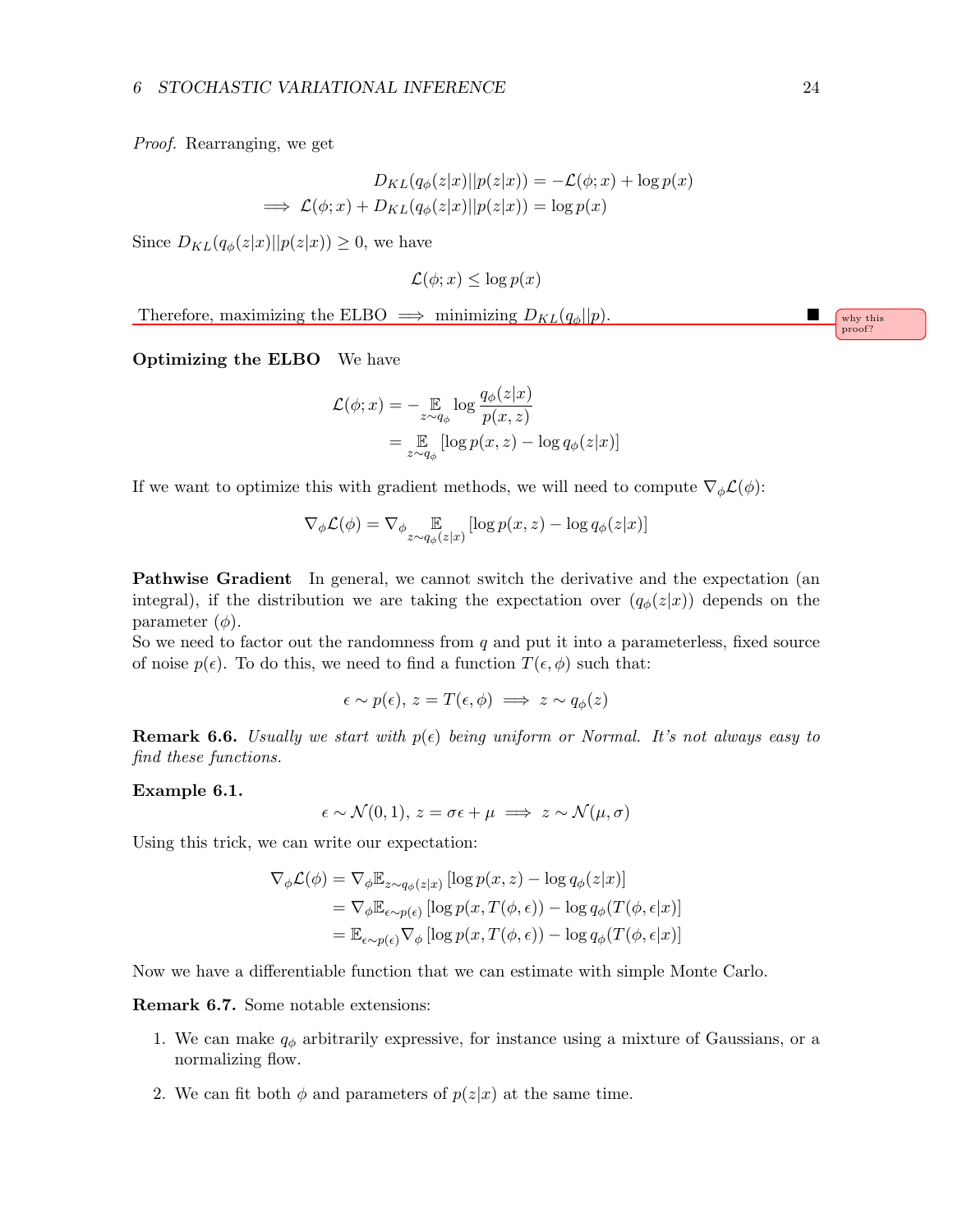# <span id="page-24-0"></span>6.4 Tutorial - Alternative forms of the ELBO

We have that

$$
L(\phi; x) = ELBO = -\underset{z \sim q_{\phi}}{\mathbb{E}} \log \frac{q_{\phi}(z|x)}{p(x, z)}
$$

Form 1 The most general interpretation of the ELBO is given by

$$
L(\phi; x) = -\underset{z \sim q_{\phi}}{\mathbb{E}} \log \frac{q_{\phi}(z|x)}{p(x, z)}
$$
  
= 
$$
\underset{z \sim q_{\phi}}{\mathbb{E}} \log \frac{p(x, z)}{q_{\phi}(z|x)}
$$
  
= 
$$
\underset{z \sim q_{\phi}}{\mathbb{E}} \log \frac{p(z)p(x|z)}{q_{\phi}(z|x)}
$$
  
= 
$$
\underset{z \sim q_{\phi}}{\mathbb{E}} [\log p(x|z) + \log p(z) - \log q_{\phi}(z|x)]
$$

Form 2 Recall that Entropy is a measure of expected "surprise": How uncertain are we of the value of a draw from this distribution?

$$
H(X) := -\underset{X \sim p}{\mathbb{E}} [\log p(X)] = -\sum_{x \in X} p(x) \log p(x)
$$

Rewrite Form 1 using entropy

$$
L(\phi; x) = -\underset{z \sim q_{\phi}}{\mathbb{E}} \log \frac{q_{\phi}(z|x)}{p(x, z)}
$$
  
\n
$$
= \underset{z \sim q_{\phi}}{\mathbb{E}} \log \frac{p(x, z)}{q_{\phi}(z|x)}
$$
  
\n
$$
= \underset{z \sim q_{\phi}}{\mathbb{E}} \log \frac{p(z)p(x|z)}{q_{\phi}(z|x)}
$$
  
\n
$$
= \underset{z \sim q_{\phi}}{\mathbb{E}} [\log p(x|z) + \log p(z) - \log q_{\phi}(z|x)]
$$
  
\n
$$
= \underset{z \sim q_{\phi}}{\mathbb{E}} [\log p(x|z) + \log p(z)] H [q_{\phi}(z|x)]
$$

Form 3

$$
L(\phi; x) = -\underset{z \sim q_{\phi}}{\mathbb{E}} \log \frac{q_{\phi}(z|x)}{p(x, z)}
$$
  
\n
$$
= \underset{z \sim q_{\phi}}{\mathbb{E}} \log \frac{p(x, z)}{q_{\phi}(z|x)}
$$
  
\n
$$
= \underset{z \sim q_{\phi}}{\mathbb{E}} \log \frac{p(z)p(x|z)}{q_{\phi}(z|x)}
$$
  
\n
$$
= \underset{z \sim q_{\phi}}{\mathbb{E}} \left[ \log p(x|z) \right] - \underset{z \sim q_{\phi}}{\mathbb{E}} \left[ \frac{q_{\phi}(z|x)}{p(z)} \right]
$$
  
\n
$$
= \underset{z \sim q_{\phi}}{\mathbb{E}} \left[ \log p(x|z) \right] - D_{KL}(q_{\phi}(z|x)||p(z))
$$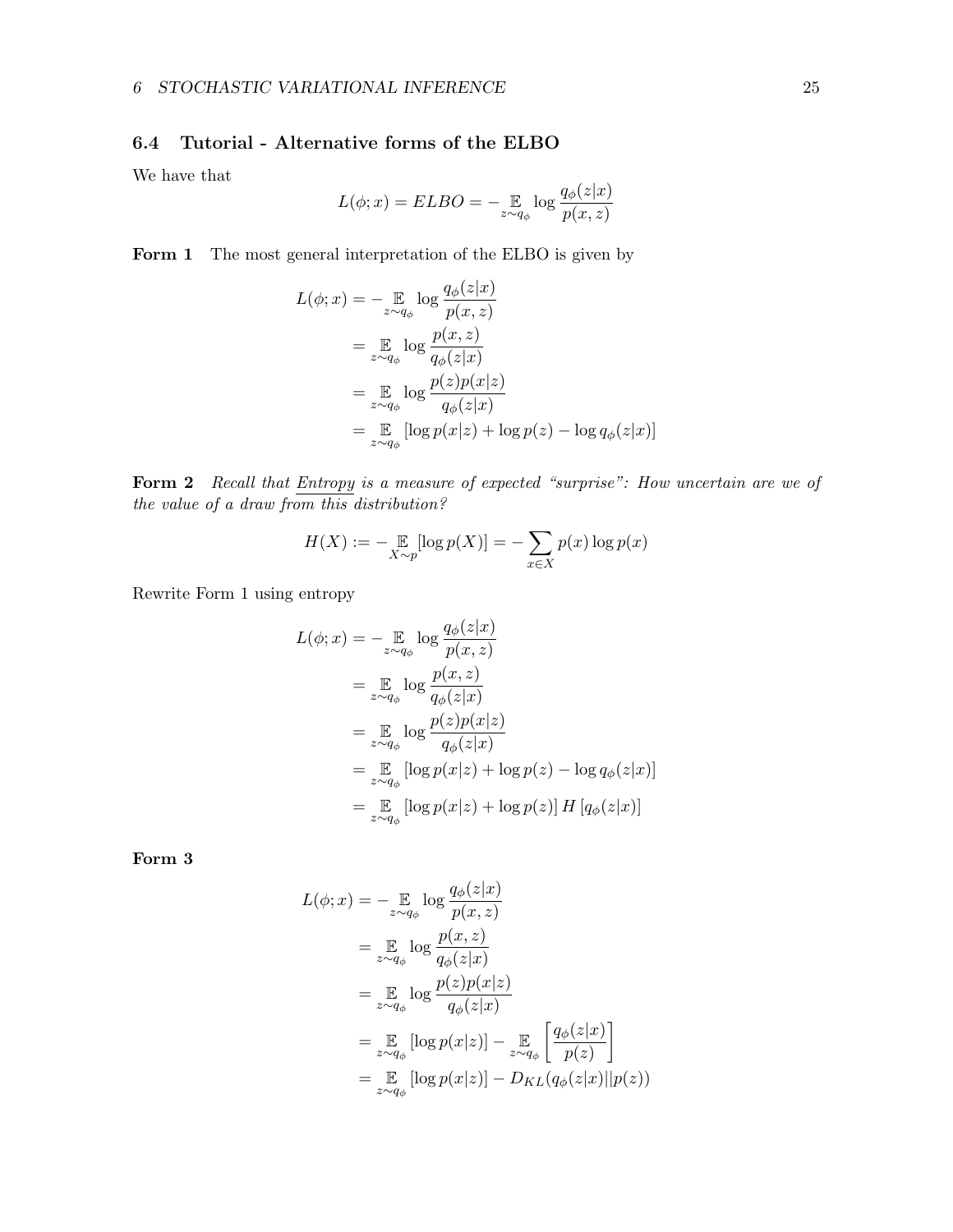This frames the ELBO as a tradeoff. The negative of this function is the loss function we use for training VAEs. The first term can be thought of as a "reconstruction likelihood", i.e. how probable is x given  $z$ , which encourages the model to choose the distribution which best reconstructs the data. The second term acts as regularization, by enforcing the idea that our parameterization shouldn't move us too far from the true distribution.

### <span id="page-25-0"></span>6.5 Tutorial - Mean Field Variational Inference

so tired.

# <span id="page-25-1"></span>7 Sampling and Monte Carlo Methods

# <span id="page-25-2"></span>7.1 Sampling

**Definition 7.1** (sample). A sample from a distribution  $p(x)$  is a single realization x whose probability distribution is  $p(x)$ .

Problems to be solved Monte Carlo methods are computational techniques that make use of random numbers. The aims are to solve one or both of the following problems

- 1. To generate samples  $\{x^{(r)}\}_{r=1}^R$  from a given probability distribution  $p(x)$ .
- 2. To estimate expectations of functions,  $\phi(x)$ , under the distribution  $p(x)$ .

$$
\Phi = \mathbb{E}_{x \sim p(x)}[\phi(x)] = \int \phi(x)p(x) dx
$$

**Definition 7.2** (simple Monte Carlo). Given  $\{x^{(r)}\}_{r=1}^R \sim p(x)$ , we estimate the expectation  $\mathbb{E}_{x \sim p(x)}[f(x)]$  using the average sum, and call it estimator  $\hat{\Phi}$ :

$$
\Phi = \mathbb{E}_{x \sim p(x)}[f(x)] \sim \frac{1}{R} \sum_{r=1}^{R} f(x^{(r)}) = \hat{\Phi}
$$

**Property 7.1.** If the vectors  $\{x^{(r)}\}_{r=1}^R$  are generated from  $p(x)$  then the expectation of  $\hat{\Phi}$  is  $Φ$ . In fact,  $Φ$  is an unbiased estimator of  $Φ$ .

Proof.

$$
\mathbb{E}[\hat{\Phi}]_{x \sim p(\lbrace x^{(r)} \rbrace_{r=1}^R)} = \mathbb{E}[\frac{1}{R} \sum_{r=1}^R f(x^{(r)})]
$$

$$
= \frac{1}{R} \sum_{r=1}^R \mathbb{E}[f(x^{(r)})]
$$

$$
= \frac{1}{R} \sum_{r=1}^R \mathbb{E}[f(x)]
$$

$$
= \frac{R}{R} \mathbb{E}[f(x)]
$$

$$
= \Phi
$$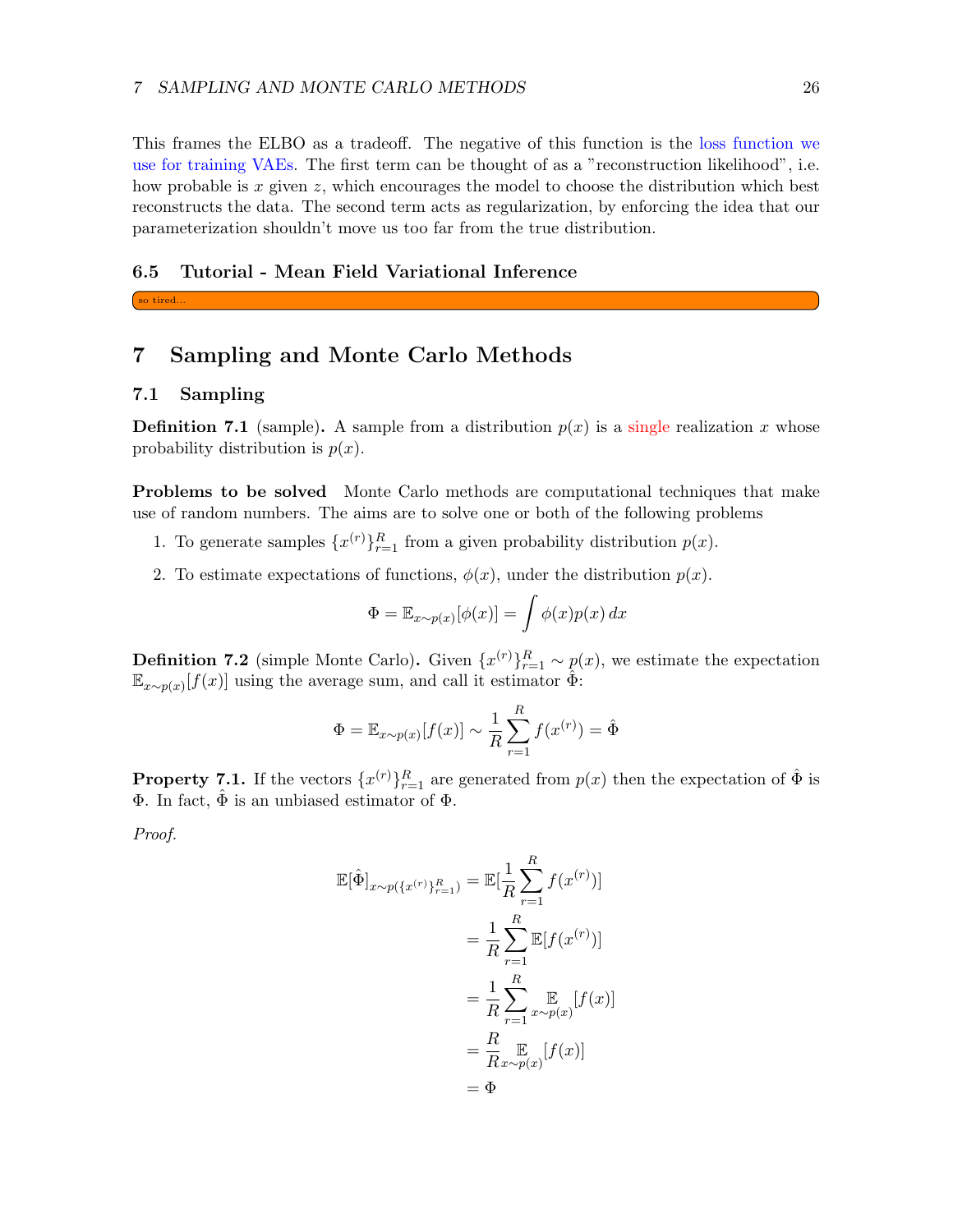$\blacksquare$ 

 $\blacksquare$ 

**Property 7.2.** As the number of samples of R increases, the variance of  $\hat{\Phi}$  will decrease proportional to  $\frac{1}{R}$ .

Proof.

$$
Var[\hat{\Phi}] = Var\left[\frac{1}{R}\sum_{r=1}^{R} f(x^{(r)})\right]
$$
  
=  $\frac{1}{R^2}Var\left[\sum_{r=1}^{R} f(x^{(r)})\right]$   
=  $\frac{1}{R^2}\sum_{r=1}^{R} Var\left[f(x^{(r)})\right]$  (by i.i.d. assumption)  
=  $\frac{R}{R^2}Var[f(x)]$   
=  $\frac{1}{R}Var[f(x)]$ 

**Remark 7.1.** The accuracy of the Monte Carlo estimate depends only on the variance of  $\phi$ , not on the dimensionality of the x. So regardless of the dimensionality of  $x$ , it may be that as few as a dozen independent samples suffice to estimate Φ satisfactorily.

### <span id="page-26-0"></span>7.2 Importance Sampling

A method for estimating the expectation of a function. It can be viewed as a generalization of the uniform sampling method.

Assume the density from which we wish to draw samples,  $p(x)$ , can be evaluated within a multiplicative constant. That is, we can evaluate a function  $\tilde{p}(x)$  such that

$$
p(x) = \frac{\tilde{p}(x)}{Z}
$$

We further assume we have a simpler density,  $q(x)$  from which it is easy to sample from and easy to evaluate

$$
q(x) = \frac{\tilde{q}(x)}{Z_q}
$$

we call such a density  $q(x)$  the sampler density.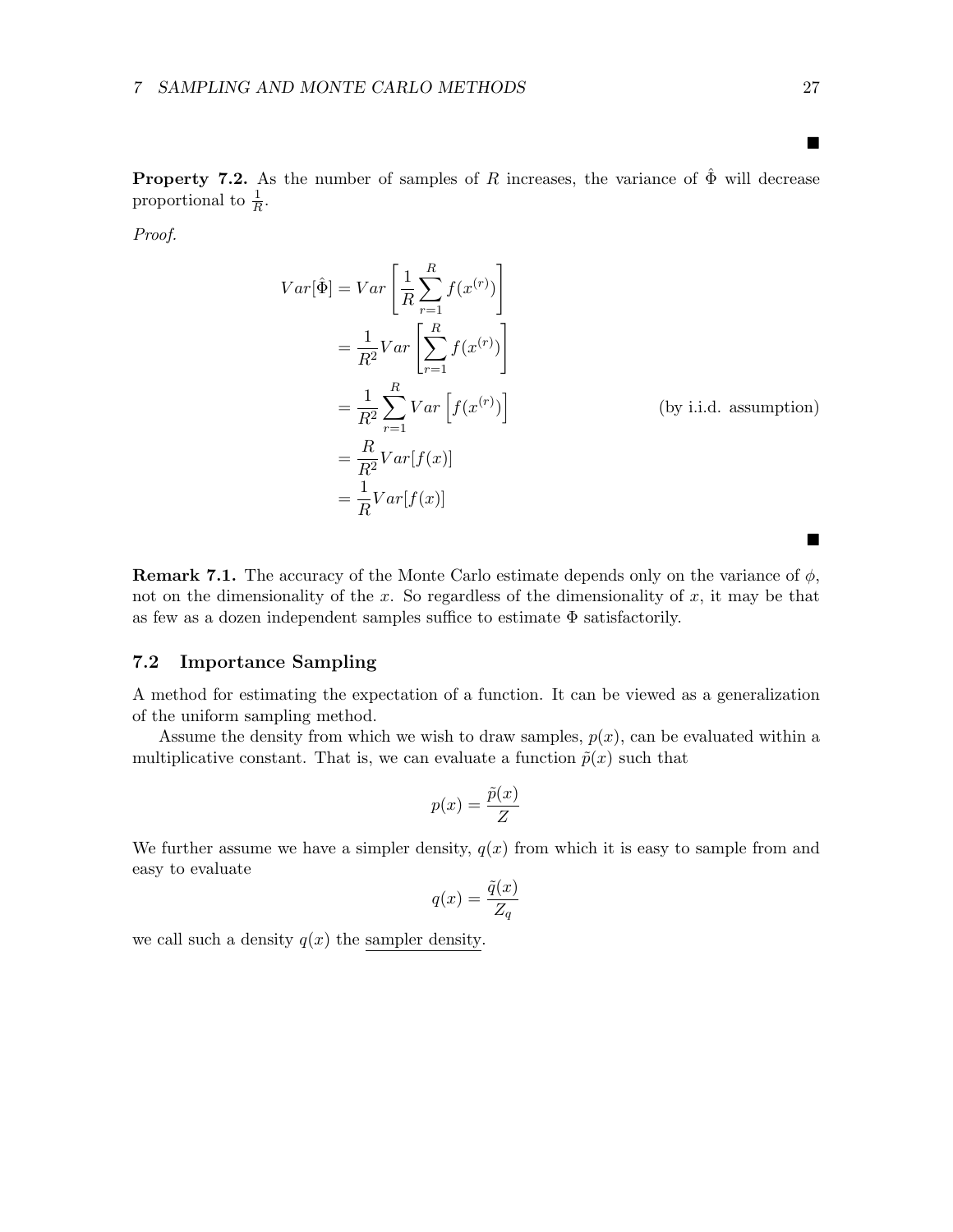![](_page_27_Figure_1.jpeg)

Figure 29.5. Functions involved in importance sampling. We wish to estimate the expectation of  $\phi(x)$ under  $P(x) \propto P^*(x)$ . We can generate samples from the simpler distribution  $Q(x) \propto Q^*(x)$ . We<br>can evaluate  $Q^*$  and  $P^*$  at any point.

In importance sampling, we generate R samples from  $q(x)$ 

$$
\{x^{(r)}\}_{r=1}^R \sim q(x)
$$

If these points were samples from  $p(x)$ , then we could estimate  $\Phi$  by a simple Monte Carlo estimator:

$$
\Phi = \mathbb{E}_{x \sim p(x)}[f(x)] \sim \frac{1}{R} \sum_{r=1}^{R} f(x^{(r)}) = \hat{\Phi}
$$

But when we generate samples from q, values of x where  $q(x)$  is greater than  $p(x)$  will be over – represented in this estimator, and points where  $q(x)$  is less than  $p(x)$  will be  $under-represented$ . To take into account the fact that we have sampled from the wrong distribution, we introduce weights:  $\sqrt{ }$ 

$$
\tilde{w}_r = \frac{\tilde{p}(x^{(r)}}{\tilde{q}(x^{(r)}})
$$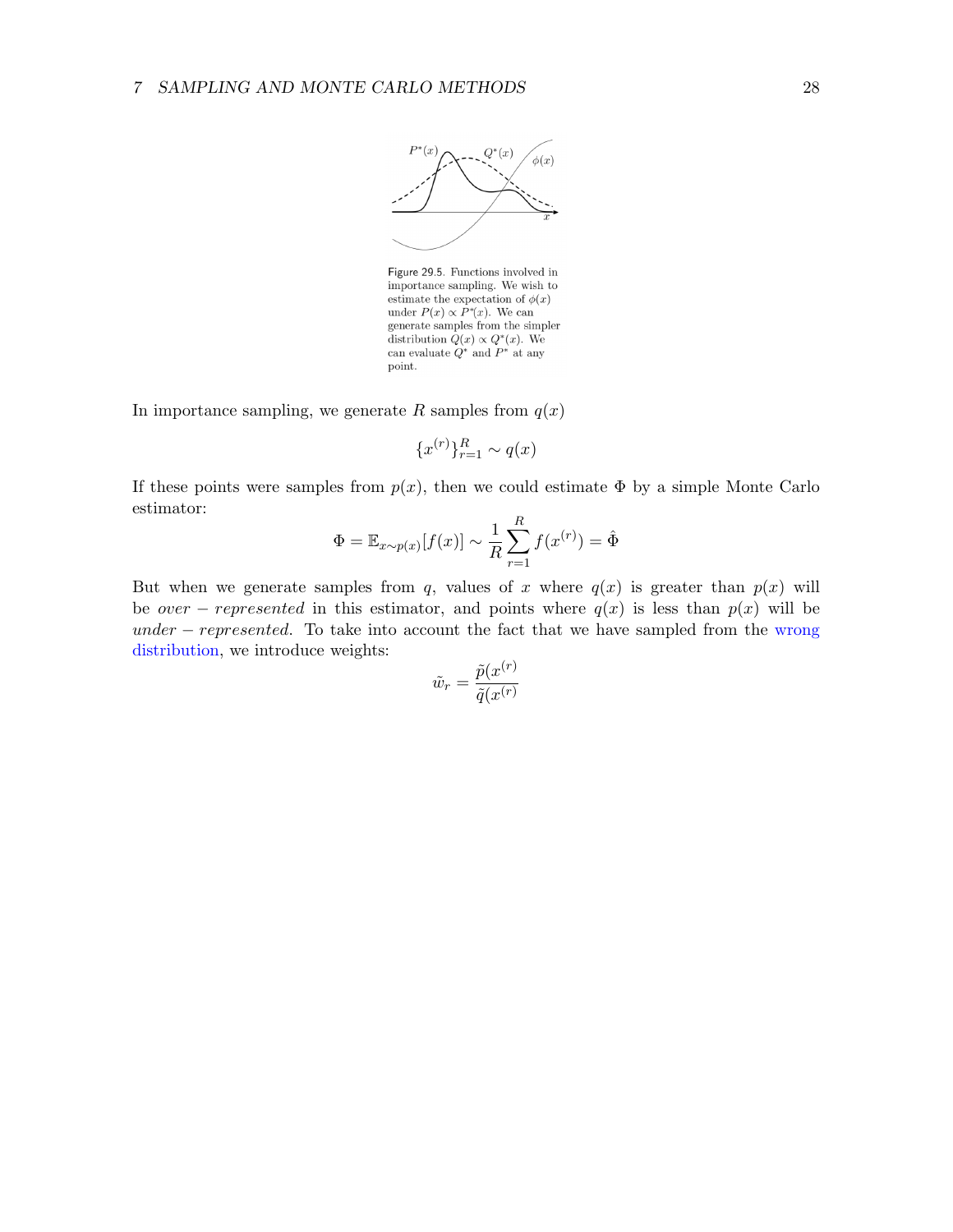# 7 SAMPLING AND MONTE CARLO METHODS 29

Finally, we rewrite our estimator under  $q$ 

$$
\Phi = \int \phi(x) p(x) dx \tag{1}
$$

$$
= \int \phi(x) \cdot \frac{p(x)}{q(x)} \cdot q(x) dx \tag{2}
$$

$$
\approx \frac{1}{R} \sum_{r=1}^{R} \phi\left(x^{(r)}\right) \frac{p\left(x^{(r)}\right)}{q\left(x^{(r)}\right)}\tag{3}
$$

$$
= \frac{Z_q}{Z_p} \frac{1}{R} \sum_{r=1}^{R} \phi(x^{(r)}) \cdot \frac{\tilde{p}(x^{(r)})}{\tilde{q}(x^{(r)})}
$$
(4)

$$
=\frac{Z_q}{Z_p}\frac{1}{R}\sum_{r=1}^R\phi(x^{(r)})\cdot\tilde{w}_r
$$
\n(5)

$$
= \frac{\frac{1}{R}\sum_{r=1}^{R}\phi(x^{(r)}) \cdot \tilde{w}_r}{\frac{1}{R}\sum_{r=1}^{R}\tilde{w}_r}
$$
(6)

$$
=\frac{1}{R}\sum_{r=1}^{R}\phi(x^{(r)})\cdot w_r\tag{7}
$$

$$
=\hat{\Phi}_{iw}\tag{8}
$$

where  $\frac{Z_p}{Z_q} = \frac{1}{R}$  $\frac{1}{R} \sum_{r=1}^{R} \tilde{w}_r, w_r = \frac{\tilde{w}_r}{\sum_{r=1}^{R} \tilde{w}_r}$ , and  $\hat{\Phi}_{iw}$  is our importance weighted estimator.

**Remark 7.2.**  $\hat{\Phi}_{iw}$  is biased.

# <span id="page-28-0"></span>7.3 Rejection Sampling

We assume that a one-dimensional density  $p(x) = \frac{\tilde{p}(x)}{Z}$  is too complicated a function for us to be able to sample from it directly. Also, we have a simpler proposal density  $q(x)$  which we can evaluate (within a multiplicative factor  $Z_q$ ), and from which we can generate samples. We further assume that we know the value of a constant  $c$  such that

$$
c\tilde{q}(x) > \tilde{p}(x) \quad x
$$

![](_page_28_Figure_15.jpeg)

The procedure is as follows:

1. Generate two random numbers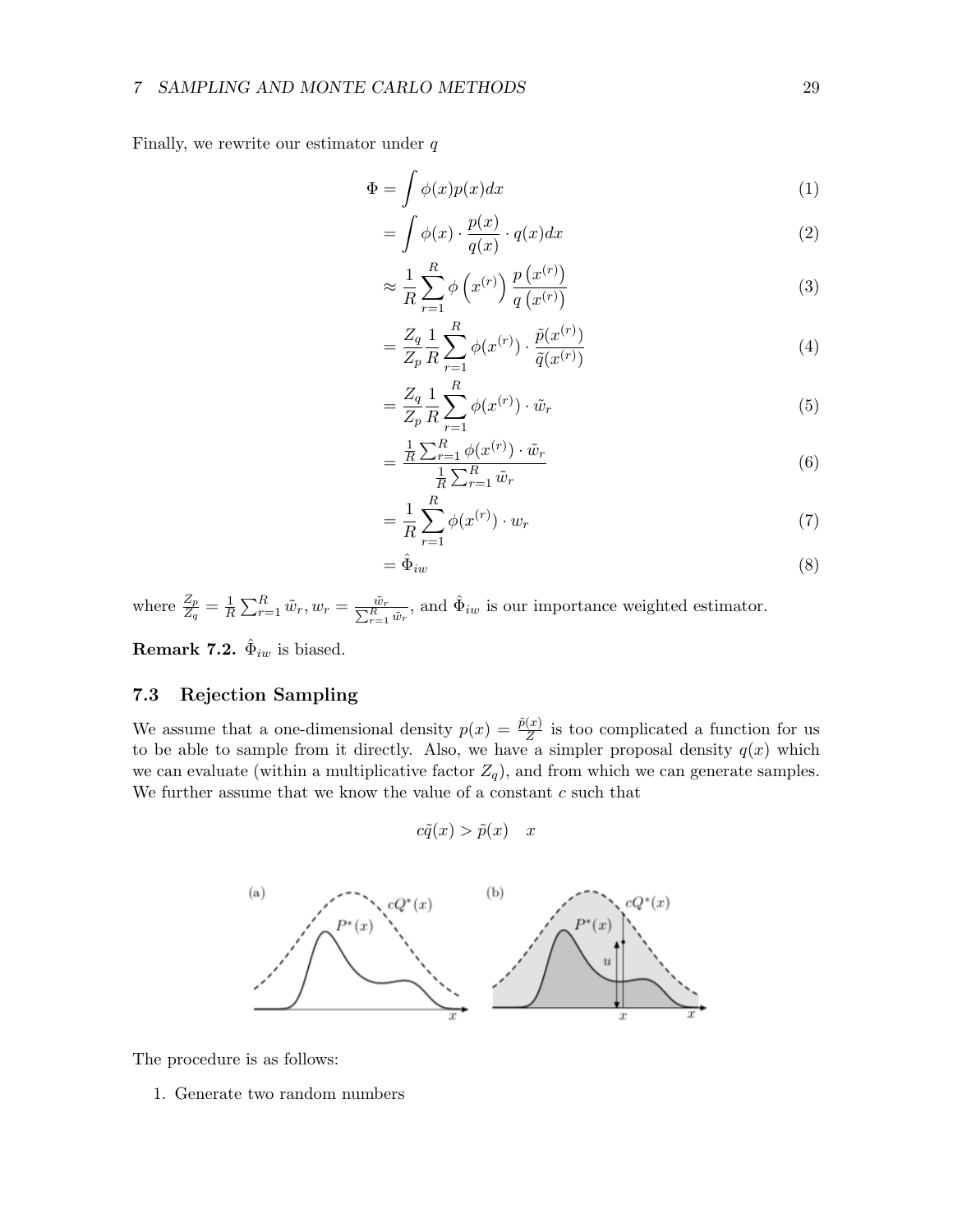- x is generated from the proposal density  $q(x)$
- u is generated uniformly from the interval  $[0, c\tilde{q}(x)]$
- 2. Evaluate  $\tilde{p}(x)$  and accept or reject the sample x by comparing the value of u with the value of  $\tilde{p}(x)$ 
	- If  $u > \tilde{p}(x)$ , then x is rejected
	- Otherwise x is accepted; x is added to our set of samples  $\{x^{(r)}\}$  and the value of u discarded.

Rejection sampling in high dimensions In a high-dimensional problem, it is very likely that the requirement that  $c\tilde{q}$  be an upper bound for  $\tilde{p}$  will force c to be so huge that acceptances will be very rare indeed. Finding such a value of  $c$  may be difficult too, since in many problems we know neither where the modes of  $\tilde{p}$  are located nor how high they are.

In general,  $c$  grows exponentially with the dimensionality  $N$ , so the acceptance rate is expected to be exponentially small in N.

Remark 7.3. Importance sampling and rejection sampling work well only if the proposal density  $q(x)$  is similar to  $p(x)$ . In high dimensions, it is hard to find one such q.

# <span id="page-29-0"></span>7.4 Markov Chain Monte Carlo (MCMC)

Construct a Markov chain over the assignments to a probability function  $p$ ; the chain will have a stationary distribution equal to  $p$  itself; by running the chain for some number of time, we will thus sample from p.

### <span id="page-29-1"></span>7.4.1 Metropolis-Hastings method

Makes use of a proposal density q which depends on the current state  $x^{(t)}$ . The density  $q(x'|x^{(t)})$  might be a simple distribution such as a Gaussian centred on the current  $x^{(t)}$ , but in general can be any fixed density from which we can draw samples.

Remark 7.4. In contrast to importance sampling and rejection sampling, it is not necessary  $q(x'|x^{(t)})$  look at all similar to  $p(x)$  in order for the algorithm to be practically useful. An example of a proposal density with two different states  $(x^{(1)}, x^{(2)})$ .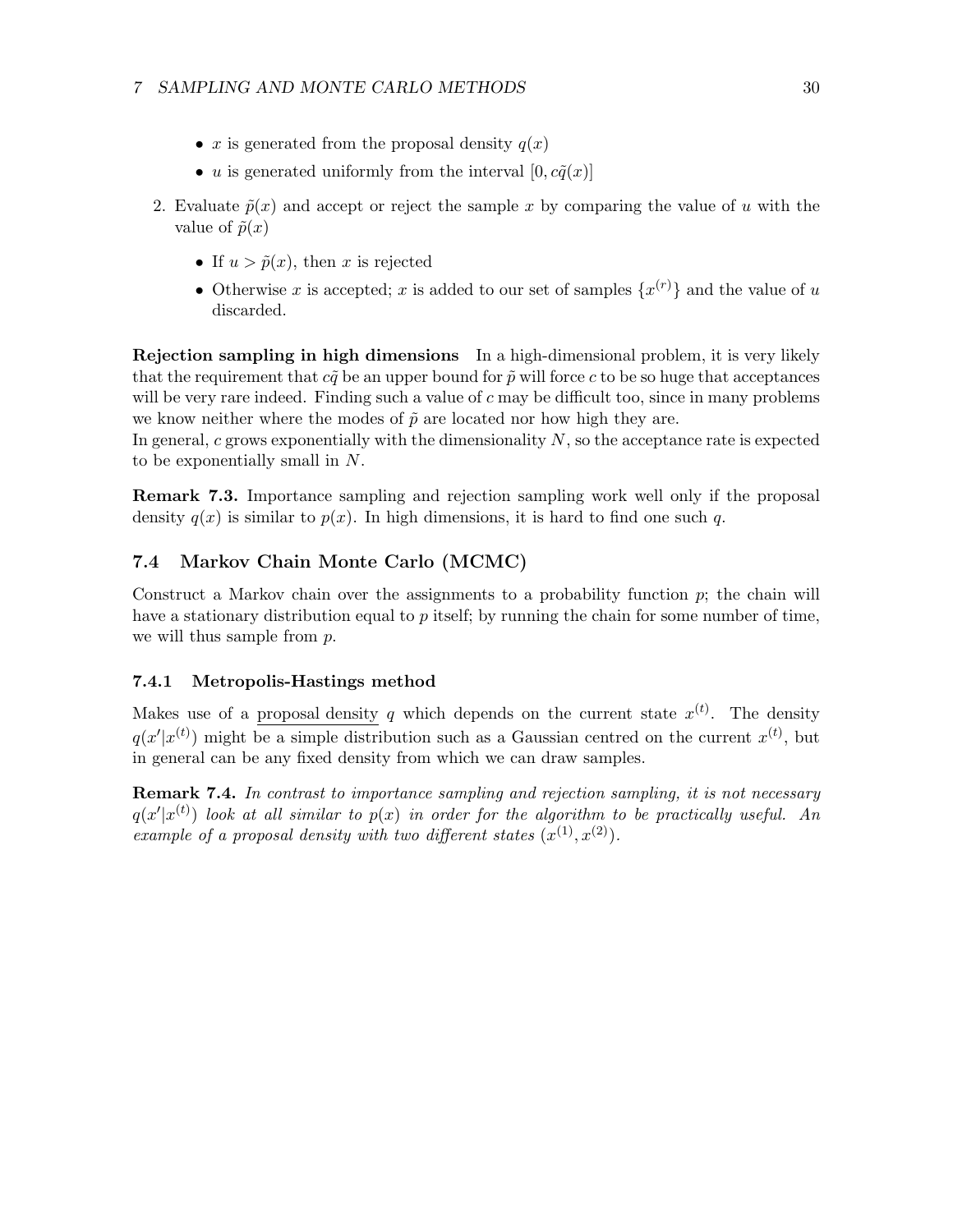![](_page_30_Figure_1.jpeg)

proposal distribution  $Q(x';x)$  is here shown as having a shape that changes as  $x$  changes, though this is not typical of the proposal densities used in practice.

We assume we can evaluate  $\tilde{p}(x)$  for any x. The procedure is as follows: A tentative new state x' is generated from the proposal density  $q(x'|x^{(t)})$ . To decide whether to accept the new state, we compute

$$
a = \frac{\tilde{p}(x')q(x^{(t)}|x')}{\tilde{p}(x^{(t)})q(x'|x^{(t)})}
$$

If  $a \geq 1$ ; then the new state is accepted; Otherwise, the new state is accepted with probability a.

If accepted, set  $x^{(t+1)} = x'$ . Otherwise, set  $x^{(t+1)} = x^{(t)}$ .

**Theorem 7.1.** As  $t \to \infty$ ,  $\{x^{(r)}\}_{r=1}^R \to p(x)$  for any  $q(x'|x^{(t)}) \ge 0$ .

Remark 7.5. Just as it was difficult to estimate the variance of an importance sampling estimator, so it is difficult to assess whether a Markov chain Monte Carlo method has 'converged', and to quantify how long one has to wait to obtain samples that are effectively independent samples from p.

# <span id="page-30-0"></span>8 Amortized Inference and Variational Auto-Encoders

"Amortize" just means "spread out a cost over time". Instead of doing SVI from scratch every time we see a new datapoint, we're going to try to gradually learn a function that can look at the data for a person  $x_i$ , and then output an approximate posterior  $q_{\phi}(z_i|x_i)$ . We'll call this a "recognition model".

Instead of a separate  $\phi_i$  for each data example, we'll just have a single global  $\phi$  that specifies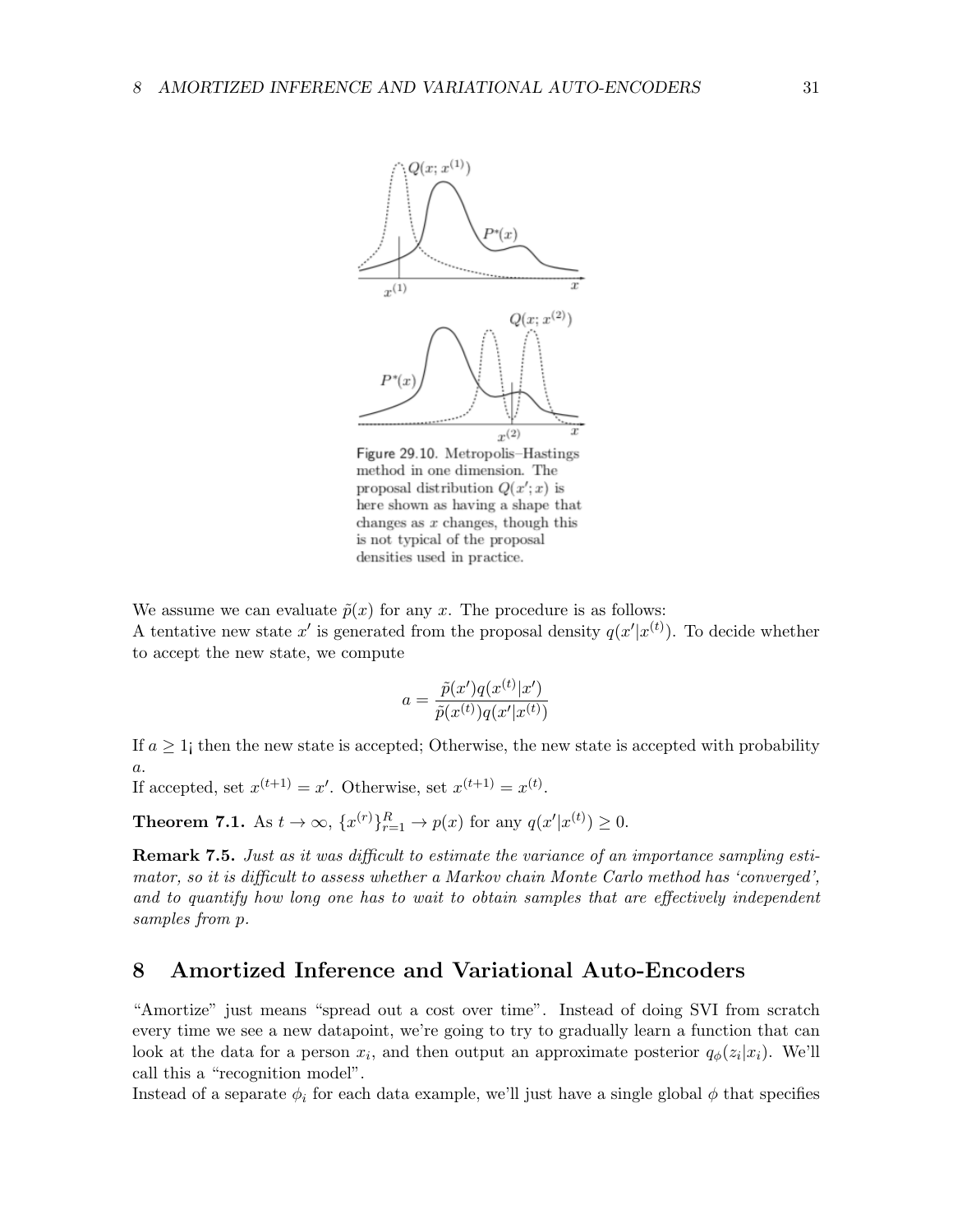the parameters of the recognition model. Because the relationship between data and posteriors is complex and hard to specify by hand, we'll do this with a neural network.

# <span id="page-31-0"></span>8.1 the algorithm for amortized inference

- 1. Sample a datapoint
- 2. Compute parameters  $\phi$  of approximate posterior
- 3. Compute gradient of Monte Carlo estimate of ELBO wrt  $\phi$
- 4. Update  $\phi$

# <span id="page-31-1"></span>8.2 Optimizing model parameters

# <span id="page-31-2"></span>8.3 Variational Autoencoder (VAE)

An autoencoder takes some data as input and discovers some latent state representation of the data. The encoder network takes in the input data (such as an image) and outputs a single value for each encoding dimension. The decoder takes this encoding and attempts to recreate the original input.

Example 8.1. MNIST Let's give an explicit model for MNIST images of handwritten digits. We will choose our prior on z to be the standard Gaussian  $\left\{\frac{\text{step 1: insert a}}{\text{step 2: insert a}}\right\}$ 

 $\mathcal{N}(0,I)$ 

Our likelihood function is

$$
p_{\theta}(x_i|z_i) = \prod_{d=1}^{D} Ber(x_{id}|\mu_{\theta}(z_i))
$$

Our approximate posterior is

$$
q_{\phi}(z|x) = \mathcal{N}(\mu(x), \sigma(x)I)
$$

Define our encoder and decoder to be

**Encoder:**  $g_{\phi}(x_i) = \phi_i = (\mu_i, \log \sigma_i)$  (learning the distribution of z)

Inputs  $x_i$ s are encoded to vectors  $\mu$  and  $\log \sigma_i$ , which parameterize  $q_{\phi}(z|x)$ . Before decoding, we draw a sample  $z \sim q_{\phi}(z|x) = \mathcal{N}(\mu(x) \cdot \sigma(x)I).$ 

**Decoder:**  $f_{\theta}(z_i) = \theta_i$  (reconstructing the distribution of x)

Then evaluate  $p_{\theta}(x_i|z_i)$ . We compute the loos function (negative ELBO) and propagate its derivative with respect to  $\theta$  and  $\phi$ , through the networks during training.

prior of each latent variable; step 2: estimate the distribution of the observed variable; step 3: calculate the posterior

Didn't really understand this section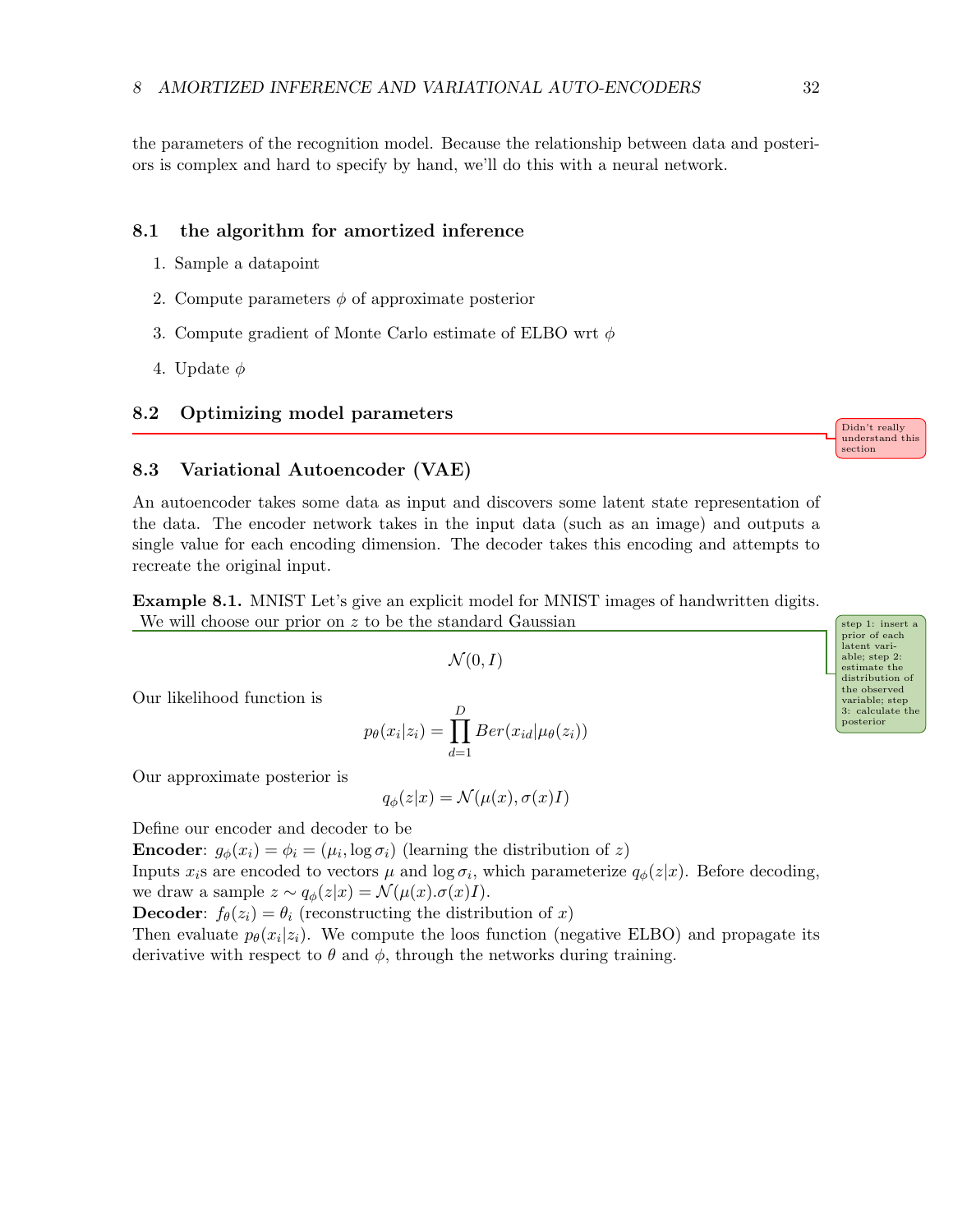![](_page_32_Figure_1.jpeg)

Deterministic Autoencoders An autoencoder takes an input, encodes it into a vector, then decodes to produce something similar to the original data. Or: autoencoders reconstruct their own input using an encoder and a decoder.

# Encoder:  $g(x) \rightarrow z$

**Decoder:**  $f(z) \rightarrow \hat{x}$ 

The encoder,  $g(x)$ , takes in the input data (such as an image) and outputs a single value for each encoding dimension while the The decoder,  $f(z)$  takes this encoding and attempts to recreate the original input.

Our goal is to learn  $g, f$  from unlabeled data, and usually we specify  $f$  and  $g$  with neural networks, and minimize squared reconstruction error.

![](_page_32_Figure_7.jpeg)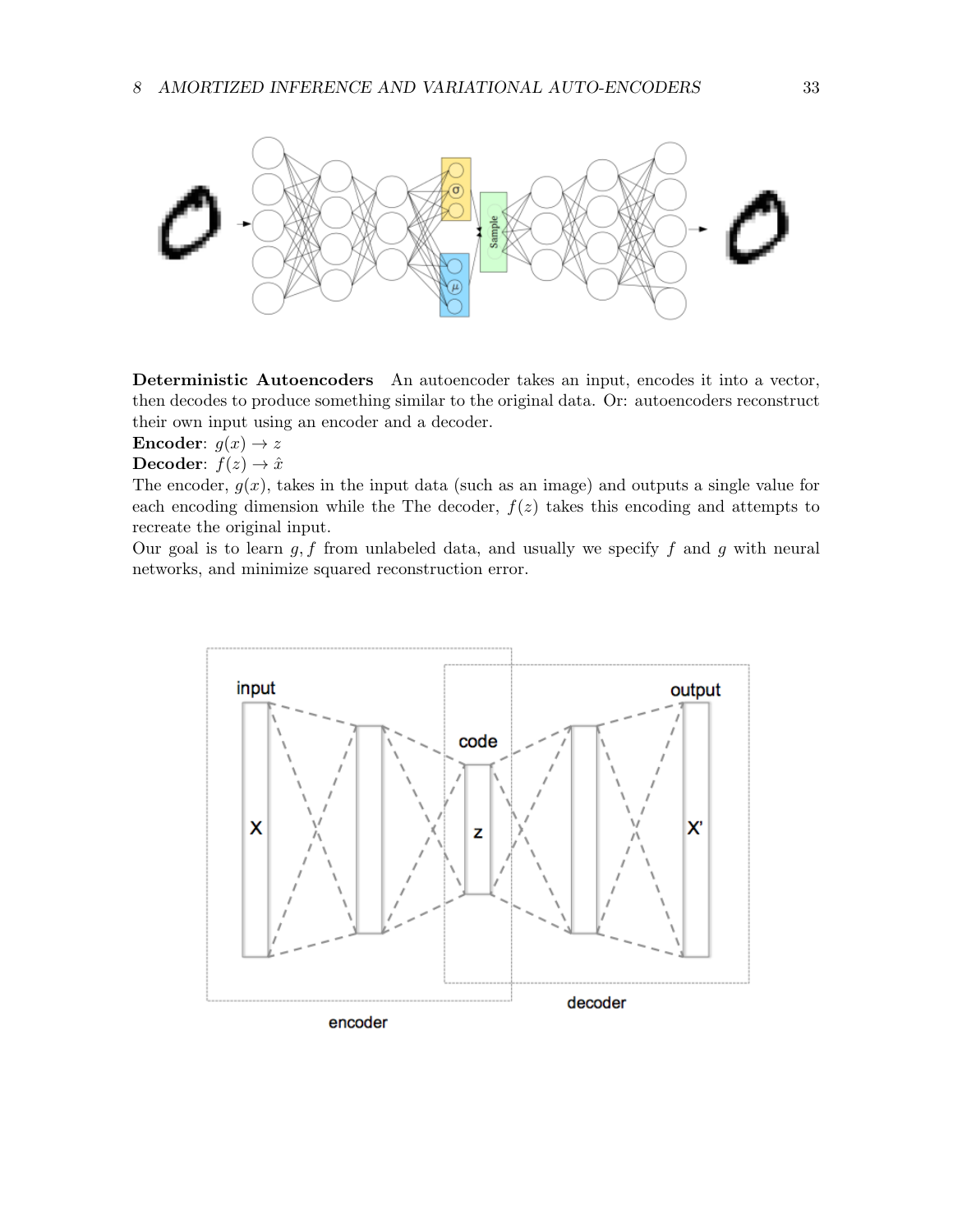$z$  is the code the model attempts to compress a representation of the input,  $x$ , into. It is important that the encoder reduces the dimension, for example by learning how to ignore noise (otherwise, we would just learn the identify function). The big idea is that the code contains only the most important features of the input, such that we can reconstruct the input from the code reliably

$$
\tilde{x} = f(g(x)) \approx x
$$

### Problem 1 - Proximity in data space does not mean proximity in feature space

$$
x_1 \approx x_2 \implies z_1 \approx z_2
$$

Problem 2: "White" latent space region If the space has regions where no data gets encoded to, and you sample/generate a variation from there, the decoder will simply generate an unrealistic output, because the decoder has no idea how to deal with that region of the latent space. During training, it never saw encoded vectors coming from that region of latent space.

# Solution: Adding noise to autoencoders

- Can add noise to data before encoding, reconstruct original data. But how much noise?
- Can add noise to latents after encoding, reconstruct original data. But how much noise?

Solution - Variational Autoencoders (VAEs) This stochastic generation means, that even for the same input, while the mean and standard deviations remain the same, the actual encoding will somewhat vary on every single pass simply due to sampling.

### Why does a VAE solve the problems of a deterministic autoencoder?

The VAE generation model learns to reconstruct its inputs not only from the encoded points but also from the area around them. This allows the generation model to generate new data by sampling from an "area" instead of only being able to generate already seen data corresponding to the particular fixed encoded points.

# <span id="page-33-0"></span>9 Normalizing Flows

Normalizing Flows( $NF$ )<sup>[1](#page-33-1)</sup> are a family of generative models with tractable distributions where both sampling and density evaluation can be efficient and exact.

### Applications

- Image generation
- Video generation
- Audio generation
- Graph generation

<span id="page-33-1"></span><sup>&</sup>lt;sup>1</sup>reference: <https://arxiv.org/pdf/1908.09257.pdf>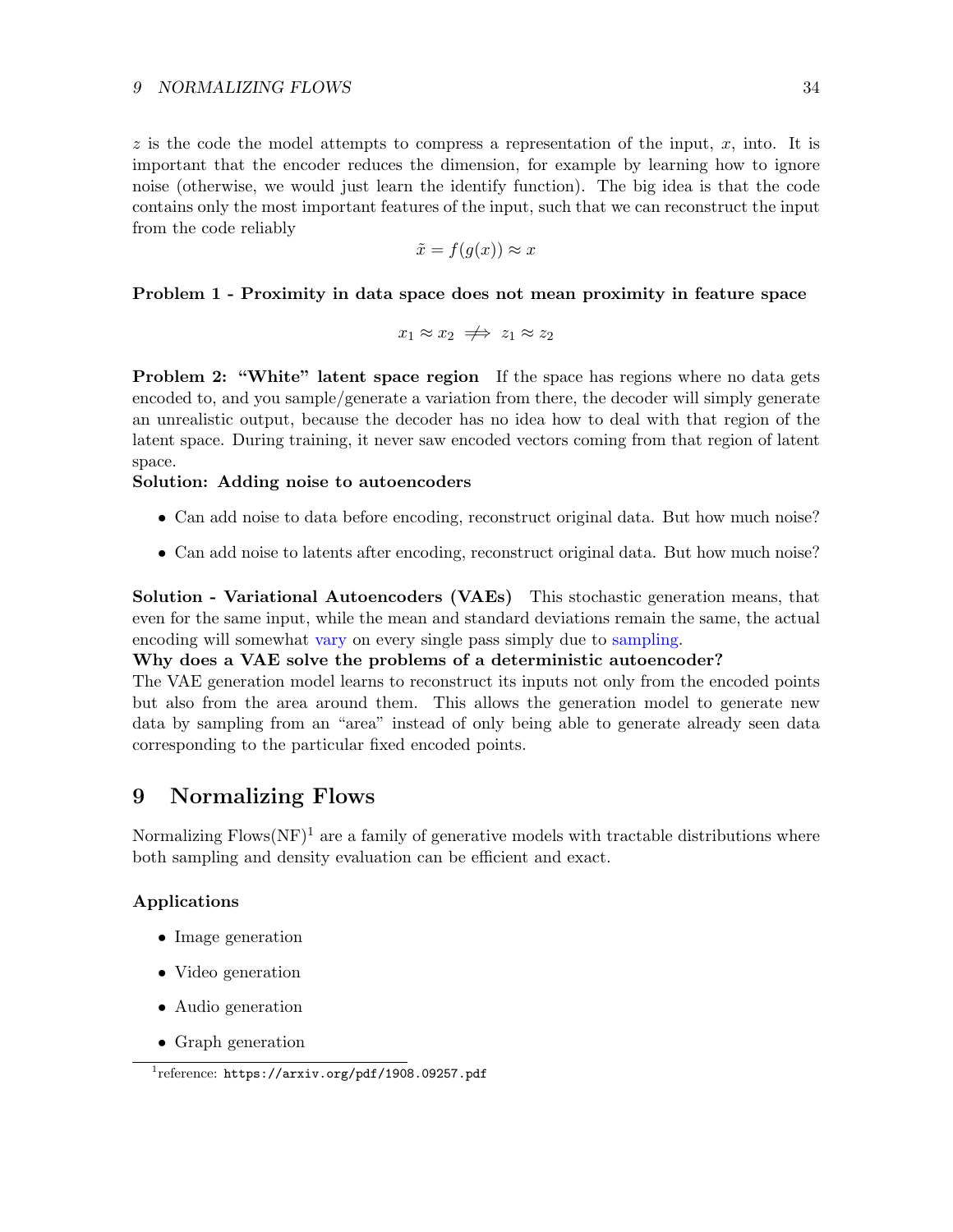• Reinforcement learning

Definition 9.1. Normalizing Flows is a learned transformation of a simple distribution (base) to a complex distribution (target) by a sequence of invertible and differentiable mappings.

### <span id="page-34-0"></span>9.1 Basics

Let  $Z \in \mathbb{R}^D$  be a random variable with a known and tractable probability density function  $p_Z : \mathbb{R}^D \to \mathbb{R}$ . Let f be an invertible function and  $Y = f(Z)$ .

Definition 9.2 (generative direction). Then using the change of variables formula, one can compute the probability density function of the random variable  $Y$ :

<span id="page-34-1"></span>
$$
p_Y(y) = p_Z(g(y)) |\det Dg(y)| = p_Z(g(y)) |\det Df(g(y))|^{-1}
$$
\n(9)

where g is the inverse of f,  $Dg(u) = \frac{\partial g}{\partial y}$  is the Jacobian of G and  $Df(z) = \frac{\partial f}{\partial z}$  is the Jacobian of f. This new density function  $p_Y(y)$  is called a pushforward of the density  $p_Z$  by the function f and denoted by  $f_* p_Z$ .

In the context of generative models, the above function  $f$  (a generator) "pushes forward" the base density  $p<sub>Z</sub>$  to a more complex density. This movement from base density to final complicated density is the generative direction

**Remark 9.1.** To generate a data point y, one can sample  $z$  from the base distribution, and then apply the generator  $y = f(z)$ .

**Definition 9.3** (normalizing direction). The inverse function q moves in the opposite, normalizing direction: from a complicated and irregular data distribution towards the simpler, more regular or "normal" form, of the base measure  $p_Z$ .

**Fact 9.1.** If the transformation  $f$  can be arbitrarily complex, one can generate any distribution  $p<sub>Y</sub>$  from any base distribution  $p<sub>Z</sub>$ .

Constructing flows Constructing arbitrarily complicated non-linear invertible functions(bijections) can be difficult. Since the composition of invertible functions is itself invertible, and the determinant of its Jacobian has a specific form, we can use a sequence of simple bijections which are convenient to compute, invert, and calculate the determinant of their Jacobian. In particular, let  $f_1, \ldots, f_N$  be a set of N bijective functions and define  $f = f_N \circ f_{N-1} \circ \ldots \circ f_1$ to be a composition of the functions. It can be shown that  $f$  is also bijective, with inverse

$$
g=g_1\circ\ldots\circ g_{N-1}\circ g_N
$$

and the determinant of the Jacobian is

$$
\det Dg(y) = \prod_{i=1}^{N} \det Dg_i(x_i)
$$

where  $x_i = f_i \circ \dots \circ f_1(z) = g_{i+1} \circ \dots \circ g_N(y)$  and so  $x_N = y$ .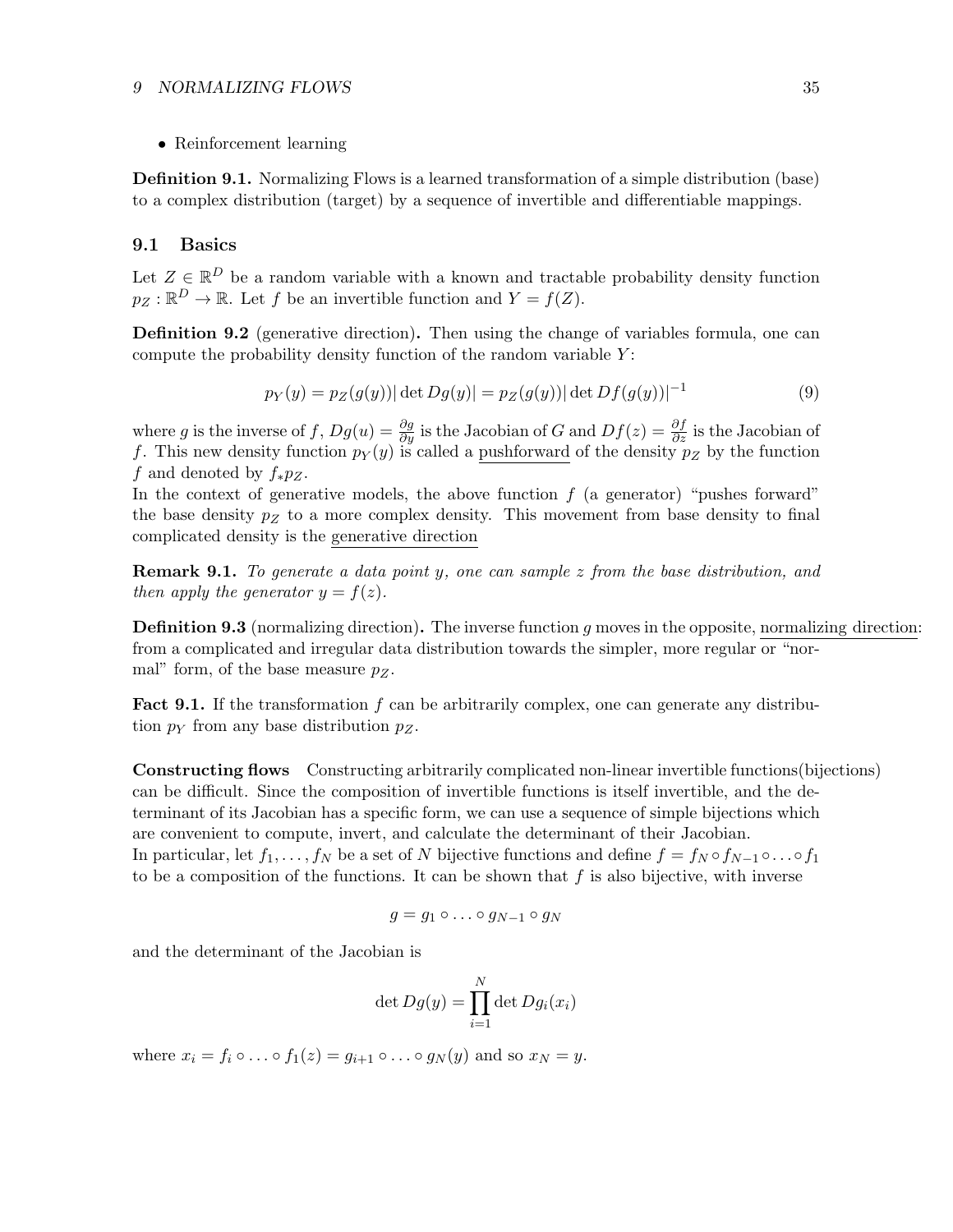### <span id="page-35-0"></span>9.1.1 More formal construction

**Definition 9.4.** If  $(Z, \Sigma_Z)$ ,  $(Y, \Sigma_Y)$  are measurable spaces, f is a measurable mapping between them, and  $\mu$  is a measure on Z, then one can define a measure on Y (called the pushforward measure and denoted by  $f_*\mu$  by

$$
f_*\mu(U) = \mu(f^{-1}(U)),
$$
 for all  $U \in \Sigma_Y$ 

Data can be understood as a sample from a measured "data" space  $(Y, \Sigma_Y, v)$  which we want to learn. To do that one can introduce a simpler measured space  $(Z, \Sigma_Z, \mu$  and find a function  $f: Z \to Y$  s.t.  $v = f_*\mu$ . This function f can be interpreted as a "generator", and Z as a latent space.

Assume  $Z = \mathbb{R}^D$ , all sigma-algebras are Bore,, and all measures are absolutely continuous with respect to Lebesgue measure(i.e.  $\mu = p_Z dz$ )

**Definition 9.5.** A function  $f : \mathbb{R}^D \to \mathbb{R}^D$  is called a diffeomorphism, if it is bijective, differentiable, and its inverse is differentiable as well.

The pushforward of an absolutely continuous measure  $p_Zdz$  by a diffeomorphism f is also absolutely continuous with a density function given by [\(9\)](#page-34-1).

### <span id="page-35-1"></span>9.2 Applications

### <span id="page-35-2"></span>9.2.1 Density estimation and sampling

For simplicity assume that only a single flow,  $f$ , is used and it is parameterized by the vector θ. Further assume that the base measure  $p<sub>Z</sub>$  is given and is parameterized by the vector  $φ$ . Given a set of data observed from some complicated distribution,  $D = \{y_i\}_{i=1}^M$ , we can then perform likelihood-based estimation of the parameters  $\Theta = (\theta, \phi)$ . The data likelihood in this case simply becomes

$$
\log p(D|\Theta) = \sum_{i=1}^{M} \log p_Y(y_i|\Theta)
$$
  
= 
$$
\sum_{i=1}^{M} \log p_Z(g(y_i|\theta)|\phi) + \log|\det Dg(y_i|\theta)|
$$

During training, the parameters of the flow  $(\theta)$  and of the base distribution  $(\phi)$  are adjusted to maximize the log-likelihood.

### <span id="page-35-3"></span>9.3 Methods

Normalizing Flows should satisfy several conditions in order to be practical. They should

- Be invertible (for estimating the density we need to know their inverse)
- Be expressive enough to model real distributions
- Be computationally efficient: calculation of the Jacobian determinant, sampling from the base distribution, and application of the forward and inverse functions should be tractable.

In this section, we describe different types of flows and comment on the above properties.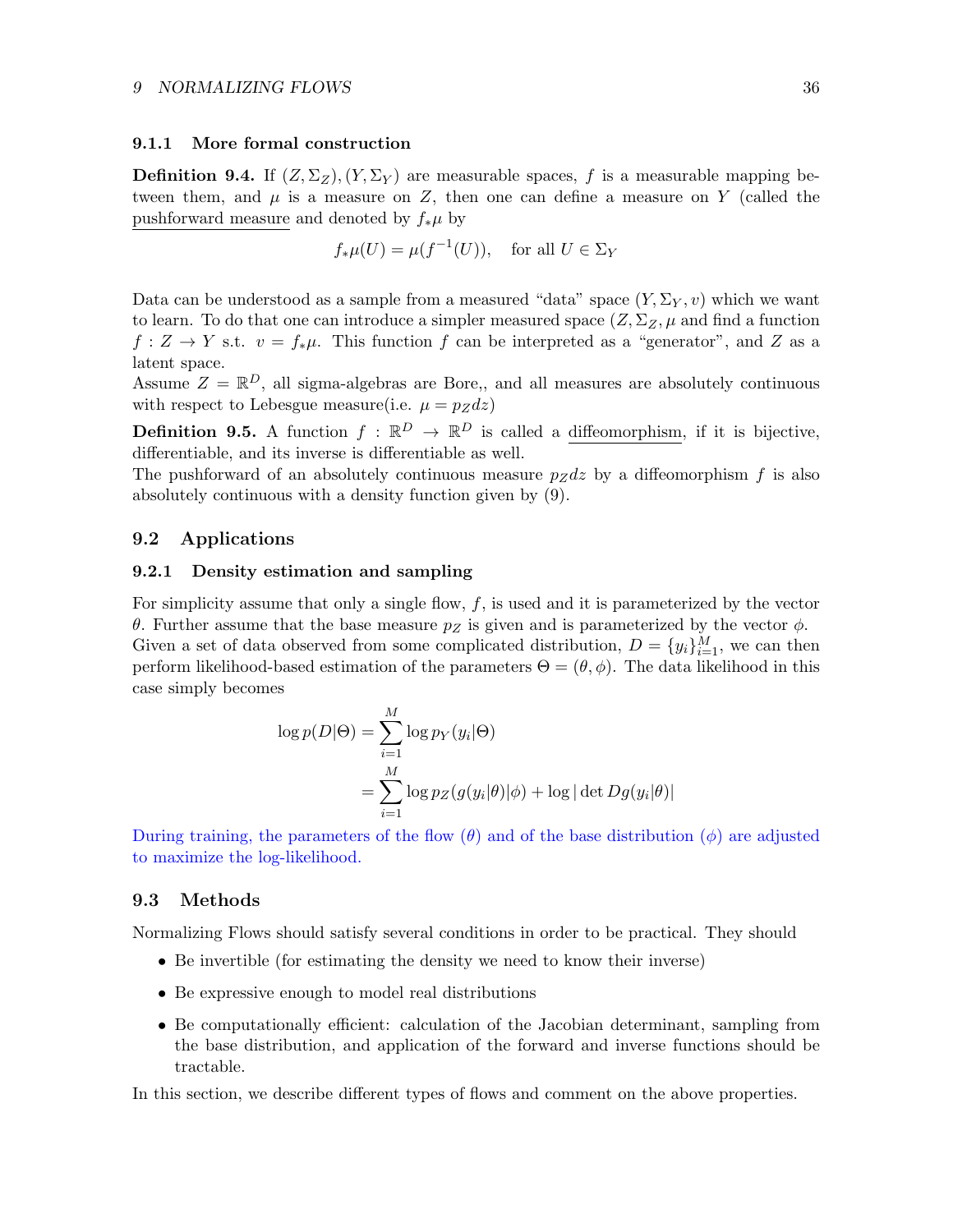### <span id="page-36-0"></span>9.3.1 Elementwise bijections

Let  $h : \mathbb{R} \to \mathbb{R}$  be a scalar valued bijection. Then, if  $x = (x_1, x_2, \dots, x_D)^T$ ,

$$
f(x) = (h(x_1), h(x_2), \dots, h(x_D))^T
$$

is also a bijection whose inverse simply requires computing  $h^{-1}$  and whose Jacobian is the product of the absolute values of the derivatives of  $h$  (since the Jacobian matrix is diagonal). This can also be generalized by allowing each element to have its own distinct bijective function.

Problem Elementwise operations cannot express any form of correlation between dimensions.

#### <span id="page-36-1"></span>9.3.2 Linear Flows

Linear mappings can express correlation between dimensions:

$$
f(x) = Ax + b
$$

where  $A \in \mathbb{R}^{D \times D}$  and  $b \in \mathbb{R}^{D}$  are parameters. If A is an invertible matrix, the function is invertible.

Problem Limited expressiveness.

Example 9.1 (Gaussian base distribution).

$$
p_Z(z) = \mathcal{N}(z, \mu, \Sigma)
$$

After transformation by a linear flow, the distribution remains Gaussian:

$$
p_Y = \mathcal{N}(y, A\mu + b, A^T \Sigma A)
$$

More generally, a linear flow of a distribution from the exponential family remains in the exponential family.

### Computing the determinant

$$
|\det Df(x)| = \det(A)
$$

which can be computed in  $\mathcal{O}(D^3)$ , which is expensive for large D. By restricting the form of A (at the expense of expressive power) we can avoid the computational costs:

Diagonal If A is diagonal with nonzero diagonal entries, then complexity of computing inverse or the determinant is  $\mathcal{O}(D)$ . However, the result is an elementwise transformation and cannot express correlation between dimensions.

Remark 9.2. A diagonal linear flow is useful for representing normalization layers, which have become a ubiquitous part of modern neural networks.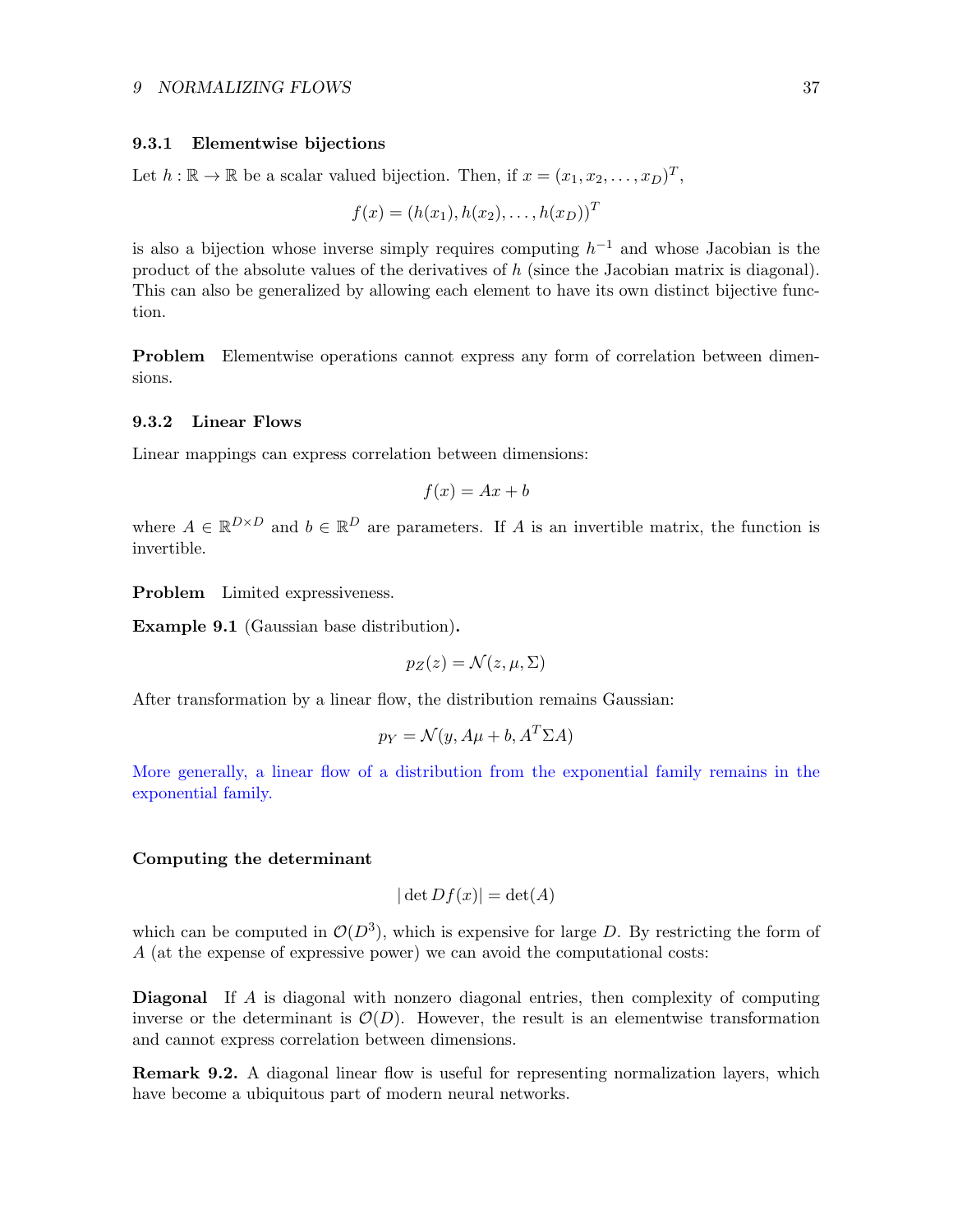## 9 NORMALIZING FLOWS 38

Triangular More expressive form of linear transformation. Taking the determinant costs  $\mathcal{O}(D)$ , inversion costs  $\mathcal{O}(D^2)$  (a single pass of back-substitution).

Permutation and Orthogonal The expressiveness of triangular transformations is sensitive to the ordering of dimensions. Reordering the dimensions can be done easily using a permutation matrix (absolute determinant  $= 1$ ).

However, the permutations cannot be directly optimized.

A more general alternative is orthogonal transformations, whose inverse and absolute determinant are both trivial to compute.

**Factorizations** Instead of limiting the form of  $A$ , one can also use the LU factorization:

$$
f(x) = PLUx + b
$$

where  $L$  is lower triangular with ones on the diagonal,  $U$  is upper triangular with non-zero diagonal entries, and  $P$  is a permutation matrix.

The determinant is the product of the diagonal entries of U which can be computed in  $\mathcal{O}(D)$ . The inverse of f can be computed using two passes of backward substitution in  $\mathcal{O}(D^2)$ . However, the discrete permutation  $P$  cannot be easily optimized.

Convolution Easy to compute, but it can be difficult to efficiently calculate the determinant or unsure invertibility.

#### <span id="page-37-0"></span>9.3.3 Planar and Radial Flows

Relatively simple but inverses aren't easily computed  $\implies$  not widely used in practice.

Planar flows Expand and contract the distribution along certain specific directions:

$$
f(x) = x + uh(w^T x + b)
$$

where  $u, w \in \mathbb{R}^D$  and  $b \in \mathbb{R}$  are parameters and  $h : \mathbb{R} \to \mathbb{R}$  is a smooth non-linearity. The Jacobian determinant for this transformation is

$$
\det\left(\frac{\partial f}{\partial x}\right) = \det(\mathbb{1}\{D\} + uh'(w^T x + b)w^T)
$$

$$
= 1 + h'(w^T x + b)u^T w
$$

This can be computed in  $\mathcal{O}(D)$  time.

The inversion of this flow isn't possible in closed form and may not exist for certain choices of  $h(\cdot)$  and certain parameter settings.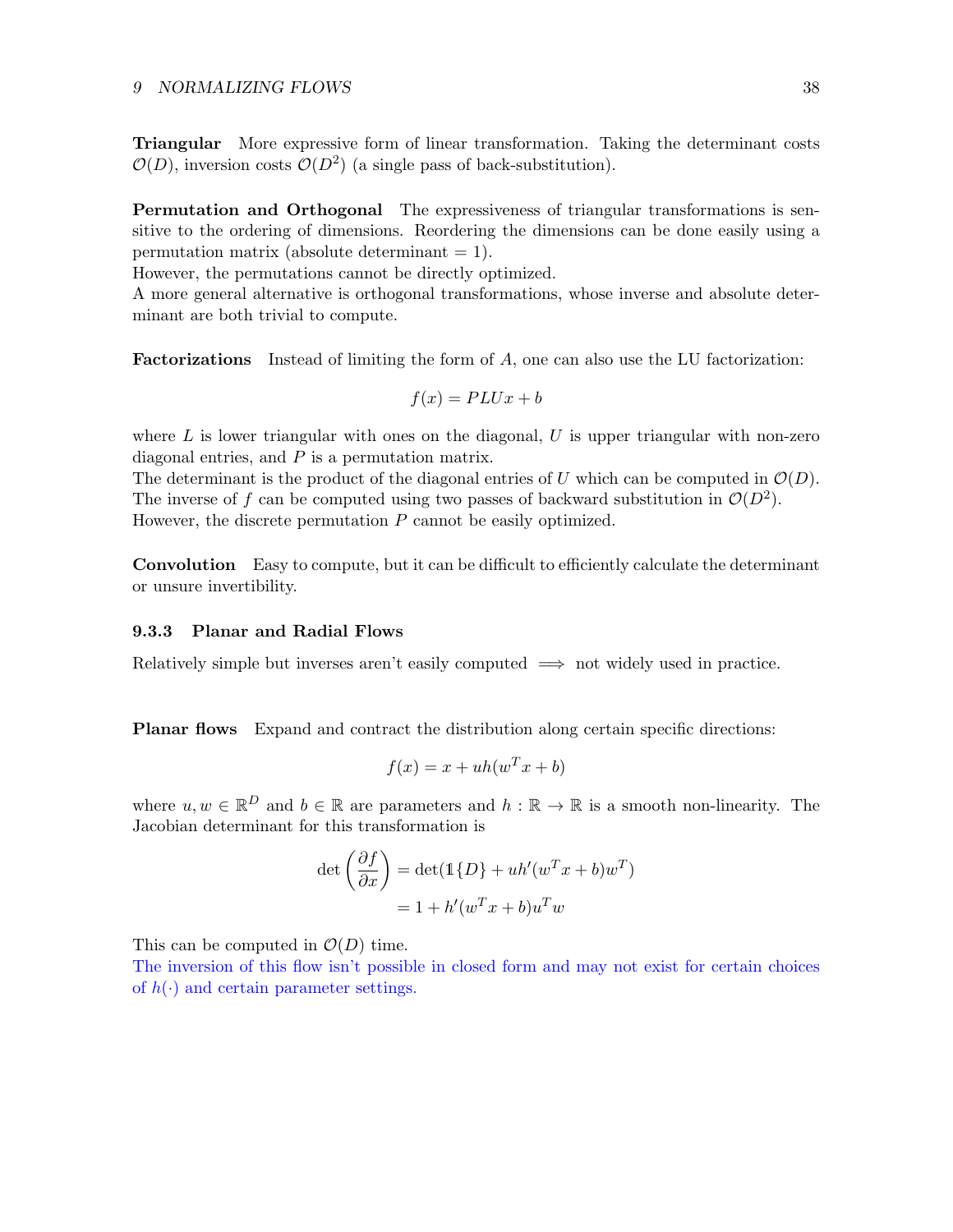Sylvester flows A more expressive form of planar flows:

$$
f(x) = x + Uh(W^T x + b)
$$

where  $U, W \in \mathbb{R}^{D \times M}, b \in \mathbb{R}^{M}, h : \mathbb{R}^{M} \to \mathbb{R}^{M}$  is an elementwise smooth nonlinearity, where  $M \leq D$  is a hyperparameter to choose and which can be interpreted as the dimension of a hidden layer. In this case the Jacobian determinant is

$$
\det\left(\frac{\partial f}{\partial x}\right) = \det(\mathbb{1}\{D\} + Udiag(h'(W^T x + b))W^T)
$$

$$
= \det(\mathbb{1}\{M\} + diag(h'(W^T x + b))WU^T)
$$

This can be computationally efficient if M is small.

Radial flows Radial flows instead modify the distribution around a specific point so that

$$
f(x) = x + \frac{\beta}{\alpha + ||x - x_0||}(x - x_0)
$$

where  $x_0 \in \mathbb{R}^D$  is the point around which the distribution is distorted, and  $\alpha, \beta \in \mathbb{R}$  are parameters,  $\alpha > 0$ .

The Jacobian determinant can be computed relatively efficiently, but the inverse cannot be given in closed form but does exist under suitable constraints on the parameters.

### <span id="page-38-0"></span>9.3.4 Coupling Flows

One of the most widely used flow architectures.

**Coupling flows** Consider a (disjoint) partition of the input  $x \in \mathbb{R}^D$  into two subspaces:  $(x^A, x^B) \in \mathbb{R}^d \times \mathbb{R}^{D-d}$  and a bijection  $\hat{f}(\cdot; \theta) : \mathbb{R}^d \to \mathbb{R}^d$ , parametrized by  $\theta$ . Then one can define a function  $f : \mathbb{R}^D \to \mathbb{R}^D$  by the formula:

$$
y^A = \hat{f}(x^A; \Theta(x^B))
$$
  

$$
y^B = x^B
$$

where the parameters  $\theta$  are defined by arbitrary function  $\Theta(x^B)$  which only uses  $x^B$  as input. This function is called a <u>conditioner</u>. The function  $\hat{f}$  is called a coupling layer, and the resulting function  $f$  is called a coupling flow.

A coupling flow is invertible if and only if  $\hat{f}$  is invertible and has inverse:

$$
x^{A} = \hat{f}^{-1}(y^{A}; \Theta(x^{B}))
$$

$$
x^{B} = y^{B}
$$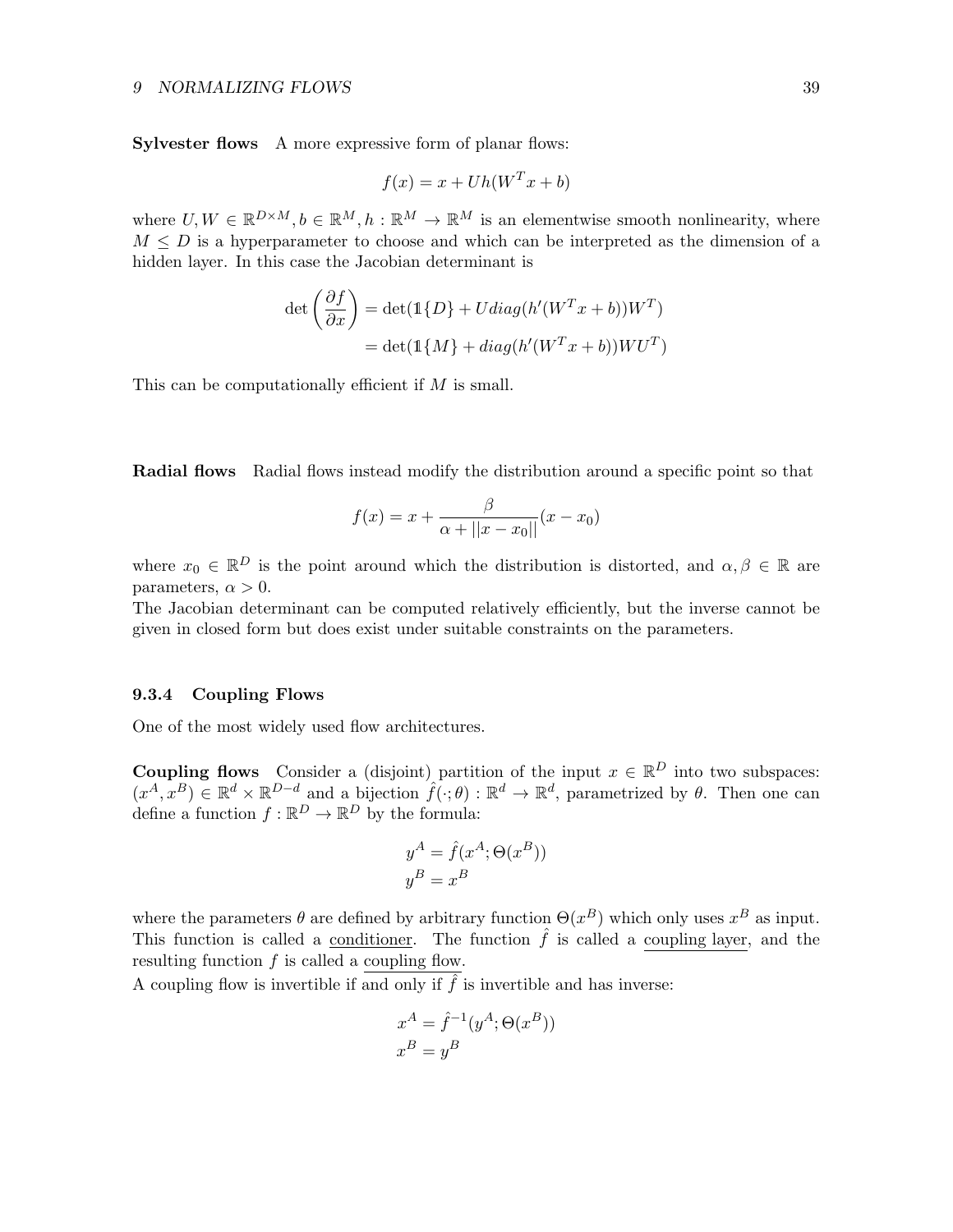The Jacobian of f is a block triangular matrix where the diagonal blocks are  $D\hat{f}$  and the identity matrix respectively. Hence

$$
\det Df = \det D\hat{f}
$$

Most coupling layers are applied to  $x^A$  element-wise:

$$
\hat{f}(x^A; \theta) = (\hat{f}_1(x_1^A; \theta_1), \dots, \hat{f}_d(x_d^A; \theta_d))
$$

where each  $\hat{f}_i(\cdot;\theta_i): \mathbb{R} \to \mathbb{R}$  is a scalar bijection. In this case a coupling flow is a triangular transformation (i.e., has a triangular Jacobian matrix).

The power of a coupling flow resides in the ability if a conditioner  $\Theta(x^B)$  to be arbitrarily complex. In practice it is usually modelled as a neural network (e.g. a shallow ResNet).

#### <span id="page-39-0"></span>9.3.5 Autoregressive Flows

One of the most widely used flow architectures.

Direct autoregressive flows Let  $\hat{f}(\cdot;\theta): \mathbb{R} \to \mathbb{R}$  be a bijection parameterized by  $\theta$ . Then an autoregressive model is a function  $f : \mathbb{R}^D \to \mathbb{R}^D$ , which outputs each entry of  $y = f(x)$ conditioned on the previous entries of the input:

$$
y_t = \hat{f}(x_t; \Theta_t(x_{1:t-1}))
$$

For each  $t = 2, ..., D$  we choose arbitrary functions  $\Theta_t(\cdot)$  mapping  $\mathbb{R}^{t-1}$  to the set of all parameters, and  $\Theta_1$  is a constant. The functions  $\Theta_t(\cdot)$  are called conditioners.

The Jacobian matrix of the autoregressive transformation  $f$  is triangular. Each output  $y_t$ only depends on  $x_{1:t}$ , and so the determinant is just a product of its diagonal entries:

$$
\det(Df) = \prod_{t=1}^{D} \frac{\partial \hat{f}}{\partial x_t}
$$

In practice, it is possible to compute all the entires of the direct flow in one pass using a single network with appropriate masks.

However, the computation of the inverse is more challenging (involves recursion, cannot be parallelized)

**Inverse autoregressive flows (IAF)** Outputs each entry of  $\gamma$  conditioned the previous entries of  $y$  (w.r.t. the fixed ordering)

$$
y_t = \hat{f}(x_t; \theta_t(y_{1:t-1}))
$$

Computation of the IAF is sequential and expensive, but the inverse of IAD (which is a direct autoregressive flow) can be computed relatively efficiently.

Remark 9.3. One should use IAFs if fast sampling is needed (e.g. for stochastic variational inference), and DAFs if fast density estimation is desirable. However, the two methods are theoretically equivalent and can learn the same distribution.